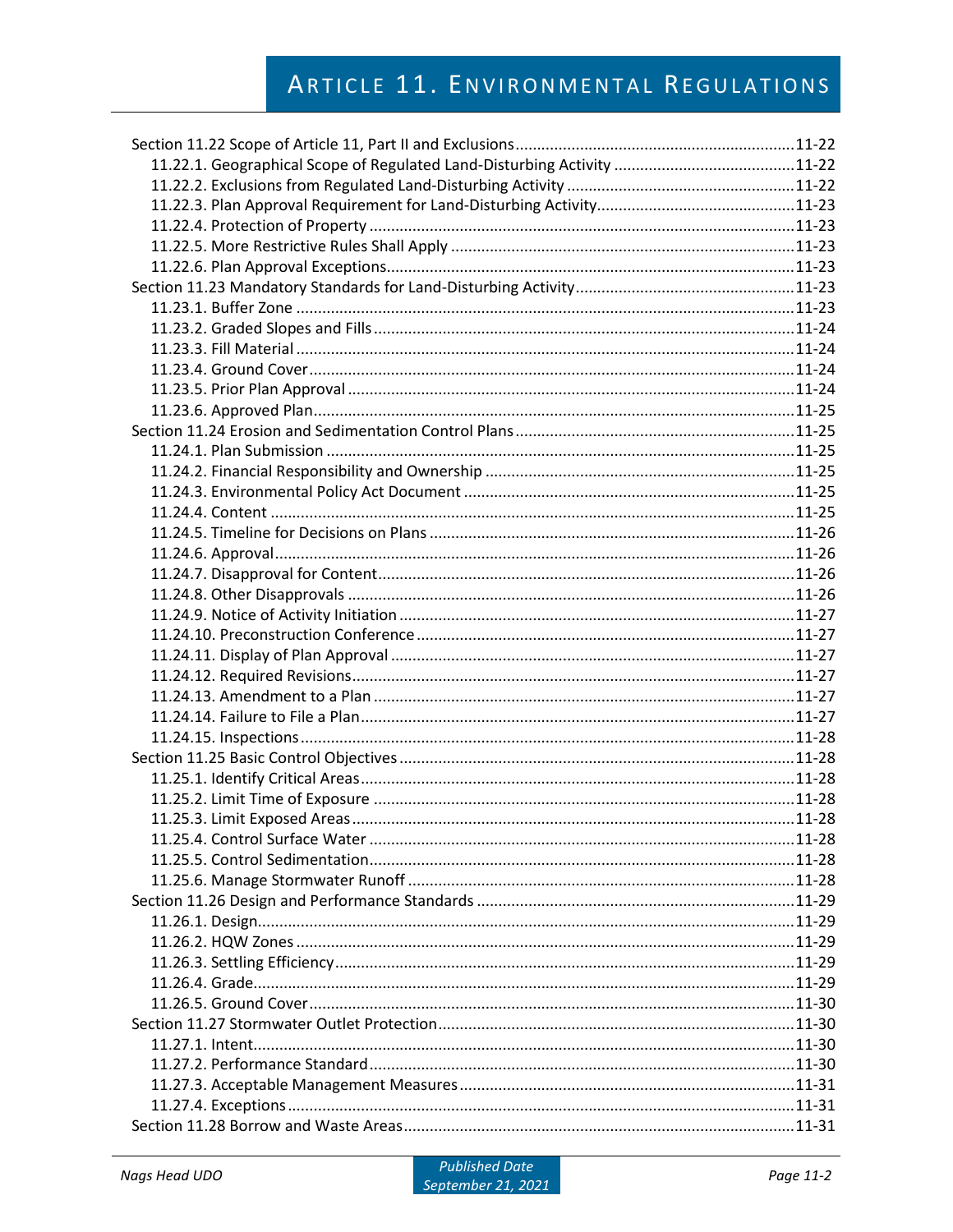| Section 11.41 Statutory Authorization, Findings of Fact, Purpose and Objectives11-37 |  |
|--------------------------------------------------------------------------------------|--|
|                                                                                      |  |
|                                                                                      |  |
|                                                                                      |  |
|                                                                                      |  |
|                                                                                      |  |
|                                                                                      |  |
|                                                                                      |  |
|                                                                                      |  |
|                                                                                      |  |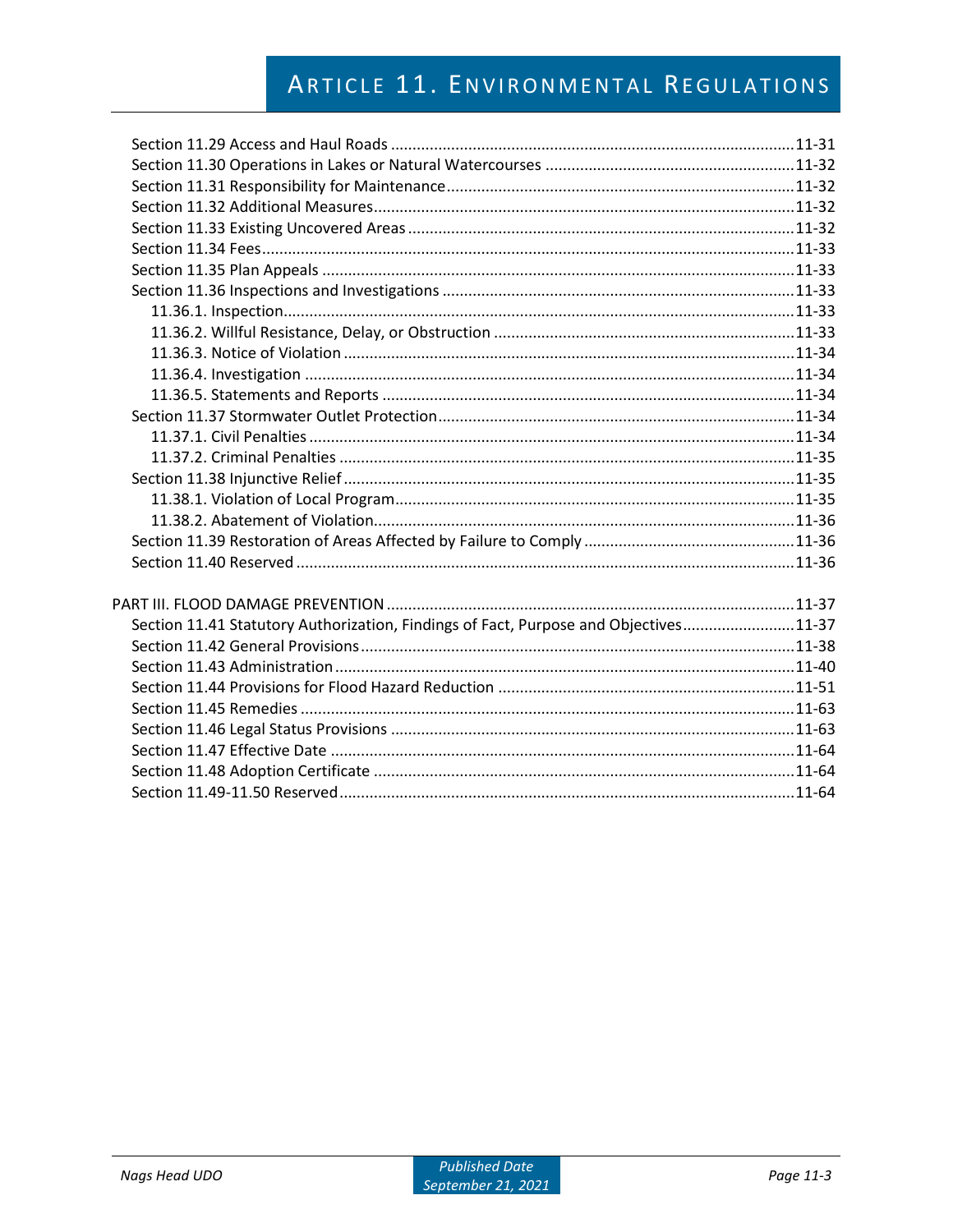# **PART I. STORMWATER, FILL, AND RUNOFF MANAGEMENT**

# **SECTION 11.1 PURPOSE AND INTENT.**

The purpose of this Part is to proactively protect, maintain and enhance the public health, safety, environment and general welfare by establishing requirements and procedures to control the adverse effects of fill, land disturbance and increased post-development stormwater runoff for the purposes of both water quantity management for flood prevention and water quality protection with the goals to:

*11.1.1.* Control and minimize impacts associated with stormwater runoff from all development and redevelopment.

*11.1.2.* Mitigate current stormwater problems and prevent future problems associated with stormwater runoff.

*11.1.3.* Preserve water quality through proactive management practices.

*11.1.4.* Facilitate public understanding of stormwater management.

*11.1.5.* Encourage the use of pilings and open foundations and minimize the use of fill, consistent with FEMA's coastal construction recommendations.

*11.1.6.* Improve stormwater management through use of low impact development techniques.

*11.1.7.* Establish requirements for on-going management and maintenance of stormwater management practices.

*11.1.8.* Establish application and enforcement procedures that address land disturbance, sedimentation and erosion control, the use of fill, and stormwater management practices consistent with associated Town ordinances and state and federal laws and regulations, to include:

*11.1.8.1.* Soil erosion and sedimentation control provisions (Article 11, Part II);

*11.1.8.2.* Excavations (Chapter 18 of the Town Code of Ordinances);

*11.1.8.3.* Flood damage prevention provisions (Article 11, Part III);

*11.1.8.4.* NCDEQ stormwater management (NCAC T15: 02H .1000);

*11.1.8.5.* NCDEQ soil erosion and sedimentation control (G.S. 113A-50 - 113A-71);

*11.1.8.6.* NCDEQ and Dare County Health Department subsurface, ground-absorption wastewater effluent disposal (NCAC T15A: 18A. 1900).

*11.1.9.* Establish public awareness of potential surface and subsurface water drainage problems recognizing that development potential of some land may be limited.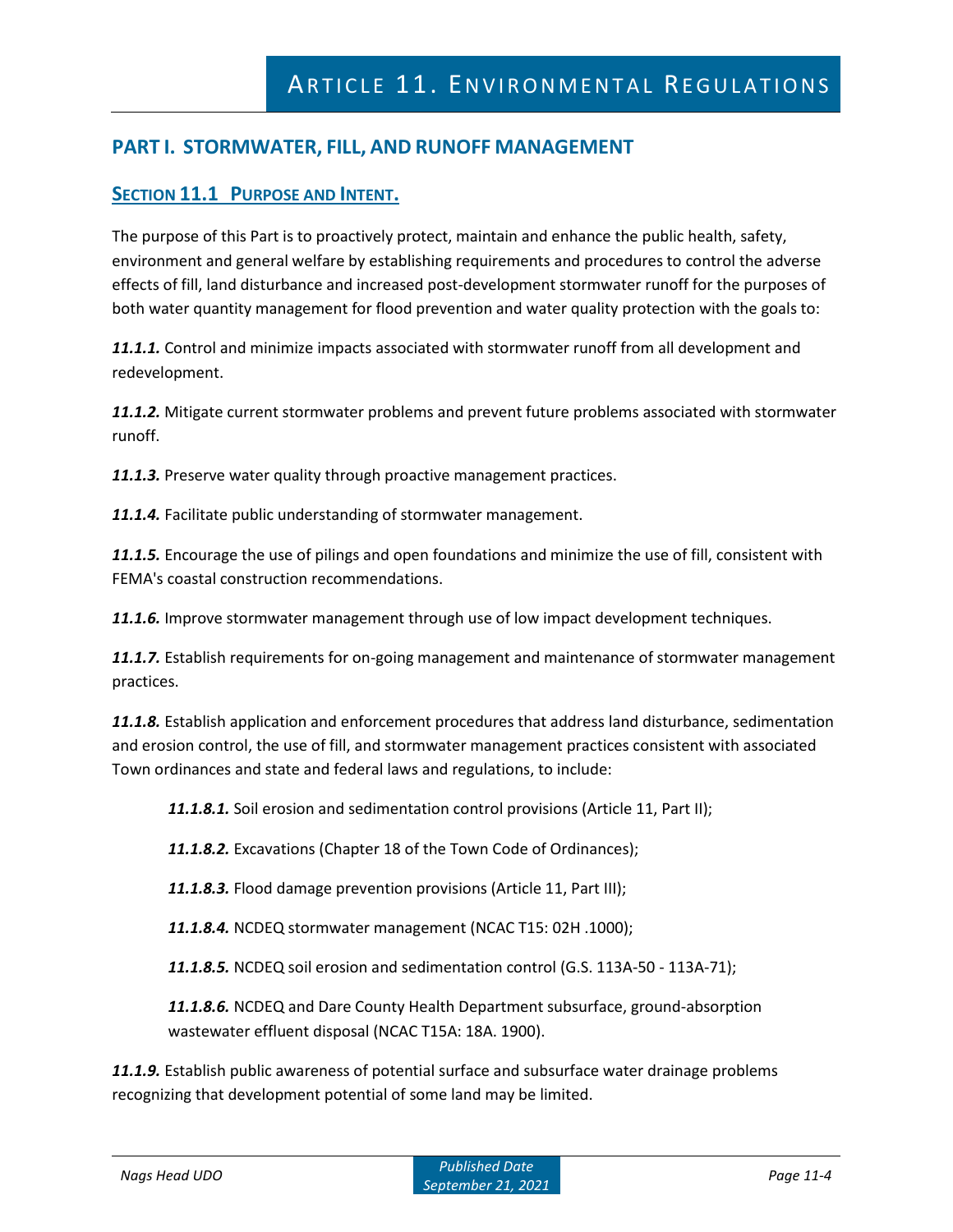*11.1.10.* Regulate development and redevelopment which may create additional stormwater related burdens to the Town or adjacent properties.

*11.1.11.* Cause every development and redevelopment employing stormwater management practices to develop a maintenance plan, and place responsibility for maintenance with the property owners.

# **SECTION 11.2 APPLICABILITY OF ARTICLE 11, PART I PROVISIONS AND EXCEPTIONS.**

*11.2.1.* The provisions of this Part are applicable to all development and/or redevelopment within the jurisdiction of the Town, except for land disturbance associated with investigation services, (i.e., lot or boundary survey), the evaluation of a property for septic suitability, or repair of existing septic systems.

*11.2.2.* No development activity, including clearing, grading of a lot, the deposition of fill or the stockpiling of material for future use, shall occur except in compliance with the provisions, conditions, and limitations of a land disturbance permit as issued by a UDO Administrator. Other permits and plans may also be required, such as a floodplain permit, a sedimentation and erosion control permit, responsibility form, or sedimentation and erosion control plan, zoning, and building permits, in accordance with federal, state or local laws.

*11.2.3.* The applicable permit shall govern the design, installation, and construction of stormwater management and control practices on the site. Compliance after project construction is governed by the maintenance provisions of this ordinance and may require submission of a maintenance report upon request of the Town.

*11.2.4.* The Town shall establish a fee schedule and stormwater review policy which may be amended and updated at the Board of Commissioners' direction.

*11.2.5.* Applications must be complete and submitted to the Planning Department along with the appropriate fee established pursuant to this section. If the Stormwater Administrator or his or her designee finds that an application is incomplete, the applicant shall be notified of the deficient elements and shall be provided with an opportunity to submit a complete application. Before a land disturbance permit application is deemed complete, the Town or the applicant may request a consultation on a concept for the post-construction stormwater management system to be utilized in the proposed development project.

*11.2.6.* Upon completion of a project, and before a certificate of compliance may be granted, the applicant shall certify that best management practices have been constructed in accordance with the approved stormwater management plans. For all projects other than single-family and two-family uses, best management practices shall be documented on the construction record filed with the Town for certificates of compliance.

*11.2.7.* Installation of all stormwater management practices installed under the requirements of this ordinance shall be made prior to certificate of compliance unless financially guaranteed. The Town may enter into an agreement with the permit holder whereby the permit holder shall agree to complete all required improvements as specified on the approved land disturbance permit or stormwater plan,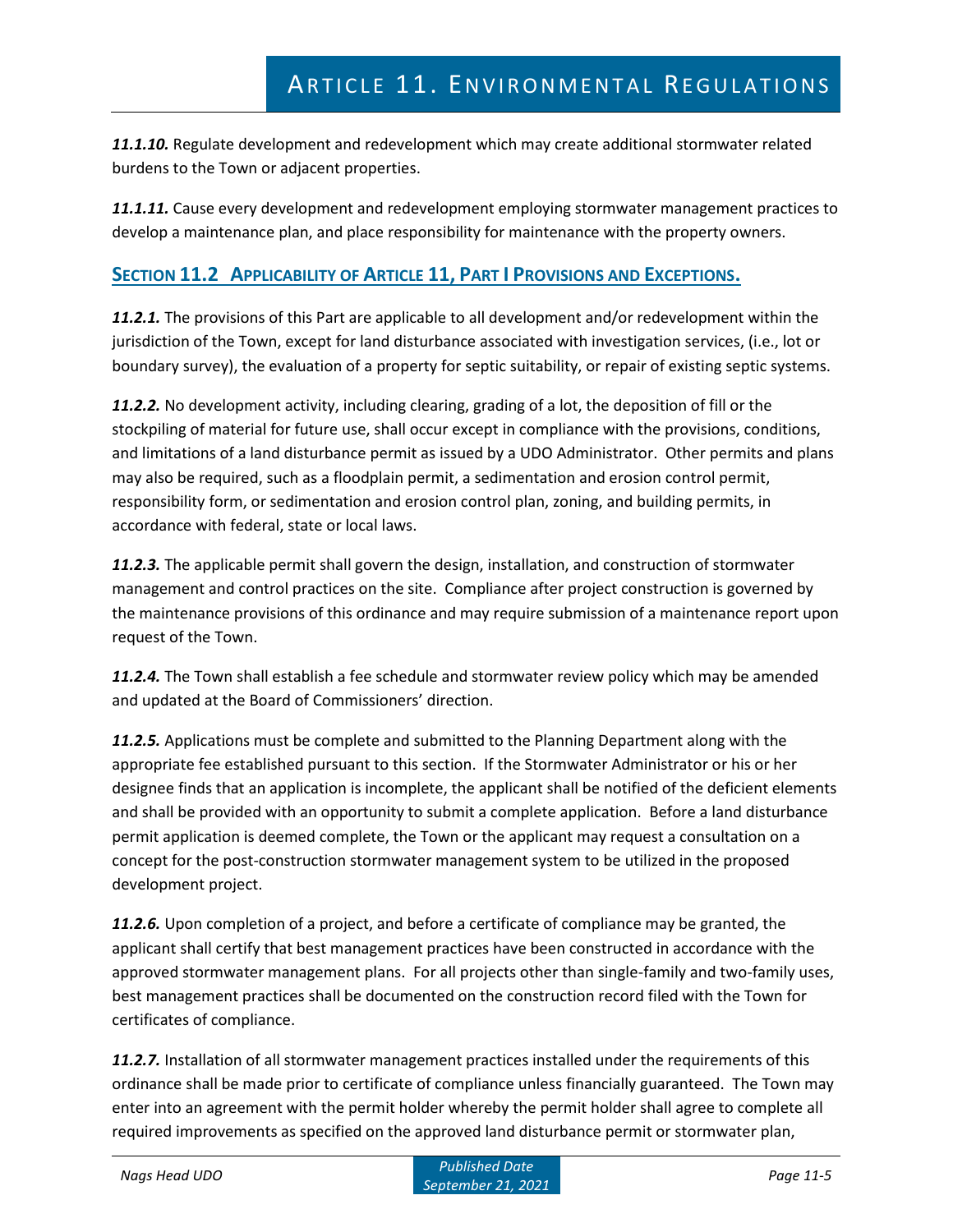within a reasonable timeframe as determined by the Town. To secure this agreement, the permit holder shall provide a guarantee not exceeding 1.25 times (or 125 percent of) the projected cost of the improvements in the form of a performance bond with cost estimates to be reviewed and approved by the UDO Administrator. The surety performance bond shall be obtained from a surety bonding company authorized to do business in North Carolina and shall be payable to the Town of Nags Head. The duration of the bond shall be until such time as the improvements are approved by the Town, or three years.

*11.2.8.* An approved land disturbance permit expires if work does not commence within six months of the date of issuance, or if work is discontinued for a period of more than one year, or the expiration or completion of a building permit. A new land disturbance permit shall be obtained to replace the expired permit before work can commence or re-commence unless the UDO Administrator grants a single, oneyear extension of this time limit, for good cause shown, upon receiving a written request from the applicant before the expiration of the approved plan.

# **SECTION 11.3 ADMINISTRATION.**

# *11.3.1. Designation of Stormwater Administrator.*

The UDO Administrator or his/her designee(s) is hereby appointed to administer and implement the provisions of this Part.

## *11.3.2. Duties and Responsibilities of the Stormwater Administrator.*

Duties of the Stormwater Administrator shall include, but not be limited to:

*11.3.2.1.* Managing land disturbance permit applications and review of associated plans in accordance with the standards of this Part;

*11.3.2.2.* Issuance of land disturbance permits through the supervision of zoning administration and building inspections, so that land disturbance permits are integrated within site plan approval and any conditions placed upon a floodplain or development permit;

*11.3.2.3.* Coordinating the application of this Part with the Town's engineer and zoning administration, building inspections, floodplain management, and sedimentation and erosion control program functions;

*11.3.2.4.* Ensuring the enforcement of this Part, including plan review, issuance of notices of violations, and monitoring of operations and maintenance requirements on an on-going basis;

*11.3.2.5.* Maintaining up to date resource materials including the current edition of the North Carolina Best Management Practices Manual, the Town of Nags Head Best Management Manual, and the Town of Nags Head Recommended Standard Details Manual;

*11.3.2.6.* Promoting public education and reference materials on stormwater management, flood prevention and water quality protection.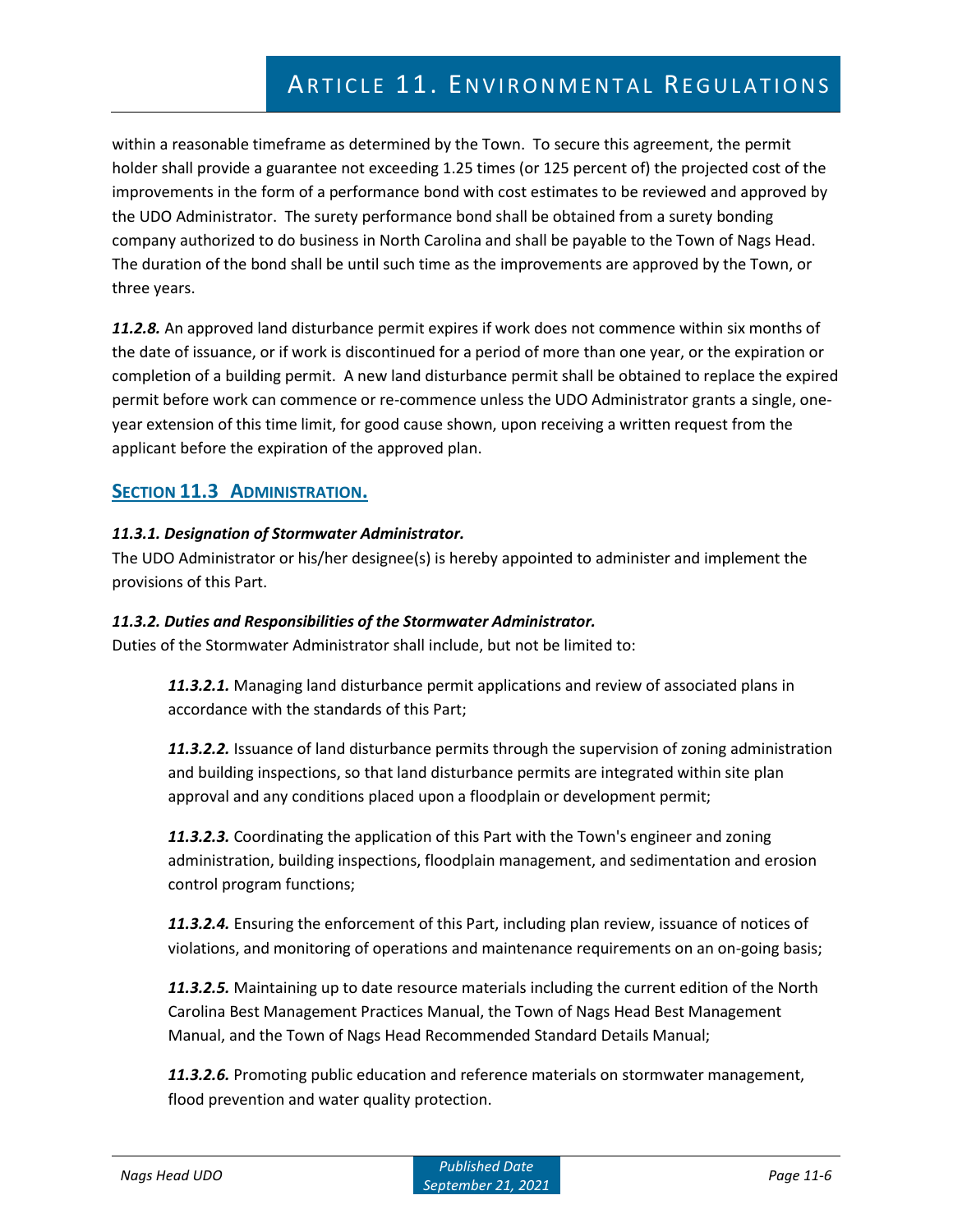# **SECTION 11.4 GENERAL STANDARDS FOR COMMERCIAL, MIXED USE, AND ALL NON-SINGLE FAMILY OR NON-TWO-FAMILY RESIDENTIAL DEVELOPMENT, INCLUDING MULTI-FAMILY DEVELOPMENT.**

*11.4.1.* Redevelopment of property with existing commercial use, mixed land uses or residential uses other than single-family or two-family residential uses does not require submission of a stormwater plan under the following circumstances:

*11.4.1.1.* The redevelopment is consistent with the zoning regulations of this UDO relating to redevelopment and nonconformities;

*11.4.1.2.* The redevelopment does not result in a net gain in built upon area;

*11.4.1.3.* The redevelopment does not include the importation of any fill material; or

*11.4.1.4.* The redevelopment includes a stormwater retrofit associated with flood mitigation property improvements which limits the importation of earthen fill material to no greater than 12 inches in depth.

*11.4.2.* All redevelopment of property with commercial uses, mixed land uses or residential uses other than single-family or two-family residential uses resulting in a net gain in built upon area requires submission of a stormwater plan showing that the stormwater runoff generated by the increase will be directed into an approved stormwater management system designed to accommodate 4.3 inches of rainfall and that any best management practices constructed for the additional runoff comply with the same commercial standards established in subsection 11.4.3, below.

*11.4.3.* All other development or redevelopment of property with commercial uses, mixed land uses or residential uses other than single-family or two-family residential uses requires submission of a stormwater plan showing that the development will meet or exceed the following standards:

*11.4.3.1.* All runoff from the project's built-upon area must be directed into an approved stormwater management system designed to accommodate the volume of runoff generated by a 4.3-inch design storm.

*11.4.3.2.* Infiltration systems shall provide a minimum of one foot of vertical clearance from the seasonal high water table and must be located in soils classified as sandy texture soils with a minimum infiltration rate of 0.52 inches per hour. Infiltration systems shall maintain a maximum retention time of five days for the 4.3-inch design storm.

*11.4.3.3.* Wet retention systems shall maintain a minimum retention time of 48 hours and a maximum retention time of five days for the 4.3-inch design storm.

*11.4.3.4.* Overflows and discharges from best management practices shall discharge to an established drainage outfall or drainage way which is maintained by a government entity or the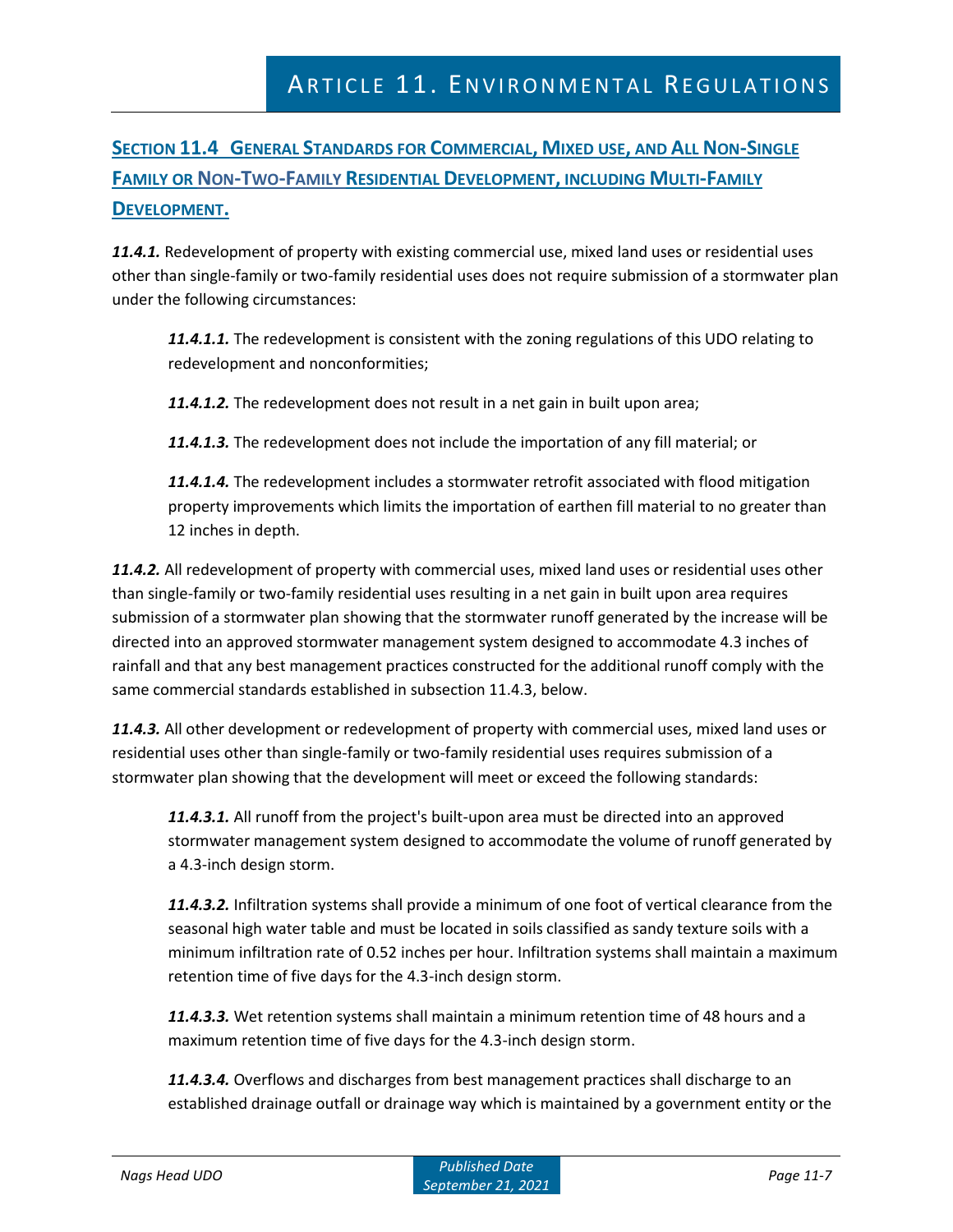subdivision homeowner's association or as approved by the Town or other appropriate federal, state or local entity.

*11.4.3.5.* All required state and federal permits shall be acquired prior to the establishment of a discharge into a drainage way. In no instance shall the system discharge to adjoining private property without the written consent of the adjoining property owner, establishment of appropriate easements, and filing of maintenance agreements with the Town.

*11.4.3.6.* Fill shall not be permitted to exceed base flood elevation except in cases where it is placed directly beneath a slab that is designed to meet the regulatory flood protection elevation as defined in Appendix A Definitions. In these instances, fill may exceed the base flood elevation by up to 12 inches to support a turn-down or thickened edge slab or beneath a slab that is supported by a ring-wall style foundation. Fill placed above the base flood elevation shall not extend beyond the outside edge of the slab. In areas in which there is no base flood, fill shall not exceed the amount required for wastewater permits required by the Dare County Health Department, or two (2) feet above pre-development surface elevation, whichever is higher.

In no case shall fill be placed or a lot be graded such that off-site drainage patterns are altered to direct stormwater runoff onto another property unless part of an approved plan with appropriate agreements or easements.

*11.4.3.7.* Copies of operations and maintenance agreements must be filed with the Town prior to the issuance of the certificate of compliance.

*11.4.3.8.* During construction, to prevent adverse effects onto adjoining properties or rights-ofway, temporary and/or permanent runoff control measures shall be installed after placement of fill. This can be achieved via implementation of:

*11.4.3.8.1.* Installation of earthen diversion berms along the periphery of the property, or

*11.4.3.8.2.* Installation of permanent stormwater control measures which shall be maintained and kept operational for the duration of construction, or

*11.4.3.8.3.* Other approved methods of erosion and stormwater control measures.

*11.4.3.9.* On-site permanent runoff control measures shall be installed, in conjunction with other on-site stormwater management practices, to intercept rainfall runoff from driveways that are sloped or graded towards the street or right-of-way. On-site permanent runoff control practices include, but are not limited to, slotted drains, driveway speed bumps or other approved methods of diverting, collecting and managing on-site runoff.

*11.4.4.* Allowance for partial, temporary retention of stormwater within parking lots on all commercial sites. Up to 20 percent of a site's parking area may retain runoff up to 48 hours after a 4.3-inch rainfall event, so long as: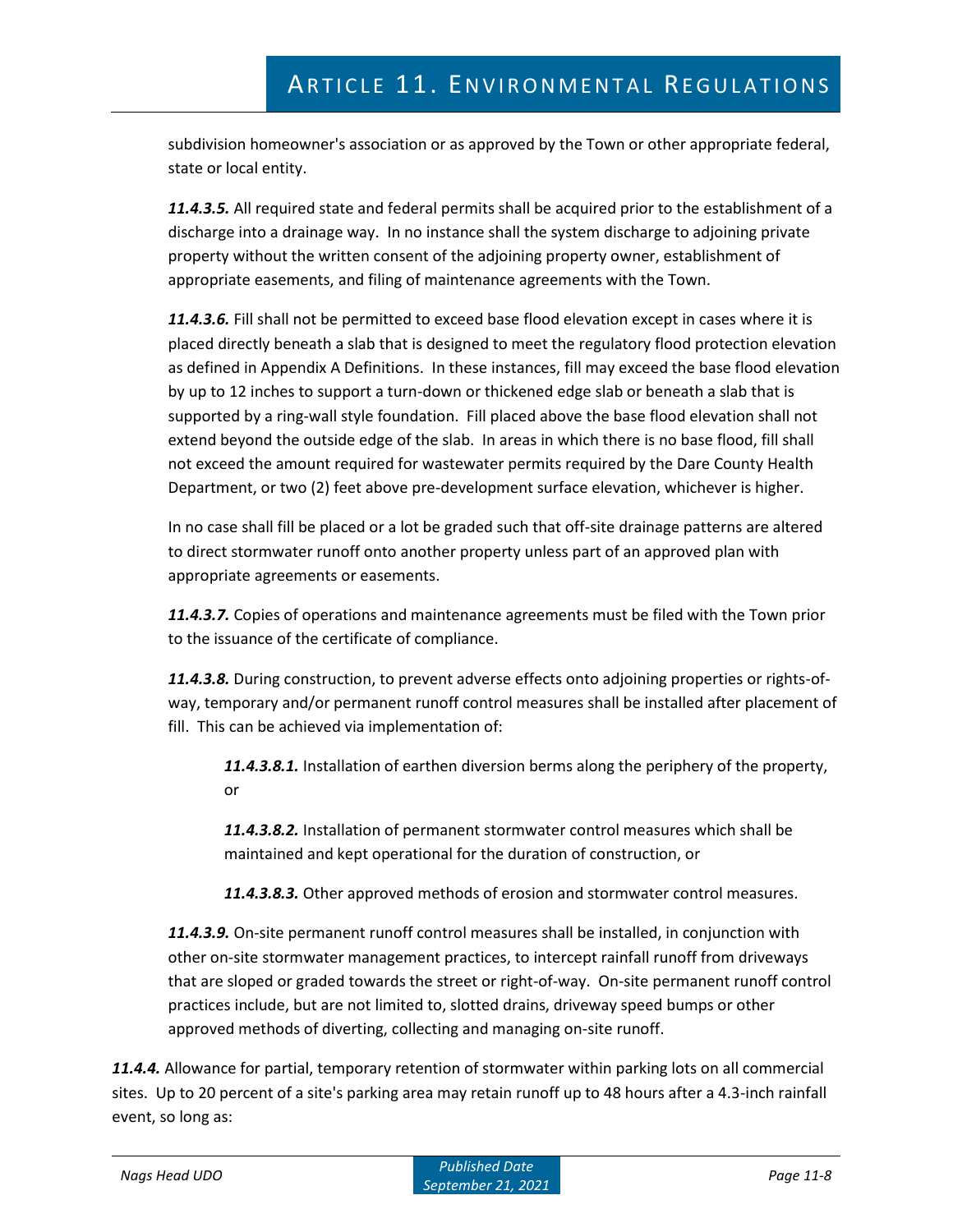*11.4.4.1.* Accessible parking spaces, as required by the American Disabilities Act (ADA), shall not be affected.

*11.4.4.2.* Drive aisles, fire lanes, loading zones, ingress and egress facilities, traffic ways, pedestrian ways and other site access features shall not be affected.

*11.4.4.3.* No impacts of stormwater shall be allowed to entities other than parking spaces and stormwater BMPs.

*11.4.5.* Allowance for stormwater control and conveyance facilities built by others on Town rights-ofway or on adjacent or Town-owned properties upon approval of the Board of Commissioners. If as part of development or redevelopment there is an opportunity to improve, mitigate or correct a drainage problem caused by stormwater runoff from the site under review, the Board of Commissioners may approve stormwater management improvements outside of the subject property boundary if:

*11.4.5.1.* An encroachment agreement and/or easement is put in place to allow for construction and use of the stormwater management improvements; and

*11.4.5.2.* A maintenance agreement is filed with the Town establishing maintenance responsibilities and enforcement methods.

# **SECTION 11.5 GENERAL STANDARDS FOR RESIDENTIAL DEVELOPMENT ON INDIVIDUAL LOTS.**

# *11.5.1. Stormwater Management Plan Applicability.*

Stormwater management requirements shall apply to the following types of development:

*11.5.1.1.* New detached single-family and two-family residential properties;

*11.5.1.2.* Existing single-family and two-family residential properties where more than 500 square feet of new built-upon area is being added. In such cases, the stormwater management requirements shall apply only to the new built-upon area;

*11.5.1.3.* Removal and replacement of driveways. In instances where an existing driveway and parking area not meeting the standards of this section is being removed and replaced, the new driveway and/or parking area shall be designed so as to limit the discharge of stormwater into the right-of-way or onto adjacent properties.

# *11.5.2. Stormwater Management Standards.*

*11.5.2.1.* All runoff from the project's built-upon area shall be directed into an approved stormwater management system designed with a storage volume of 15 cubic feet for every 100 square feet of built-upon area.

*11.5.2.2.* Stormwater control management (SCM) measures may include a variety of techniques used in combination to achieve the storage volume requirement. These include:

*11.5.2.2.1.* Rainwater harvesting to include cisterns and/or rain barrels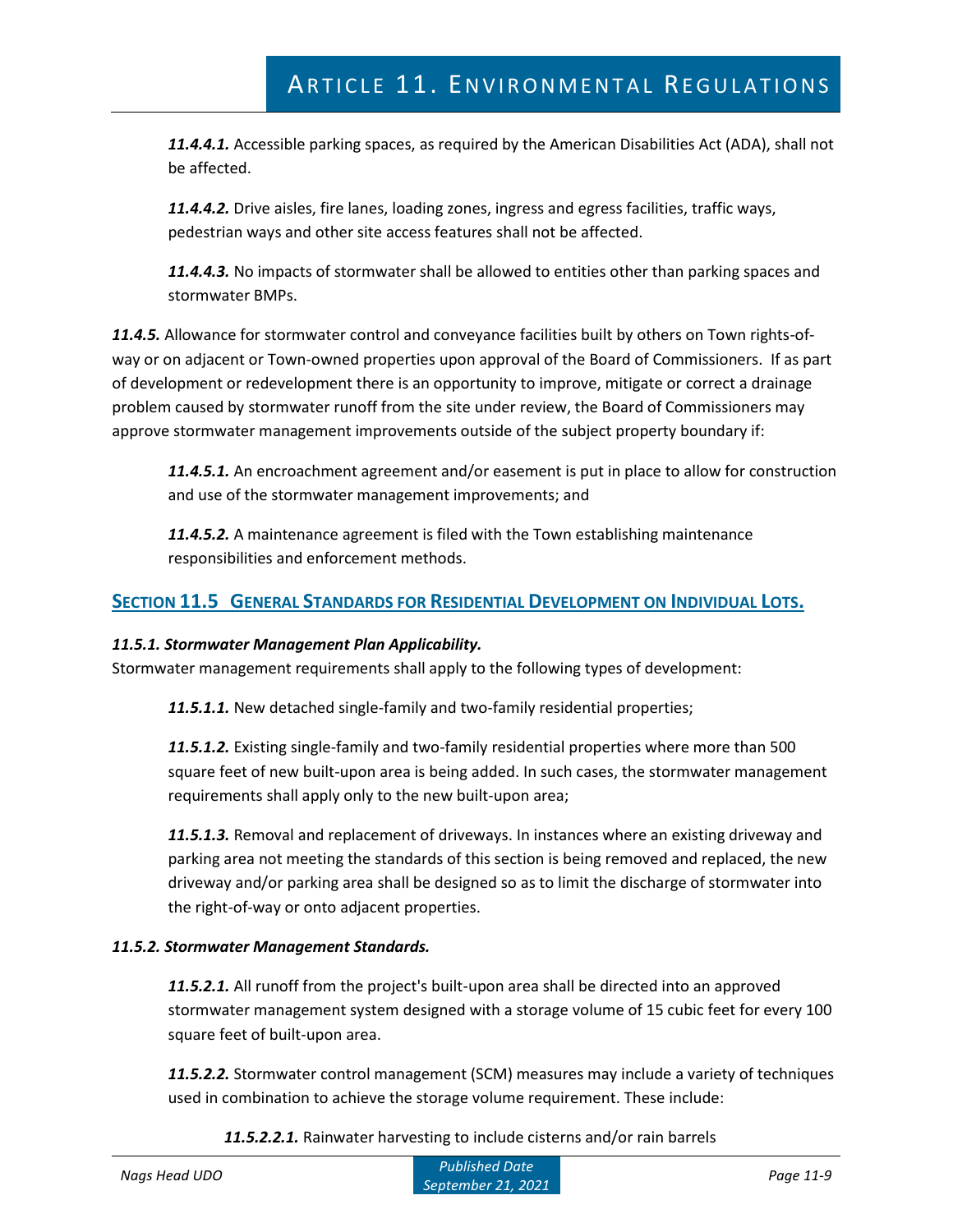*11.5.2.2.2.* Subsurface drainage systems to include dry wells, french drains and infiltration galleries/panels

*11.5.2.2.3.* Permeable pavements

- *11.5.2.2.4* Tree/open space preservation credits
- *11.5.2.2.5.* Bioretention or rain gardens

*11.5.2.2.6.* Landscaped swales

*11.5.2.2.7.* Infiltration basins

*11.5.2.2.8* Other methods as approved by the stormwater administrator

*11.5.2.3.* Guidance for applying and calculating the techniques listed above can be found in the Town of Nags Head Recommended Standard Details Manual.

*11.5.2.4.* On-site permanent runoff control measures shall be installed, in conjunction with other on-site stormwater management practices, to intercept rainfall runoff from driveways that are sloped or graded towards the street or right-of-way. On-site permanent runoff control practices include, but are not limited to, permeable pavement ribbons, slotted drains, driveway speed bumps or other approved methods of diverting, collecting and managing on-site runoff. Measures to control runoff from driveways may be combined with other stormwater management techniques to meet the stormwater volume requirement.

*11.5.2.5.* In no instance shall open drainage systems be located beneath a building.

*11.5.2.6.* Storage capacity (interstitial storage) within existing soils and/or fill material shall not be counted towards the volume requirement for the stormwater management design.

*11.5.2.7.* Reduction of built-upon area. Certain stormwater management practices are encouraged and shall reduce the site's built-upon area in accordance with the following standards:

*11.5.2.7.1.* Paved surfaces which are designed to be permeable in accordance with the Town of Nags Head Recommended Standard Details Manual or as otherwise approved by the stormwater administrator shall not count as built-upon area.

*11.5.2.7.2.* The water surface area of pools, wood slatted decks, and non-compacted, clean gravel and stone areas shall not count as built-upon area.

*11.5.2.7.3.* Preservation and/or planting of vegetation shall reduce built-upon area in accordance with the following schedule:

*11.5.2.7.3.1.* Existing trees receive a 100 square foot reduction in built-upon area (min. 6" caliper).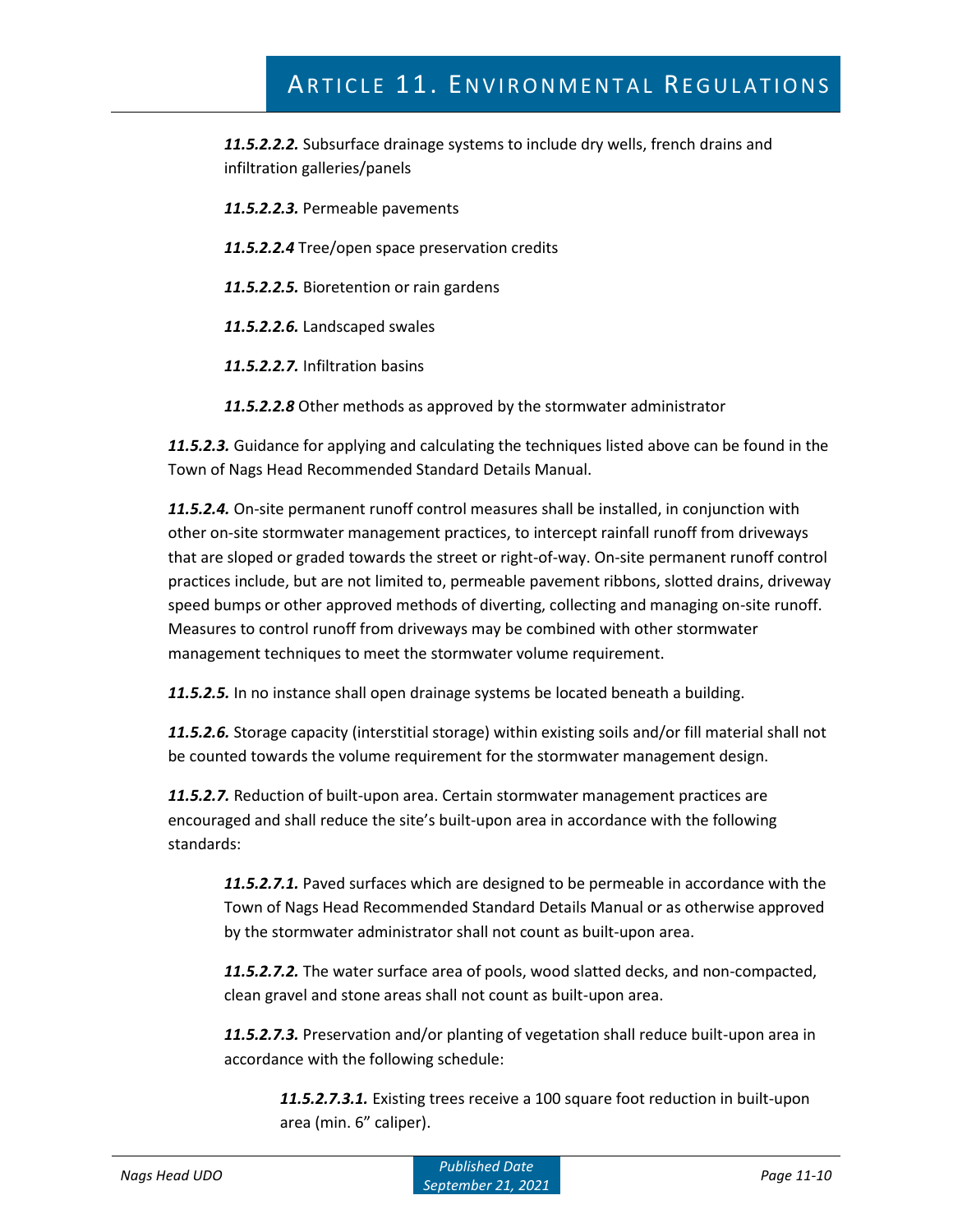*11.5.2.7.3.2.* New trees receive a 50 square foot reduction in built-upon area (min. 2" caliper, min. 6' tall).

*11.5.2.7.3.3.* Trees must comply with list of approved species included in the Town's Vegetative Planting Guidelines.

*11.5.2.7.4.* Projects that reduce the overall limits of disturbance and designate areas of preserved open space shall receive a reduction in built-upon area.

*11.5.2.7.4.1.* Open space areas and the credit for the reduction of built-upon area shall be calculated at a 2:1 ratio. For example, for every two square feet of preserved open space, built-upon area shall be reduced by one square foot.

*11.5.2.7.4.2.* There shall be a minimum of 1,000 square feet of preserved open space to qualify for this credit. Individual pockets or areas of preserved open space shall be a minimum of 250 square feet in area.

*11.5.2.7.4.3.* Preserved open space shall not be applied in areas of the lot that are typically excluded from development including wetland areas, ponds, or areas that are excluded from development by other agencies.

*11.5.2.7.4.4.* Preserved open space shall contain significant examples of locally adaptive and/or native trees and/or shrubs and shall be located in areas that create natural vegetative filtering or retention between built-upon areas and adjacent properties or rights-of-way.

*11.5.2.7.5.* Total tree credit and/or open space preservation credits in combination shall not reduce total built-upon area by more than 30 percent.

*11.5.2.7.6.* Projects that incorporate three or more of the stormwater control measures listed in subsection 11.5.2.2 above shall receive a 15 percent built-upon area reduction. This reduction shall be applied in addition to the built-upon area reductions already provided by this section. To receive this credit, each measure shall individually account for a minimum of 15 percent of the project's overall storage volume.

*11.5.2.8.* Fill shall not be placed within five feet of a property line, except for the grading of driveway entrances, such that runoff from a fill slope is not "pitched" onto adjoining properties. A maximum of a 3:1 horizontal to vertical fill slope shall be maintained. Setback area may be used to accommodate an approved stormwater control measure. See diagram below.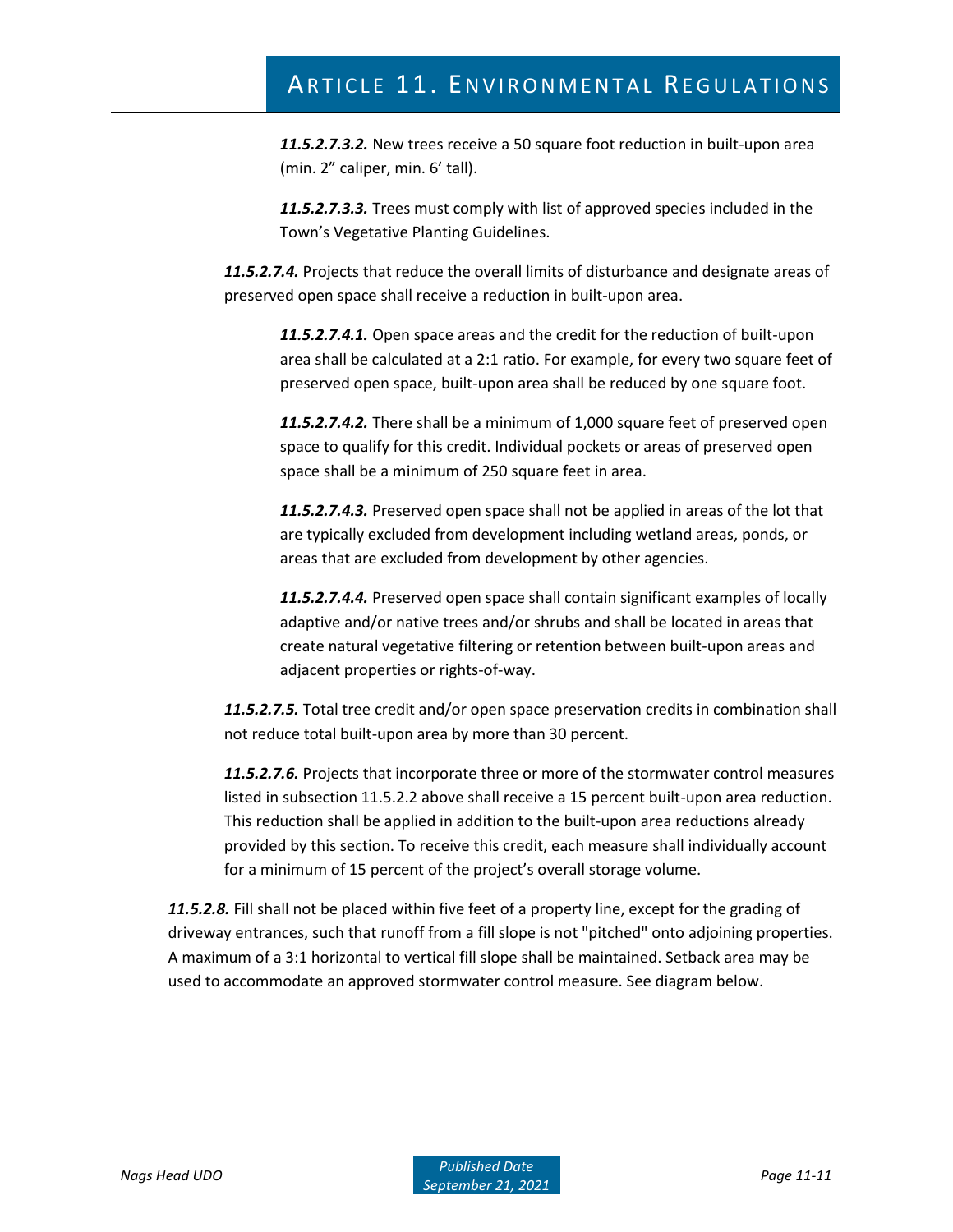

*Setback Requirement Where Fill is Used*

*11.5.2.9.* The five-foot setback requirement may be varied or waived as part of a multi-lot development of contiguous properties, or between adjacent properties if and only if a dedicated easement is established to accommodate a shared drainage swale or other SCM between adjacent properties as approved by the UDO Administrator.

*11.5.2.10.* The construction and use of bulkheads, walls, and other structural controls to retain the placement of fill on property shall only be permitted:

*11.5.2.10.1.* In the immediate area of the on-site sewage disposal system as approved by the Dare County Health Department for the installation of such system, or

*11.5.2.10.2.* In those areas of the property where the naturally occurring slope exceeds 3:1 or greater in steepness, or

*11.5.2.10.3.* In those areas of where a retaining wall is necessary to achieve a five-foot setback of fill from an adjacent property boundary. Retaining walls used on fill slopes shall not be tiered, shall not retain more than two feet of fill, and shall not exceed two feet in maximum height from final grade.

*11.5.2.11.* The allowable depth or elevations for fill are in subsection 11.5.3 of this section.

## *11.5.3. Standard for Depth or Elevation of Fill.*

Any residential development or redevelopment which utilizes fill shall be limited to the following standards:

## *11.5.3.1. Properties East of NC 12 and SR 1243.*

*11.5.3.1.1.* Fill shall be subject to the provisions of Section 11.44.3.11.

*11.5.3.1.2.* Areas of fill exceeding the height of existing grade shall not exceed ten (10) percent of the lot area (see Article 8, District Development Standards), excluding the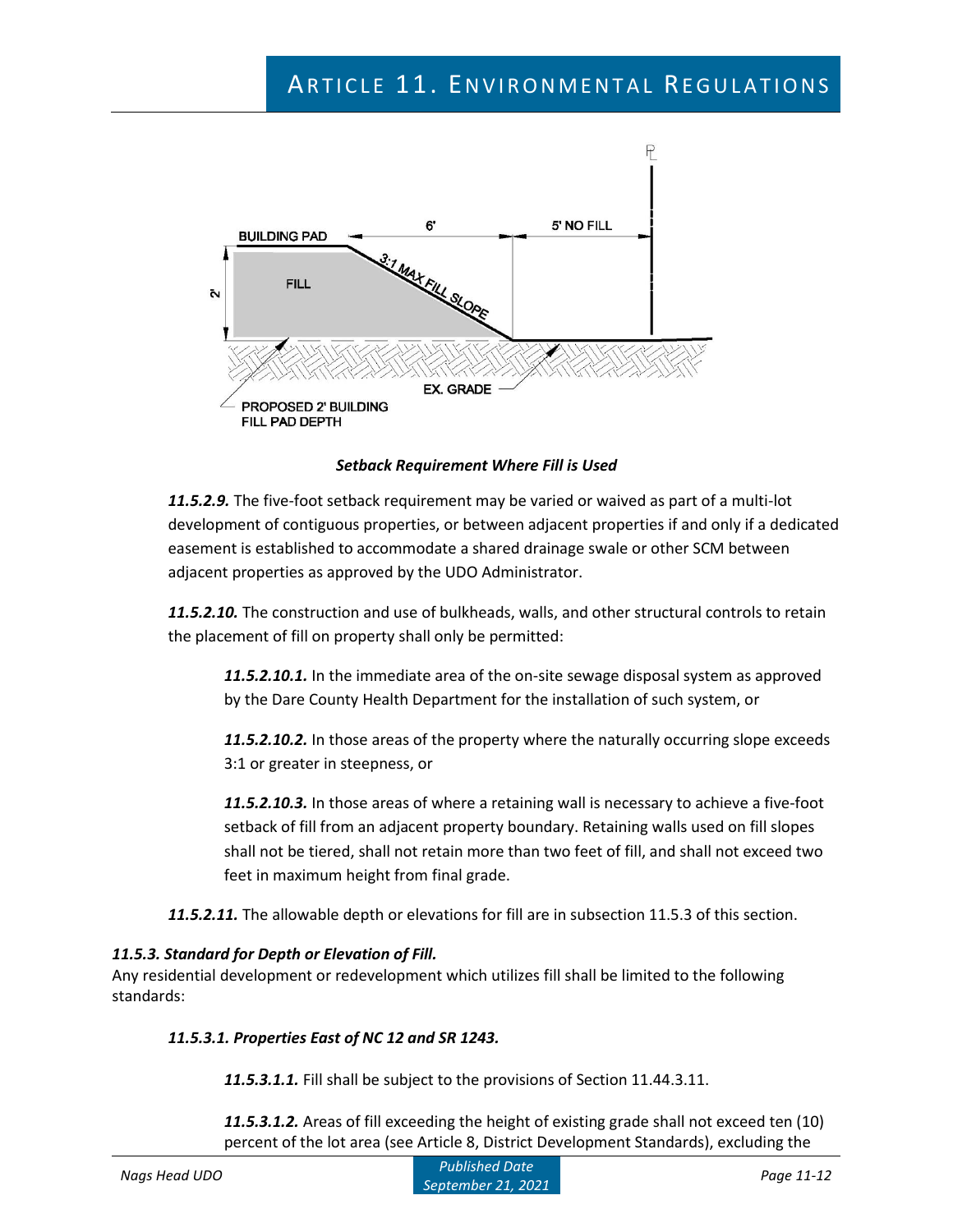footprint of the active drainfield and septic system as approved by the Dare County Health Department in accordance with the septic permit. Lot area is defined as that portion of the lot landward of the first line of stable vegetation as defined by CAMA.

*11.5.3.1.3.* No bulkheads are allowed.

## *11.5.3.2. Properties West of NC 12 and SR 1243.*

*11.5.3.2.1.* In areas where the most recent Flood Insurance Rate Map (FIRM) provides a base flood elevation for a subject property, fill shall not be permitted to exceed the amount required for wastewater permits required by the Dare County Health Department, or the base flood elevation, whichever is greater. However, when fill is proposed to be placed directly beneath a slab that is designed to meet the base flood elevation depicted on the FIRM, fill may exceed the base flood elevation by up to twelve inches (12") to support a turn-down or thickened edge slab or beneath a slab that is supported by a ring-wall style foundation; when designed in this manner, fill placed above the base flood elevation shall not extend beyond the outside edge of the slab.

*11.5.3.2.2.* In areas where the most recent Flood Insurance Rate Map (FIRM) provides no base flood elevation, fill shall not exceed the amount required for wastewater permits required by the Dare County Health Department, or two feet (2') above predevelopment surface elevation, whichever is greater.

## *11.5.4. Plan Submittal, Review and Approval for Residential Development on Individual Lots.*

It is the responsibility of an applicant to provide sufficient information in the plan so that the Town or its agents may reasonably evaluate the environmental characteristics of the affected areas, the potential and predicted impacts of the proposed activity on area surface waters, and the effectiveness and acceptability of those measures proposed by the applicant for reducing adverse impacts. The applicant shall provide, as necessary, maps, tables, photographs, narrative descriptions and explanations to demonstrate compliance with the Town's stormwater management standards.

*11.5.4.1.* The stormwater management plan shall be submitted as part of the application for a building permit or land disturbance permit.

*11.5.4.2.* The stormwater management plan need not be prepared by a registered design professional. However, the Town will consider plans and additional alternatives to meet the stormwater requirements if prepared by a registered design professional. An on-site meeting with the stormwater administrator or his/her designee is strongly encouraged prior to plan preparation.

*11.5.4.3.* The stormwater management design information may be depicted on a site survey that is also utilized for zoning, CAMA, or other Town approvals. At a minimum the plan shall include:

*11.5.4.3.1.* Existing Conditions. The conditions of the site shall be described in general, including the following: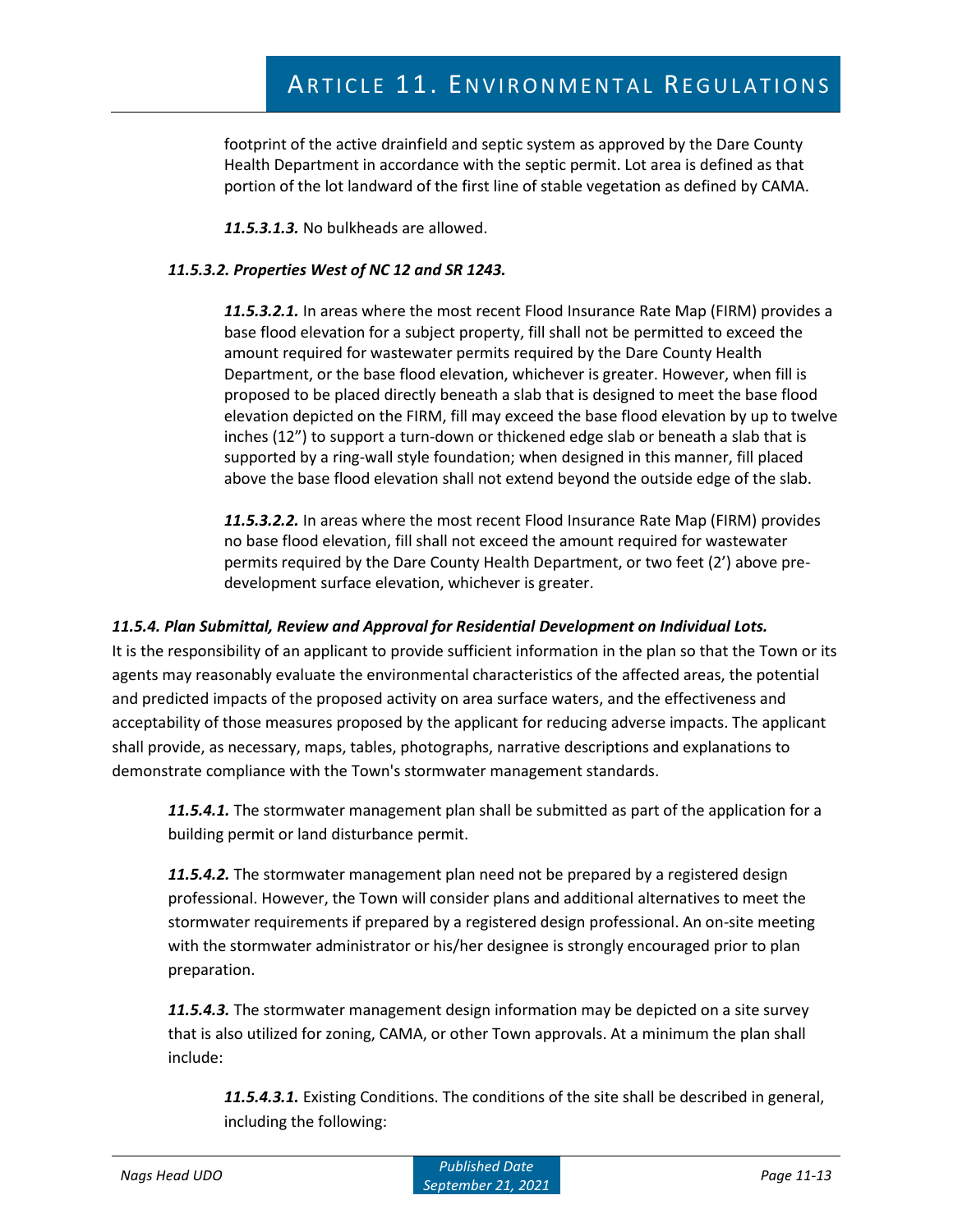*11.5.4.3.1.1.* The direction of flow of stormwater runoff under existing conditions.

*11.5.4.3.1.2.* The location of areas on the site where stormwater collects or infiltrates into the ground.

*11.5.4.3.1.3.* A survey of the site, including topography. The survey shall be prepared by a licensed surveyor and shall include the minimum required elevation information as referenced in the Town of Nags Head Recommended Standard Details Manual. The survey must also show the location of drainage ditches within the area surveyed, and the location of wetlands, and ponds.

*11.5.4.3.1.4.* Approximate elevation of seasonal high-water table. "Seasonal high wetness condition" as indicated by the Dare County Health Department site evaluation is acceptable for determining vertical separation compliance of SCMs on single family and two-family residential projects. Also, include any fill requirements provided with the Dare County Health Department septic approval.

*11.5.4.3.2.* Proposed Alterations. Proposed alterations of the site shall be described, including:

*11.5.4.3.2.1.* Change(s) in topography. The proposed final elevations shall be shown in a manner that can be distinguished from the existing elevations. If there are abrupt changes in elevations, these should be clearly identified in the plans. These should be plotted on a scale that is easy to read and in a form that conveys the nature of changes that are proposed.

*11.5.4.3.2.2.* Identification and quantification of the area(s) that will be covered with built-upon area and a description of the surfacing material(s).

*11.5.4.3.2.3.* The proposed area to be preserved and/or planted with vegetation as well as any designated open space. This shall include the location of any trees and/or open space that will be utilized to reduce the built-upon area calculations.

*11.5.4.3.2.4.* Identification and quantification any other site improvements such as pools, wood slatted decks, and permeable pavement.

*11.5.4.3.2.5.* The size and location of any buildings or other structures, including bulkheads or retaining walls.

*11.5.4.3.2.6.* Stormwater Runoff Features. All SCMs intended to receive stormwater runoff from the proposed built-upon areas on the site shall be described and their location identified on the survey.

*11.5.4.3.2.7.* Erosion and Sediment Control Measures. A description of the measures that will be put in place for the control of erosion and sedimentation shall be provided.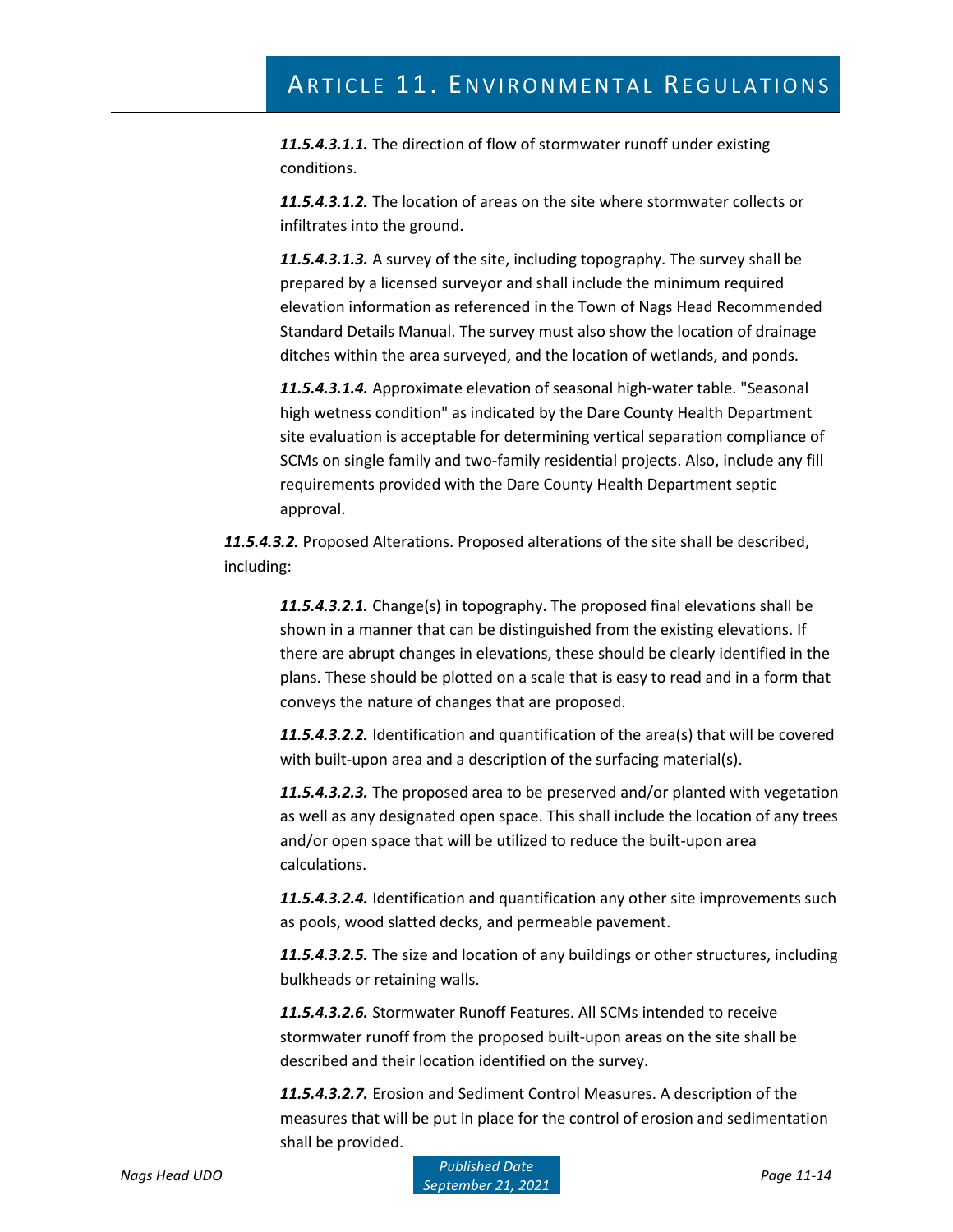*11.5.4.3.2.8.* Other Information. The applicant shall provide other information which the Town or its designated agent deems necessary for an evaluation of the development proposal for compliance with this chapter.

*11.5.4.4.* Elevation data shall be provided on the as-built survey to determine compliance with the maximum fill height requirements of this chapter.

*11.5.4.5.* Upon completion of stormwater management improvements, the stormwater administrator or his/her designee shall verify compliance via field inspection. Once a project is completed, stormwater management features shall be maintained in accordance with the approved plan and subsequent certificate of compliance.

# **SECTION 11.6 GENERAL STANDARDS FOR SUBDIVISIONS.**

# *11.6.1. Commercial Subdivisions.*

All runoff from the subdivision's built-upon area, including proposed streets, must be directed into an approved stormwater management system designed to accommodate the runoff generated by a 4.3 inch design storm. Overflow shall not be conveyed off-site to private property or public rights-of-way for disposal except upon the establishment of appropriate easements and maintenance agreements among all impacted parties and upon Town approval.

# *11.6.2. Residential Subdivisions.*

All runoff from the subdivision's built-upon area, including proposed streets, must be directed into an approved stormwater management system designed to accommodate the runoff generated by a 1.5 inch design storm. Overflow shall not be conveyed off-site to private property or public rights-of-way for disposal except upon the establishment of appropriate easements and maintenance agreements among all impacted parties and upon Town approval.

## *11.6.3. Future Phase Development.*

Management of stormwater from part or all of the future development on commercial or residential sites may be deferred in a phased plan until a given phase is subject to site plan review. The subdivision plat shall clearly identify the specific areas of future phase development and the extent to which management of stormwater is deferred.

## *11.6.4. ROW/Common Areas.*

Use of fill within proposed rights-of-way or other common areas shall not exceed base flood elevation for the zone in which the fill is proposed.

# *11.6.5. Operation and Maintenance Agreement.*

All stormwater plans must include an operation and maintenance agreement that provides for on-going maintenance of the proposed stormwater management system and which assigns responsibility to an owners association as part of any covenants or deeds that run with the individual parcels.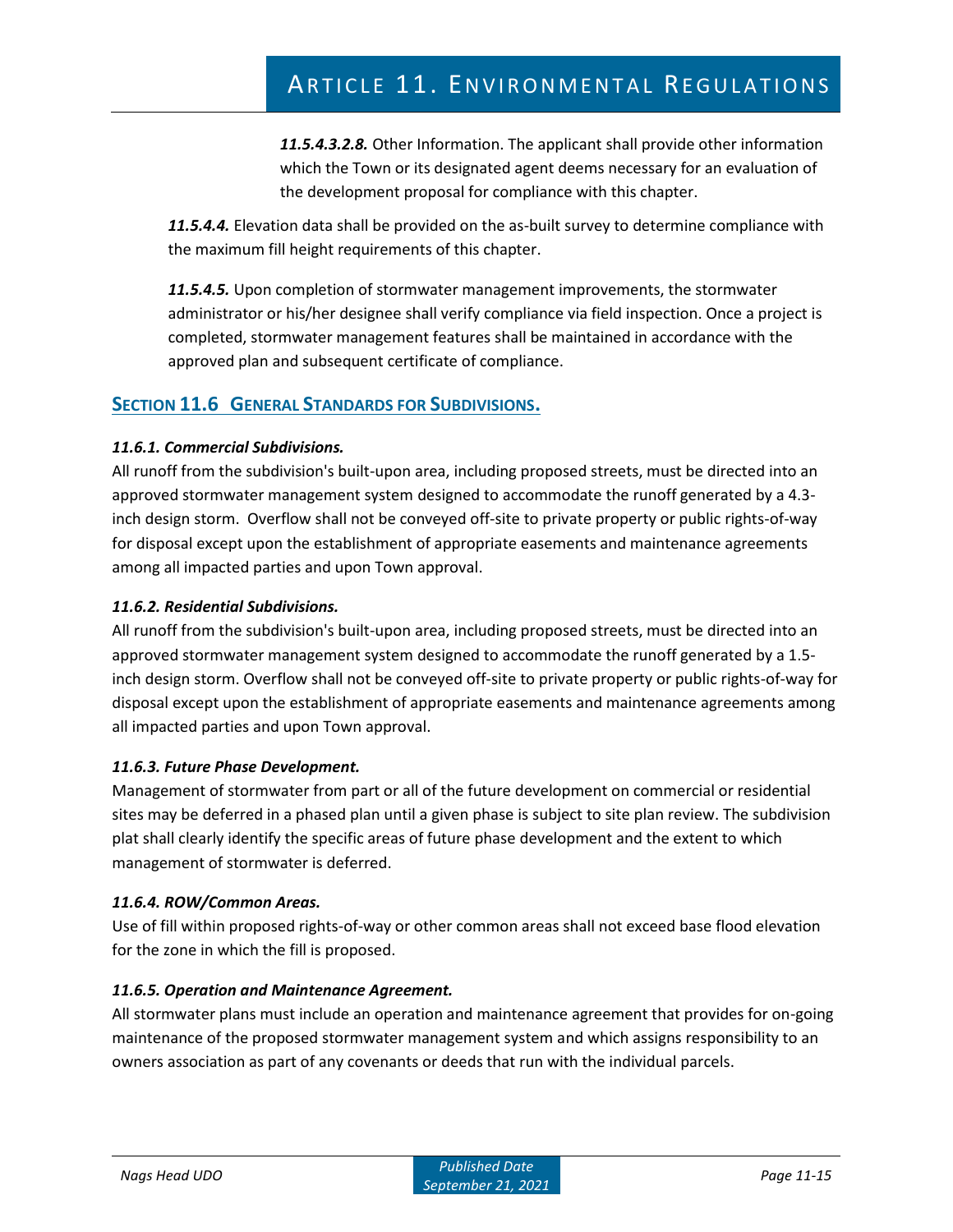# **SECTION 11.7 STORMWATER MANAGEMENT PLAN SUBMITTAL AND APPROVAL REQUIREMENTS.**

# *11.7.1. Preparer's Certification.*

Commercial, mixed-use or multi-lot development such as a subdivision, stormwater management plans and supporting technical documents shall be prepared by a qualified and registered design professional knowledgeable within the field of work for the performance of the design, construction, and operation and maintenance of what is being proposed.

## *11.7.2. Supporting Documentation.*

Supporting plans and documentation including assumptions, methodology, calculations and conclusions shall be submitted to the Town as part of the application.

*11.7.2.1.* For all subdivisions and commercial applications, a stormwater management plan with all supporting documentation meeting all Town requirements and standards shall be submitted with the plat or site plan application for approval by the Town Engineer.

*11.7.2.2.* For special uses, a preliminary stormwater management plan shall be submitted with the special use permit application. A stormwater management plan with all supporting documentation meeting all Town requirements and standards shall be submitted with, or in advance of, the application for a building permit.

#### *11.7.3. Submittal Requirements.*

The stormwater management plan shall include engineered drawings, non-engineered drawings, maps, assumptions, calculations and narrative statements, including:

*11.7.3.1. Existing Conditions.* Sheets or maps indicating existing features, including buildings, ground surface elevations, landforms, parking areas, roadways, structures, subsurface utilities, surface utilities, surface waters, watercourses, vegetation, and other significant elements. Elevations shall be provided in sufficient detail to determine the efficacy of proposed stormwater improvements and compliance with all stormwater and fill requirements. At a minimum, pre-disturbance spot elevations shall be provided beneath proposed improvements and along property lines adjacent to any fill slopes.

*11.7.3.2.* Project boundaries clearly depicted and labeled, including any staging areas.

*11.7.3.3.* Locations and elevations of the adjoining street pavement, shoulder, ditches, and drainage systems, as well as upstream and downstream driveway culverts.

*11.7.3.4. Approximate elevation of seasonal high-water table.* "Seasonal high wetness condition" as indicated by the Dare County Health Department site evaluation is acceptable for determining vertical separation compliance of BMPs on single family and two-family residential projects. Also include any fill requirements provided with the Dare County Health Department septic approval.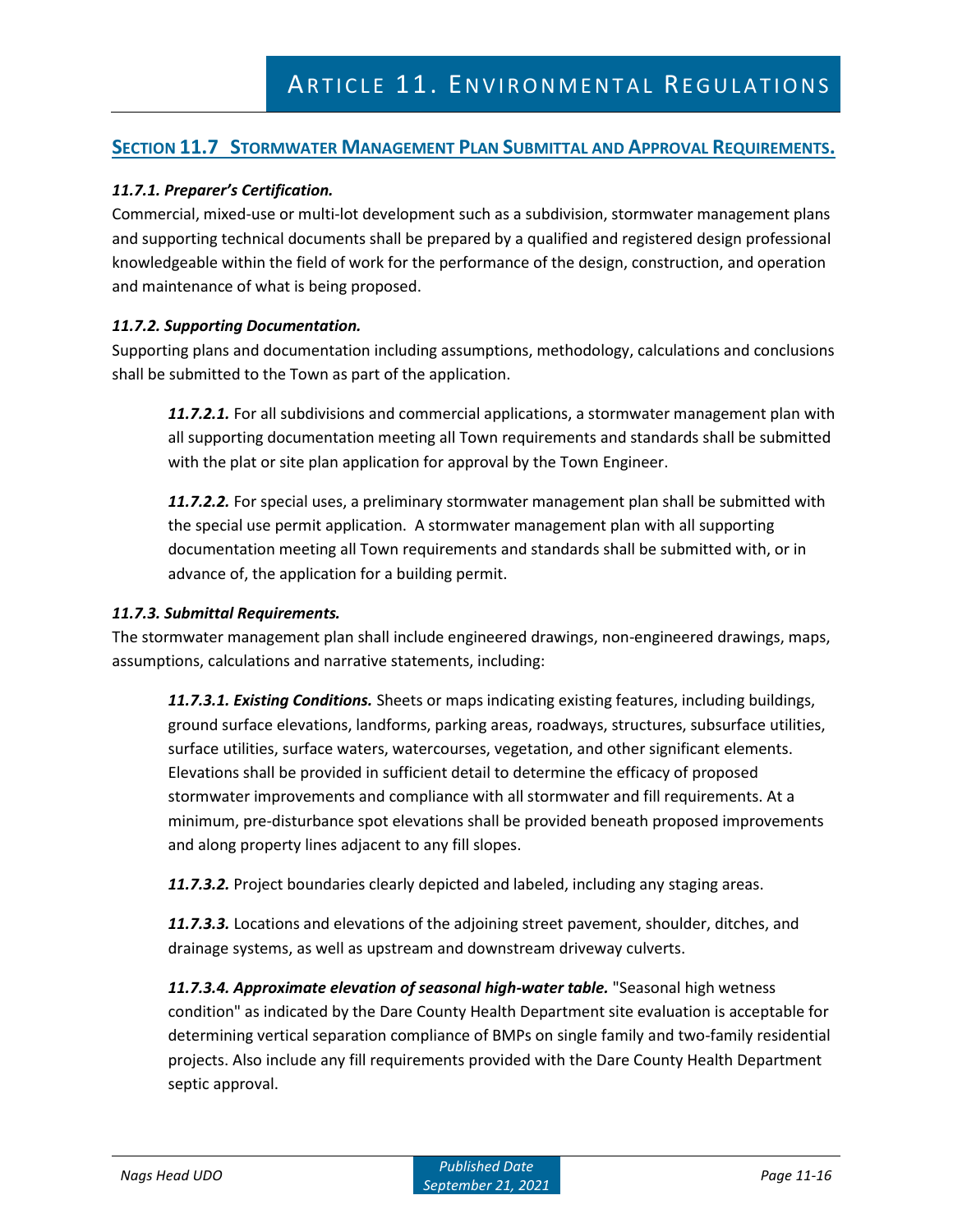*11.7.3.5. Distance Measurements.* Lateral and vertical separation distances from AECs, state surface waters, subsurface water conditions, above ground and underground utilities, or other separation distances as required by existing federal, state or local laws clearly depicted.

*11.7.3.6. Proposed Conditions.* Sheets or maps indicating location of proposed features including areas where fill will be placed including the toe of fill slopes, buildings, ground surface elevations, landforms, parking areas, roadways, structures, subsurface utilities, landscaping, and other significant elements.

*11.7.3.7.* Drawings shall describe the proposed elements and their association with existing elements with spot elevations depicted in areas of proposed fill and finished floor elevations for all proposed buildings/structures described. Notational information shall be provided which includes existing surface elevation at each site element, proposed maximum fill depths for each site element, and maximum fill depth within the project site.

*11.7.3.8.* Location and description of stormwater BMPs proposed to capture runoff from all surfaces within a given drainage area.

*11.7.3.9. Location of erosion control measures relative to fill slopes and disturbed areas*. This shall include any temporary measures that will be necessary to retain stormwater or other construction related water discharges on the property during construction prior to the installation of final stormwater improvements.

# *11*.*7.4. Operations and Maintenance Agreement.*

An operations and maintenance agreement shall be submitted to and be approved by the Town. The operations and maintenance agreement shall address sediment removal, mowing and re-vegetation, immediate repair of eroded areas, debris removal, and unclogging of any structures. The operations and maintenance agreement may provide for access by the Town and its agents to all stormwater management measures at the site for the purposes of inspection, maintenance, reporting, and repair operations. The operations and maintenance plan shall run with the property and compliance shall be the responsibility of the property owner.

# *11.7.5. Easements/Covenants.*

Copies of all recorded easements or covenants that run with the property and are necessary for continued function of the best management practices utilized for plan approval.

# *11.7.6. Certification.*

Upon completion of construction, stormwater management facilities shall be certified by the stormwater plan preparer or a qualified and authorized professional as having been constructed in substantial conformity with the Town-approved plans and specifications. The acceptability of a certification by any other person than the person who prepared the original design shall be at the sole discretion of the Town. A copy of this documentation shall be submitted to the Town prior to the issuance of a certificate of compliance.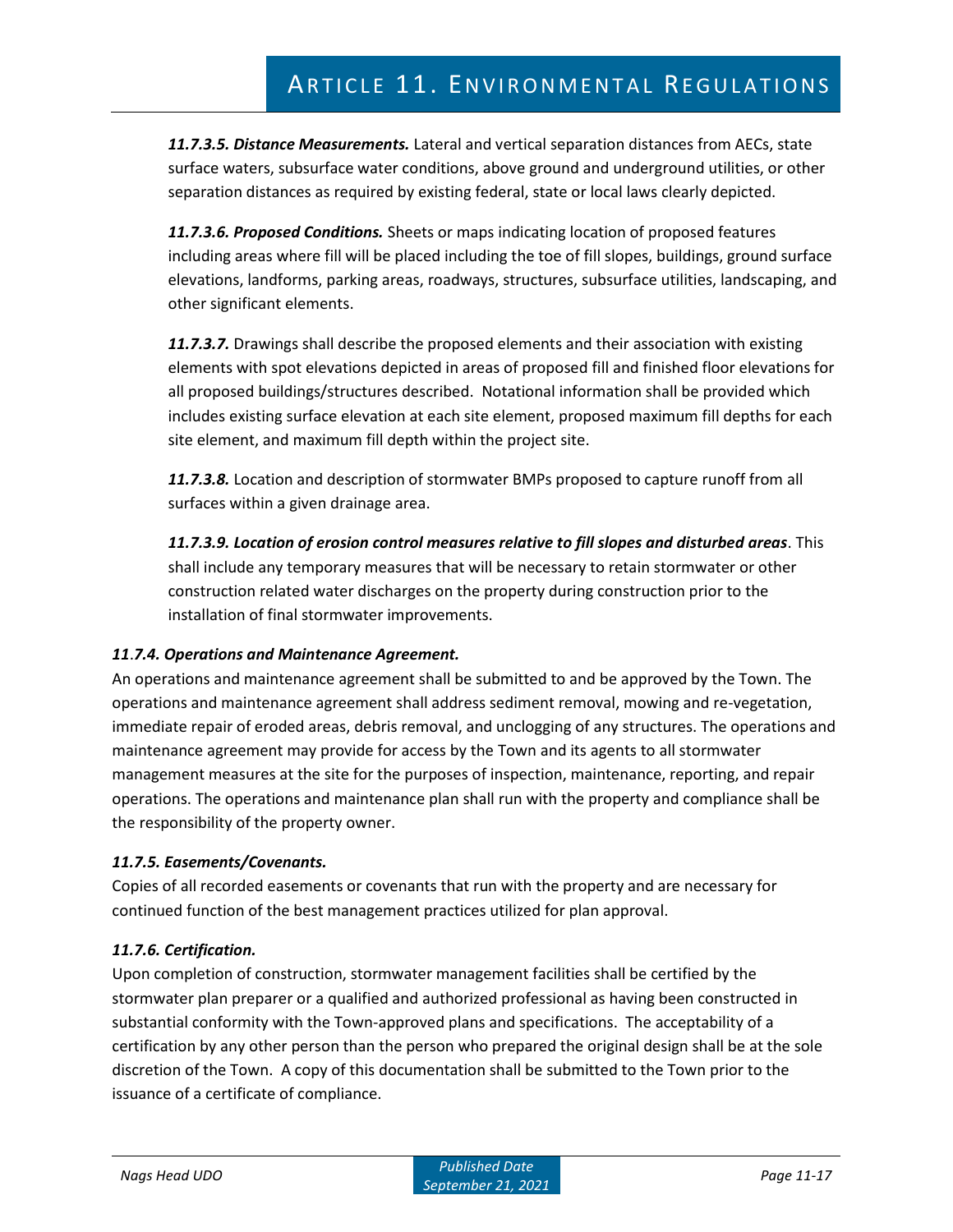## *11.7.7. Construction Record or As-Built Plans.*

The construction record survey or plan shall include any on-site stormwater management measures and shall be prepared once final construction has been completed. These plans shall be prepared by a licensed surveyor and shall include all of the elements shown as proposed on the approved construction plans and depict sufficient topographic information to demonstrate compliance with the approved plans. These shall be submitted to the Town prior to the issuance of a certificate of compliance.

# **SECTION 11.8 OPERATIONS AND MAINTENANCE REQUIREMENTS.**

#### *11.8.1. For All Projects Other than Residential Development on Individual Lots.*

*11.8.1.1.* An operations and maintenance agreement based on the operations and maintenance plan shall be executed by the owner or amongst the owners and approved by the Town prior to issuance of a certificate of compliance.

*11.8.1.2.* The operations and maintenance agreement:

*11.8.1.2.1.* Shall require the owner or owners to maintain, repair, and if necessary, reconstruct the stormwater management features, and

*11.8.1.2.2.* Shall state the terms, conditions, and schedule of maintenance for the stormwater management features, and

*11.8.1.2.3.* May grant to the Town a right of entry into the property to inspect, monitor, maintain, repair, or reconstruct the stormwater management features. However, in no case shall the right of entry confer an obligation on the Town to assume responsibility for the stormwater management features.

*11.8.1.3. Operations and maintenance agreement recordation requirements.* Prior to issuance of a certificate of compliance for any project served by stormwater management features required by this ordinance, the operations and maintenance agreement shall be recorded as a deed restriction or protective covenant with the Dare County Register of Deeds Office binding all subsequent property owners to compliance with the agreement.

#### *11.8.2. Approval Required.*

The Town-approved stormwater management system shall not be altered without approval of the Town Engineer.

#### *11.8.3. Maintenance.*

Failure to maintain on-site stormwater management facilities shall be grounds for a notice of violation, civil penalties and possible revocation of occupancy permits in accordance with Section 1.10, Violation of UDO Regulations.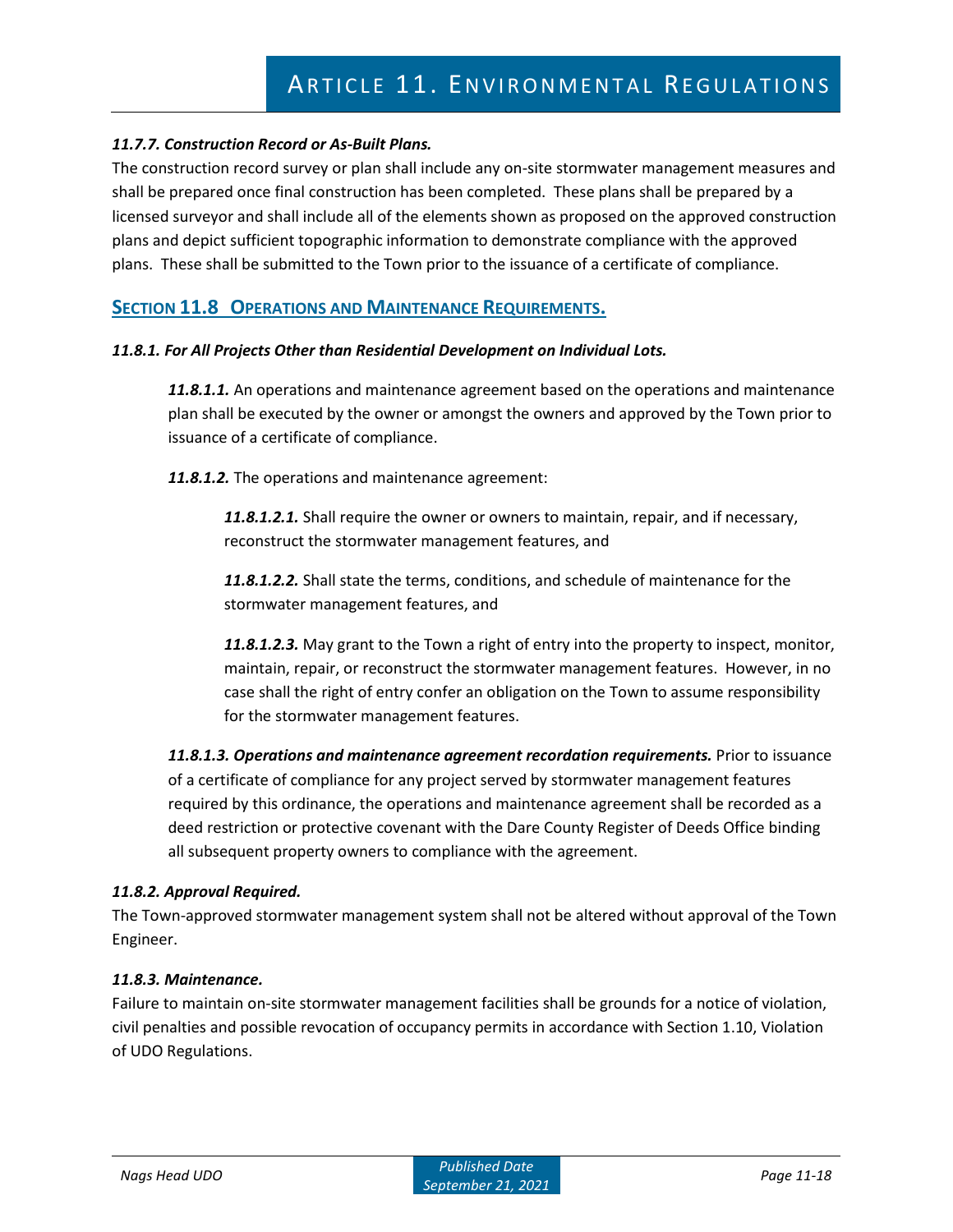# **SECTION 11.9 REFERENCE DOCUMENTS.**

*11.9.1.* The Town has prepared a Town of Nags Head Recommended Standard Details Manual which includes guidance on specific stormwater control measures and other requirements of this ordinance. The Town will make copies of the most current Town Recommended Standard Details Manual and the most current NCDEQ BMP manual available to applicants.

*11.9.2.* Applicants for permits under this Part shall refer to the most current editions of the NCDEQ BMP manual and the Town's manual if citing them for the design, construction and maintenance management practices on the site associated with the application. Stormwater treatment practices that are designed, constructed, and maintained in accordance with the NCDEQ BMP manual and the Town manual will be presumed to meet the minimum water quality and quantity performance standards of this Part.

*11.9.3.* Applicants for permits under this Part may propose utilization of a stormwater management practice or practices which are not designed, constructed or maintained in accordance with the NCDEQ BMP manual and the Town Recommended Standard Details Manual. In such cases, the applicant shall have the burden of demonstrating that the practice(s) will satisfy the minimum water quality and quantity performance standards of this ordinance and the practices must be approved by the UDO Administrator.

*11.9.4.* Upon review and evaluation of an application for a permit under this Part, the Stormwater Administrator may recommend management practices regarding a particular site. If upon review and inspection the UDO Administrator determines that the environmental conditions of a particular site will not support the management practices proposed by an applicant, the UDO Administrator may require reasonable changes to the application, professional certification of a particular design and/or evaluation of the proposal by the Town Engineer. The UDO Administrator may require any reasonable changes to an application proposed by the Town Engineer.

# **SECTION 11.10 DISCHARGE OF STORMWATER, POOL WATER, HOT TUB WATER, AND DE-WATERING EFFLUENT.**

*11.10.1.* It shall be prohibited to discharge or direct water onto adjoining properties without appropriate easements or agreements from any source under the control of the owner or occupant of the premise, to include retained stormwater runoff, swimming pools, hot tubs, heating and air conditioning systems, or groundwater from de-watering activities.

*11.10.2.* Temporary discharge of retained stormwater or water from other sources into the Town rightof-way is allowable only with the permission of the Town Manager, Public Works Director or Town Engineer.

*11.10.3.* Temporary discharge of retained stormwater or water from other sources into the NCDOT right-of-way is allowable only with permission of NCDOT and a properly executed NCDOT encroachment agreement.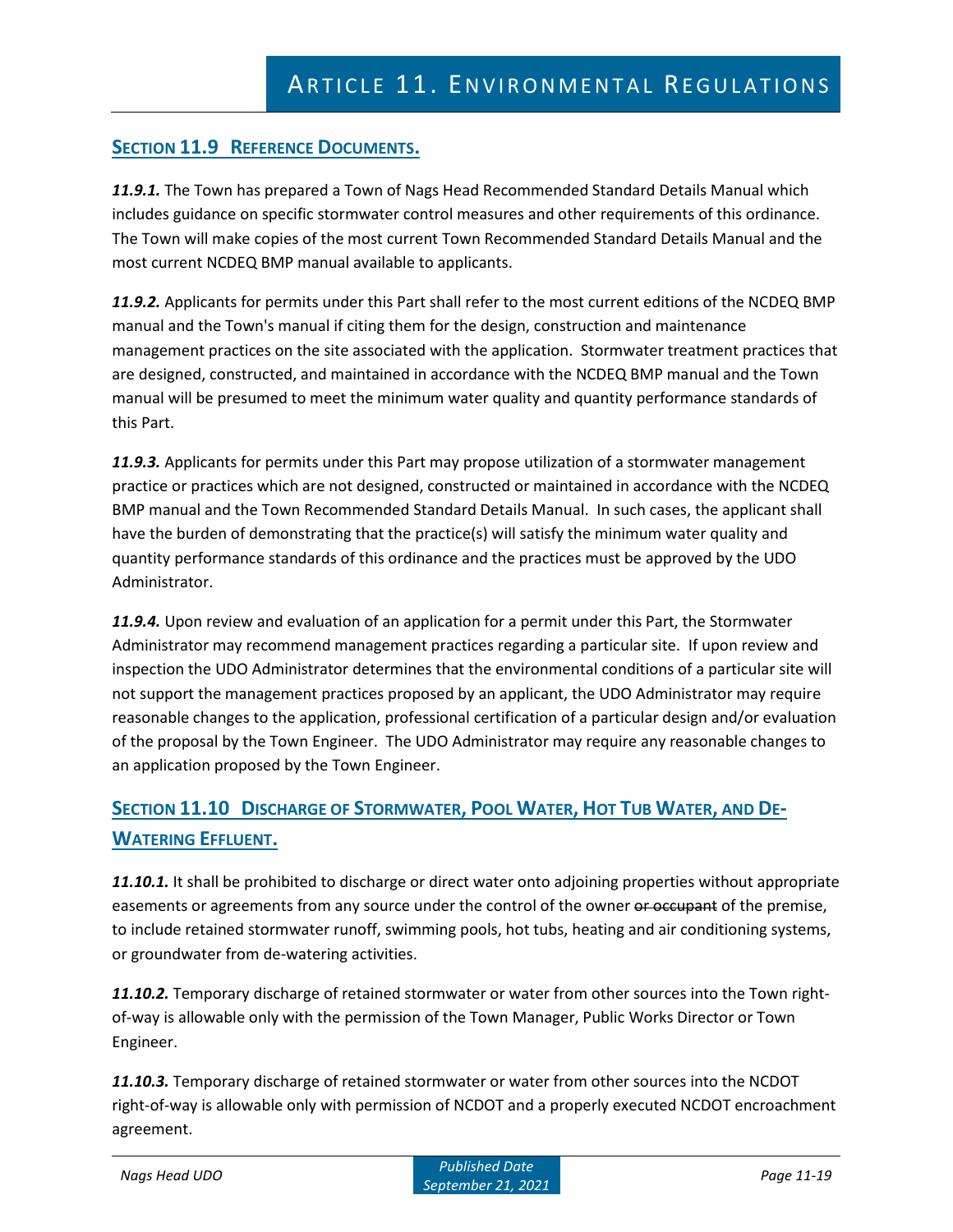*11.10.4.* Upon a determination that this section is being violated, the Stormwater Administrator may immediately issue a notice of violation and civil citation without need for a warning citation under Section 1.10, Violation of UDO Regulations or Town Code 1-6. Upon receipt of the notice of violation, the violator shall immediately cease and desist the activity which is in violation of this section. In the event that a violation imminently affects public safety, health or welfare, the Town may take action to abate the violation in a manner which appropriately balances the need for public safety with the need for due process of law.

# **SECTION 11.11 PUBLIC/PRIVATE CONFLICTS.**

Where it has been determined that stormwater runoff from Town rights-of-way or Town-owned facilities contributes to a stormwater runoff problem on private property, a landowner may file a written request to the Board of Commissioners to consider landowner's concerns or to propose a solution. The Town Board may consider requests and determine whether or not to take any action.

# **SECTION 11.12 DRAINAGE WITHIN TOWN RIGHTS-OF WAY.**

*11.12.1.* An un-obstructed flow path for drainage infrastructure along Town rights-of-way shall be maintained. Town rights-of-way are necessary for legal/uncontested access by local government to drainage courses and infrastructure so that they may be constructed, maintained and improved to enhance public health and safety. Improperly installed fencing, landscaping, or the creation of other impediments or changes within the right-of-way may interfere with drainage along the roadway.

*11.12.2.* Construction or installation of permanent or temporary structures, landscaping, grading alterations, or other encroachments within, under, above, or upon any public right-of-way, are prohibited without the express permission from the Town.

*11.12.3.* Homeowners shall be responsible for maintenance of Town approved right-of-way encroachments, including culvert and driveway maintenance, routine grounds maintenance such as grass mowing, and trash or debris removal that may impede the flow of water within drainage conveyances.

*11.12.4.* Upon approval by the Board of Commissioners, the Town may allow and may accept for maintenance, stormwater control and conveyance facilities built by others on Town rights-of-way or on Town-owned properties.

*11.12.4.1.* The design of such facilities shall be approved by the Town at the sole discretion of the Town, and the construction of such facilities shall be in strict conformity with the approved design.

*11.12.4.2.* Approval can only be granted after an identification and evaluation analysis of significant cumulative impacts on the entire drainage system, up to the ultimate point of disposal, utilizing such supporting information, documents, evaluations, studies and other resources as the Town may deem necessary.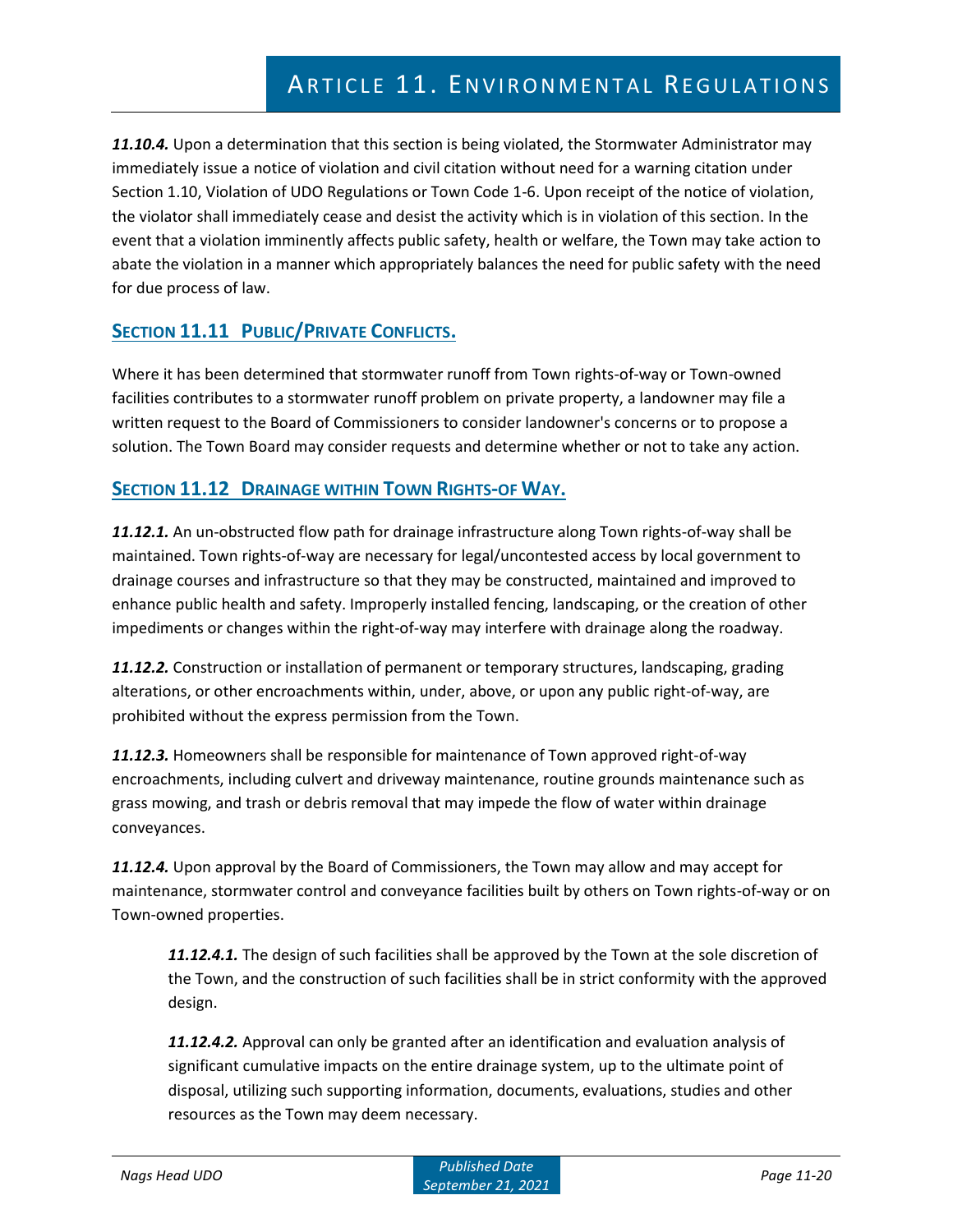*11.12.4.3.* The Town may establish and impose review fees to cover the cost of design review and construction inspection, and facility fees to cover the cost of capital impacts resulting from the proposed facilities.

*11.12.4.4.* The operation and maintenance of facilities accepted by the Town for maintenance on Town rights-of-way or Town-owned property shall be at the expense of the Town.

# **SECTION 11.13 PENALTIES FOR VIOLATION OF ARTICLE 11, PART I.**

Violation of this Article 11, Part I shall subject the offender to remedies prescribed in Section 1.10, Violation of UDO Regulations or Chapter 1-6 of the Town Code.

# **SECTION 11.14 VARIANCES, WAIVERS, AND APPEALS.**

Variances, Waivers, and appeals to Part I, Stormwater, Fill, and Runoff Management shall be granted in accordance with Article 3, Legislative/Quasi-Judicial Procedures.

# **SECTION 11.15 CONFLICT WITH OTHER LAWS.**

Where this Part imposes greater restrictions or higher standards than required in any federal or state statute or other local ordinance or regulation, the provisions of this Part shall govern. When the provisions of any other statute or local ordinance impose greater restrictions or higher standards than are required by the provisions of this Part, the provisions of that statute or ordinance shall govern.

# **SECTION 11.16 VALIDITY.**

If any section, subsection, sentence, clause or phrase of this Part is for any reason held to be invalid, that decision shall not affect the validity of the remaining portions of this Part. The Board of Commissioners declares that it would have passed the ordinance and each section, clause and phrase of it even if any one or more sections, sentences, clauses or phrases may be declared invalid.

**SECTION 11.17 – 11.20 RESERVED.**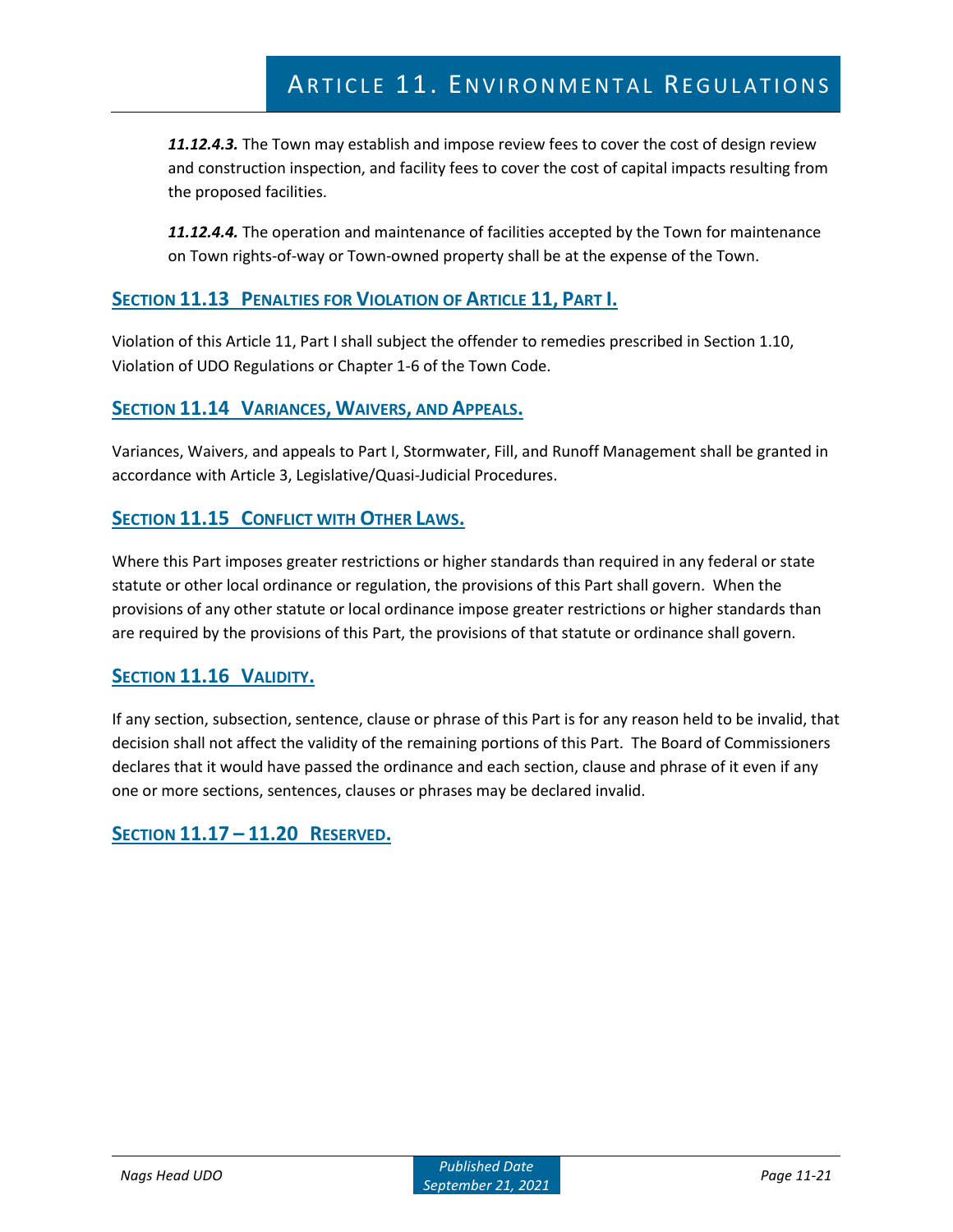# **PART II. SOIL EROSION AND SEDIMENTATION CONTROL**

# **SECTION 11.21 PURPOSE AND INTENT.**

#### *11.21.1. Title.*

This Article 11, Part II may be cited as the "Town of Nags Head Soil Erosion and Sedimentation Control Ordinance."

## *11.21.2. Purpose.*

This Article 11, Part II is adopted for the purposes of:

*11.21.2.1.* Regulating certain land-disturbing activity to control accelerated erosion and sedimentation in order to prevent the pollution of water and other damage to lakes, watercourses, and other public and private property by sedimentation;

*11.21.2.2.* Establishing procedures through which these purposes can be fulfilled; and

*11.21.2.3.* Provide soil erosion and sedimentation control regulations which are consistent with other stormwater management regulations of the Town.

# **SECTION 11.22 SCOPE OF ARTICLE 11, PART II AND EXCLUSIONS.**

## *11.22.1. Geographical Scope of Regulated Land-Disturbing Activity.*

This Part shall apply to land-disturbing activity within the territorial jurisdiction of the Town of Nags Head and to the extraterritorial jurisdiction of the Town of Nags Head as allowed by agreement between local governments, the extent of annexation or other appropriate legal instrument of law.

## *11.22.2. Exclusions from Regulated Land-Disturbing Activity.*

Notwithstanding the general applicability of this Part to all land-disturbing activities, this Part shall not apply to the following types of land-disturbing activity:

*11.22.2.1.* Activities, including the breeding and grazing of livestock, undertaken on agricultural land for the production of plants and animals useful to man including, but not limited to:

*11.22.2.1.1.* Forages and sod crops, grains and feed crops, tobacco, cotton, and peanuts.

*11.22.2.1.2.* Dairy animals and dairy products.

*11.22.2.1.3.* Poultry and poultry products.

*11.22.2.1.4.* Livestock, including beef cattle, sheep, swine, horses, ponies, mules, and goats.

*11.22.2.1.5.* Bees and apiary products.

*11.22.2.1.6.* Fur producing animals.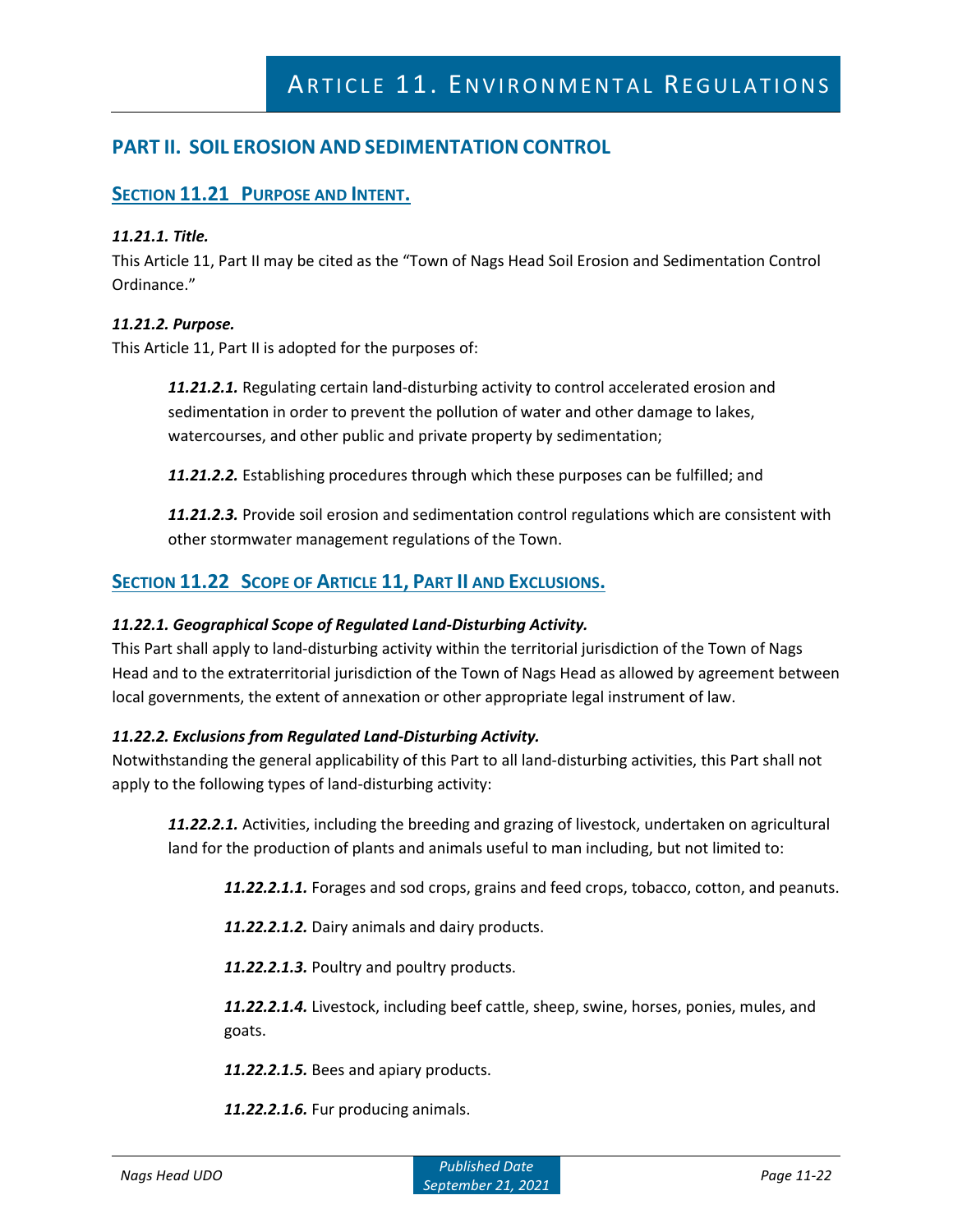*11.22.2.2.* Activities undertaken on forestland for the production and harvesting of timber and timber products and conducted in accordance with best management practices set out in "Forest Practice Guidelines Related to Water Quality", as adopted by the department. If landdisturbing activity undertaken on forest land for the production and harvesting of timber and timber products is not conducted in accordance with "Forest Practice Guidelines Related to Water Quality", the provisions of this Part shall apply to such activity and any related landdisturbing activity on the tract.

*11.22.2.3.* Activities for which a permit is required under the Mining Act of 1971, G.S. Chapter 74, Article 7.

*11.22.2.4.* Land-disturbing activity over which the state has exclusive regulatory jurisdiction as provided in G.S. 113A-56(a).

*11.22.2.5.* An activity which is essential to protect human life during an emergency.

# *11.22.3. Plan Approval Requirement for Land-Disturbing Activity.*

No person shall undertake any land-disturbing activity subject to this Part without first obtaining a land disturbance permit and any other plan approvals required from the Town, state or federal government.

# *11.22.4. Protection of Property.*

Persons conducting land-disturbing activity shall take all reasonable measures to protect all public and private property from damage caused by such activity, and any land disturbance abutting a property boundary or drainage swale within a public right-of-way shall require the installation of sediment fencing secured and staked along the length of the disturbed area.

# *11.22.5. More Restrictive Rules Shall Apply.*

Whenever conflicts exist between federal, state or local laws, ordinances or rules, the more restrictive provision shall apply.

## *11.22.6. Plan Approval Exceptions.*

A land disturbance permit is required prior to any land-disturbing activity. Other Town requirements related to Flood Damage Prevention (Article 11, Part III) or Stormwater, Fill and Runoff Management (Article 11, Part I), may also be required. A sedimentation plan shall only be required if the disturbance exceeds 5,000 square feet in surface area. In determining the area, lands under one or diverse ownership being developed as a unit will be aggregated.

# **SECTION 11.23 MANDATORY STANDARDS FOR LAND-DISTURBING ACTIVITY.**

No land-disturbing activity subject to the control of this Part shall be undertaken except in accordance with the following mandatory standards:

## *11.23.1. Buffer Zone.*

No land-disturbing activity during periods of construction or improvement to land shall be permitted in proximity to a lake or natural watercourse unless a buffer zone is provided along the margin of the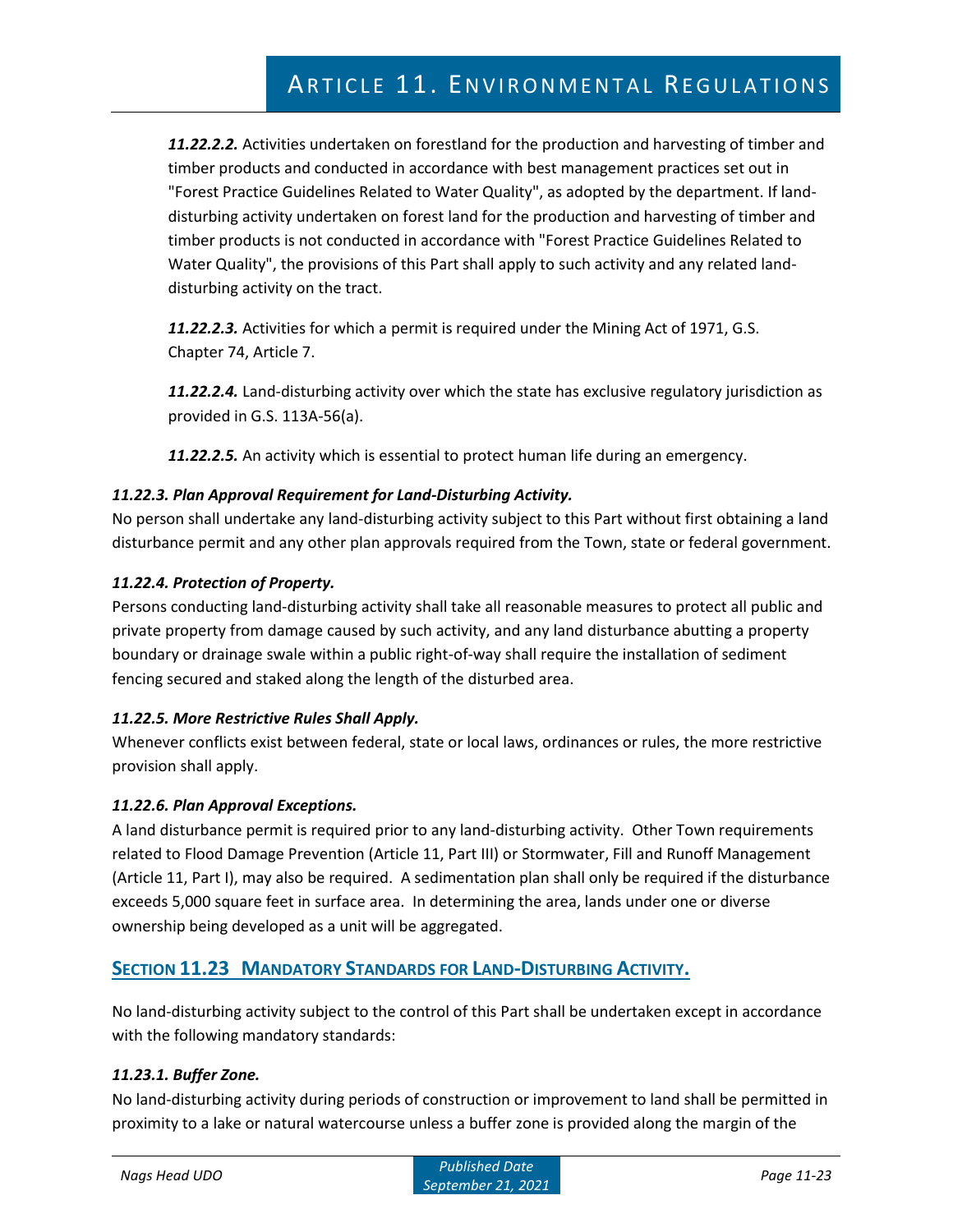watercourse of sufficient width to confine visible siltation within the twenty-five (25) percent of the buffer zone nearest the land-disturbing activity.

*11.23.1.1. Projects On, Over or Under Water.* This subsection shall not apply to a landdisturbing activity in connection with the construction of facilities to be located on, over, or under a lake or natural watercourse.

*11.23.1.2. Buffer Measurement.* Unless otherwise provided, the width of a buffer zone is measured from the edge of the water to the nearest edge of the disturbed area, with the twenty-five (25) percent of the strip nearer the land-disturbing activity containing natural or artificial means of confining visible siltation.

# *11.23.2. Graded Slopes and Fills.*

The angle for graded slopes and fills shall be no greater than the angle which can be retained by vegetative cover or other adequate erosion control devices or structures. In any event, slopes left exposed shall, within 21 calendar days, be planted or otherwise provided with temporary or permanent ground cover, devices, or structures sufficient to restrain erosion.

## *11.23.3. Fill Material.*

Unless a permit from the NCDEQ Division of Waste Management to operate a landfill is on file for the official site, acceptable fill material shall be free of organic or other degradable materials, masonry, concrete and brick exceeding twelve (12) inches, and any materials which would cause the site to be regulated as a landfill of the state.

## *11.23.4. Ground Cover.*

Whenever land-disturbing activity is undertaken where more than 5,000 square feet is uncovered, the person conducting the land-disturbing activity shall install such sedimentation and erosion control devices and practices as are sufficient to retain the sediment generated by the land-disturbing activity within the boundaries of the tract during construction upon and development of such tract, and shall plant or otherwise provide a permanent ground cover sufficient to restrain erosion after completion of construction or development. Except as provided in subsection 11.26.5, provisions for a ground cover sufficient to restrain erosion must be accomplished within fifteen (15) working days or ninety (90) calendar days, following completion of construction or development whichever period is shorter.

## *11.23.5. Prior Plan Approval.*

No person shall initiate any land-disturbing activity that will disturb more than 5,000 square feet on a tract unless, thirty (30) or more days prior to initiating the activity, a soil erosion and sedimentation control plan is filed with and approved by the Town. An erosion and sedimentation control plan may be filed less than thirty (30) days prior to initialization of a land-disturbing activity if the plan is submitted under an approved express permit program. The land-disturbing activity may be initiated and conducted in accordance with the plan once the plan has been approved. The Town shall forward to the NCDEQ Division of Water Resources a copy of each plan for a land-disturbing activity that involves the utilization of ditches for the purpose of dewatering or lowering the water table of the tract.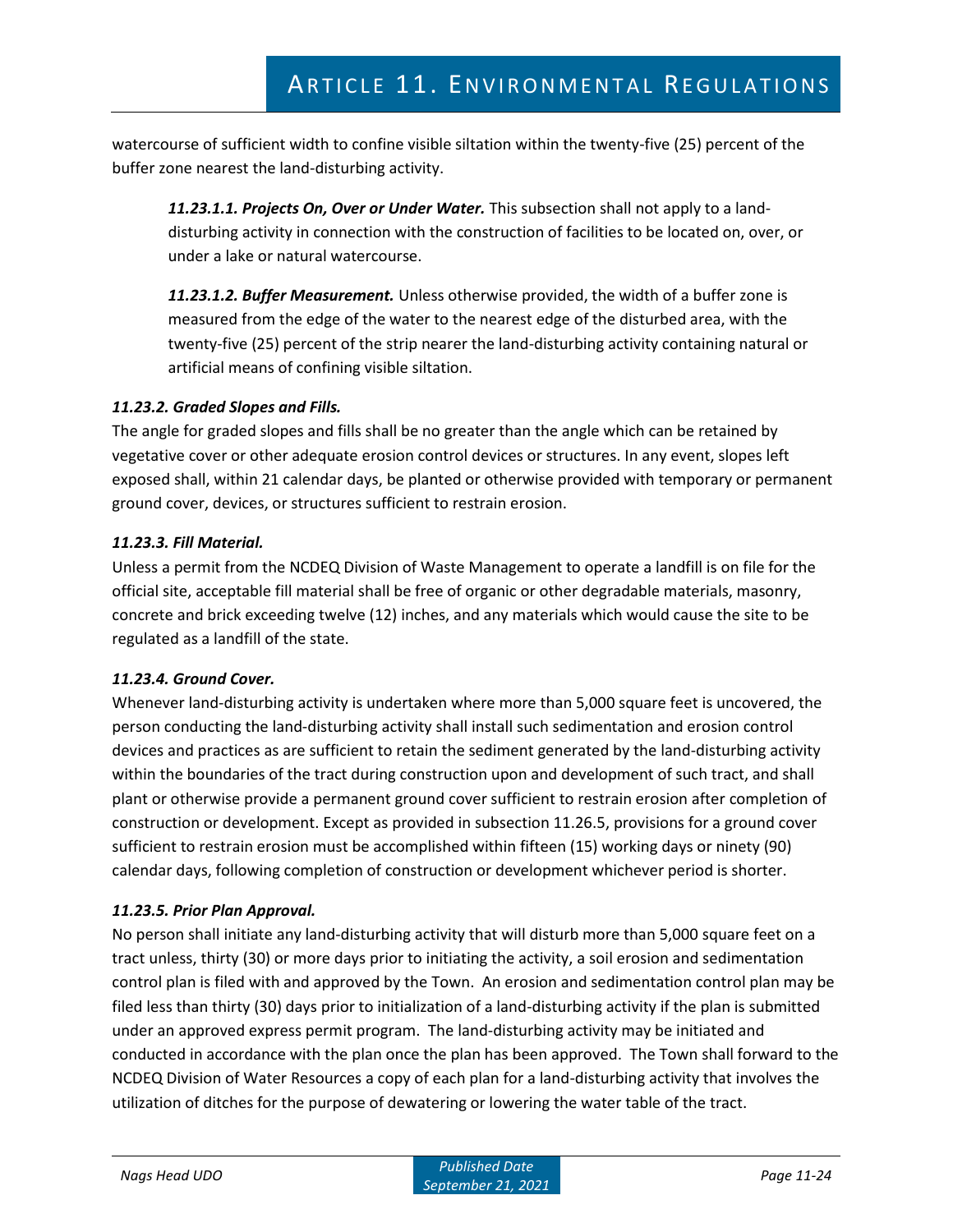# *11.23.6. Approved Plan.*

The land-disturbing activity shall be conducted in accordance with the approved erosion and sedimentation control plan.

# **SECTION 11.24 EROSION AND SEDIMENTATION CONTROL PLANS.**

## *11.24.1. Plan Submission.*

An erosion control plan shall be prepared for all land-disturbing activity subject to this Part whenever the proposed activity will disturb an area of more than 5,000 square feet. Three (3) copies of the plan shall be filed with the Town at least thirty (30) days prior to the commencement of the proposed activity.

## *11.24.2. Financial Responsibility and Ownership.*

Plans may be disapproved unless accompanied by an authorized statement of financial responsibility and ownership. This statement shall be signed by the person financially responsible for the landdisturbing activity or his attorney in fact. The statement shall include the mailing and street addresses of the principal place of business of:

*11.24.2.1.* The person financially responsible;

*11.24.2.2.* The owner of the land; and

*11.24.2.3.* Any registered agents.

If the person financially responsible is not a resident of the state, a state agent must be designated in the statement for the purpose of receiving notice of compliance or noncompliance with the plan, the Act, this Part or rules or orders adopted or issued pursuant to this Part. If the applicant is not the owner of the land to be disturbed, the draft plan must include the owner's written consent for the applicant to submit a draft erosion and sedimentation control plan and to conduct the anticipated land-disturbing activity.

## *11.24.3. Environmental Policy Act Document.*

Any plan submitted for a land-disturbing activity for which an environmental document is required by the North Carolina Environmental Policy Act (G.S. 113A-01 et seq.) shall be deemed incomplete until a complete environmental document is available for review. The Town shall promptly notify the person submitting the plan that the 30-day time limit for review of the plan pursuant to this Part, shall not begin until a complete environmental document is available for review.

## *11.24.4. Content.*

The plan required by this section shall contain architectural and engineering drawings, maps, assumptions, calculations, and narrative statements as needed to adequately describe the proposed development of the tract and the measures planned to comply with the requirements of this Part. Plan content may vary to meet the needs of specific site requirements. Detailed guidelines for plan preparation may be obtained from the Town on request.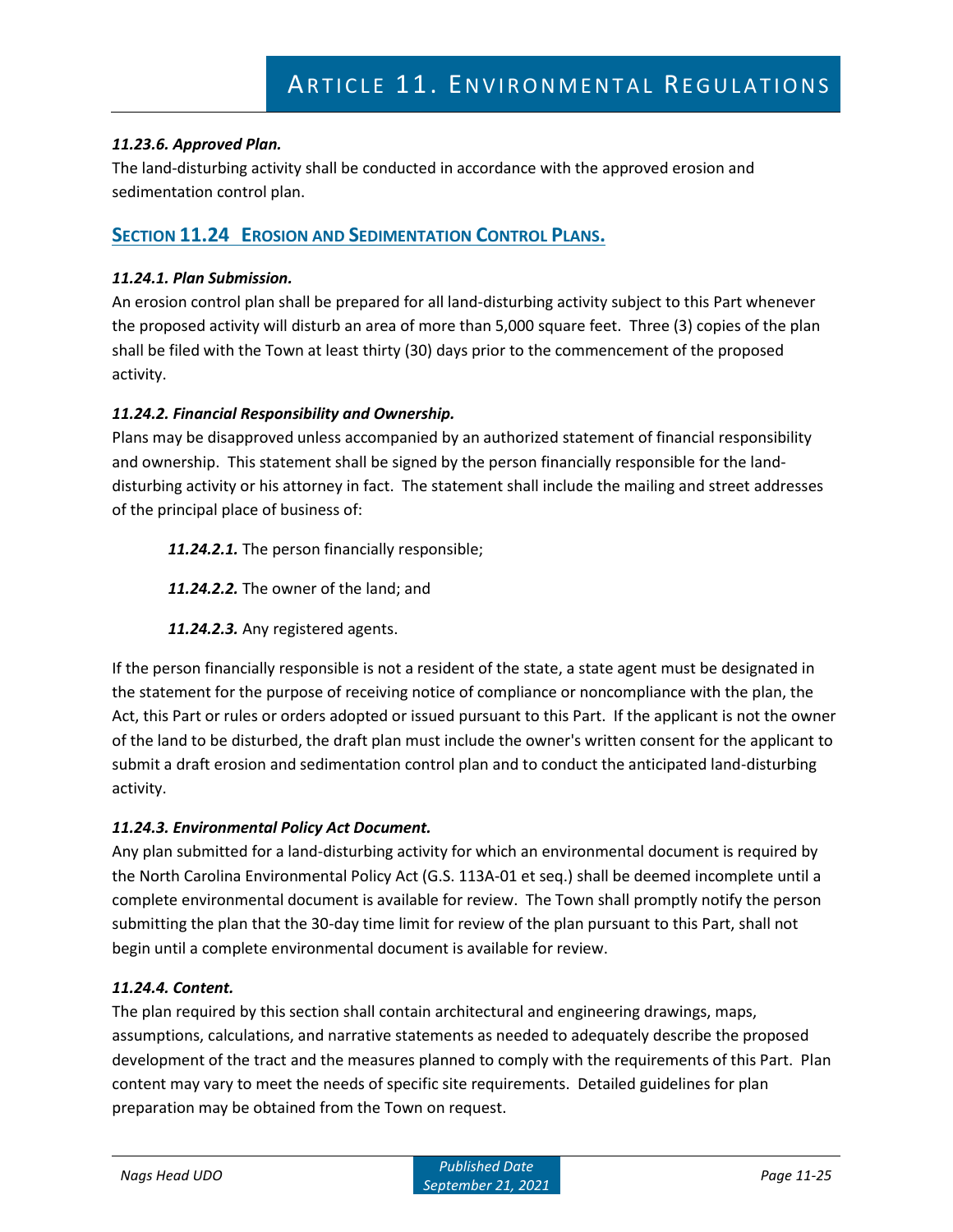# *11.24.5. Timeline for Decisions on Plans.*

The Town will review each complete plan submitted to them and within thirty (30) days of receipt thereof will notify the person submitting the plan that it has been approved, approved with modifications, approved with performance reservations, or disapproved. Failure to approve, approve with modifications, or disapprove a complete erosion and sedimentation control plan, or revised erosion control plan, within thirty (30) days of receipt shall be deemed approval. Disapproval of a plan must specifically state in writing the reasons for disapproval. The Town must approve, approve with modifications, or disapprove a revised plan within fifteen (15) days of receipt, or it is deemed to be approved. When deemed necessary, a preconstruction conference may be required. No person with an approved plan may initiate the land-disturbing activity without notifying the Town of the date that the activity shall begin. If, following commencement of a land-disturbing activity pursuant to an approved plan, the Town determines that the plan is inadequate to meet the requirements of this Part, the Town may require any revision that is necessary to comply with this Part. Failure to approve, approve with modifications, or disapprove a revised erosion control plan within fifteen (15) days of receipt shall be deemed approval of the plan. An erosion control plan approved under this Part expires three (3) years after the date of written approval, or upon expiration of a required environmental document, whichever occurs first.

# *11.24.6. Approval.*

The Town shall only approve a plan upon determining that it complies with all applicable state and local regulations for erosion and sedimentation control. Approval assumes the applicant's compliance with the federal and state water quality laws, regulations and rules. The Town shall condition approval of plans upon the applicant's compliance with federal and state water quality laws, regulations and rules. The Town may establish an expiration date, not to exceed three (3) years, for plans approved under this Part.

# *11.24.7. Disapproval for Content.*

The Town shall disapprove a plan or draft plan based on its content. A disapproval based upon a plan's content must specifically state in writing the reasons for disapproval.

# *11.24.8. Other Disapprovals.*

The Town may disapprove an erosion control plan or draft plan if implementation of the plan would result in a violation of rules adopted by the environmental management commission to protect riparian buffers along surface waters. An erosion control plan may be disapproved upon a finding that an applicant, or a parent, subsidiary or other affiliate of the applicant:

*11.24.8.1.* Is conducting or has conducted land-disturbing activity without an approved plan, or has received notice of violation of a plan previously approved by the commission or a local government pursuant to the Act and has not complied with the notice within the time specified in the notice;

*11.24.8.2.* Has failed to pay a civil penalty assessed pursuant to the Act or a local ordinance adopted pursuant to the Act by the time the payment is due;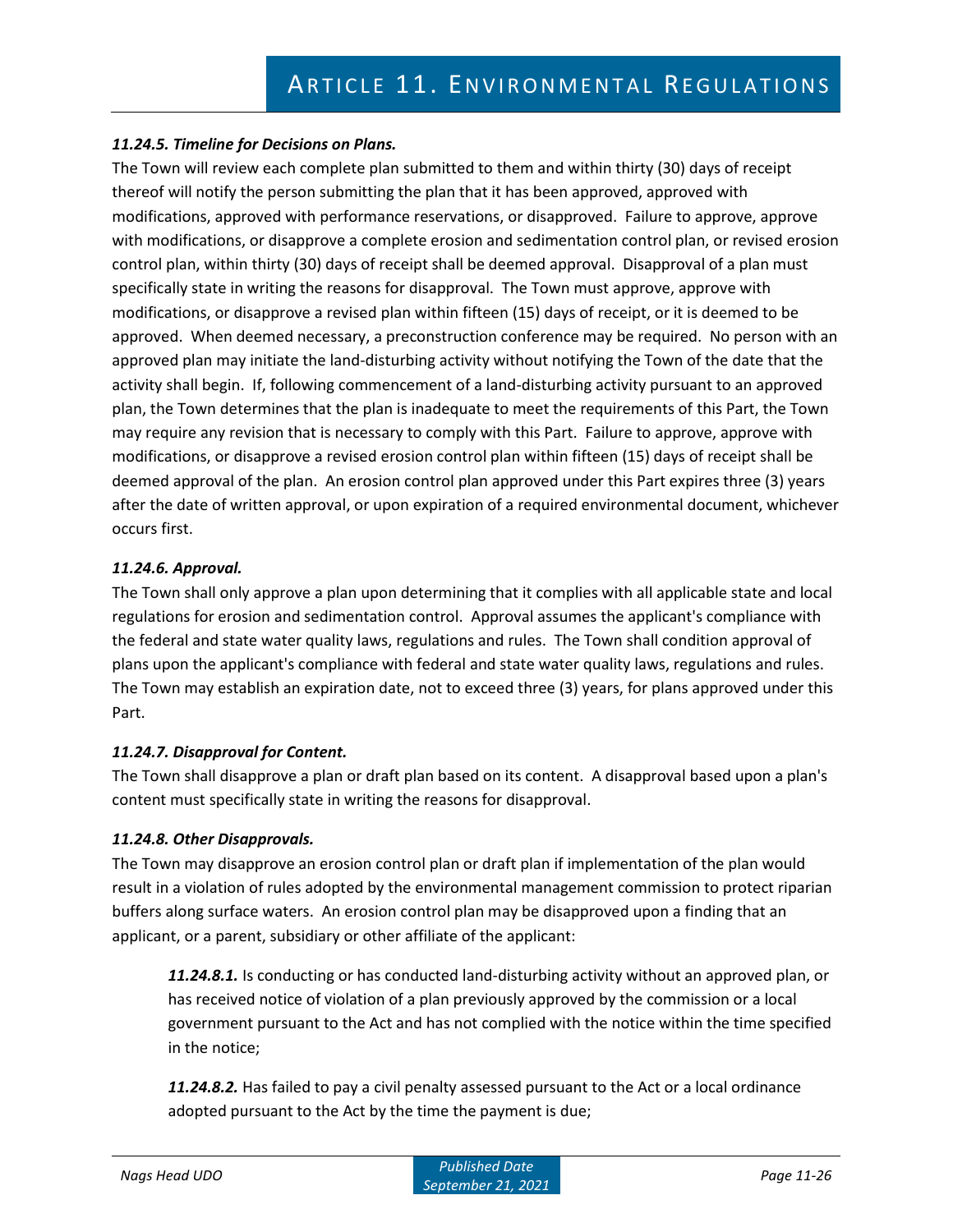*11.24.8.3.* Has been convicted of a misdemeanor pursuant to G.S. 113A-64(b) or any criminal provision of a local ordinance adopted pursuant to the Act; or

*11.24.8.4.* Has failed to substantially comply with state rules or local ordinances and regulations adopted pursuant to the Act.

For purposes of this subsection, an applicant's record may be considered for only the two (2) years prior to the application date.

In the event that a plan is disapproved pursuant to this subsection, the Town shall notify the director of such disapproval within ten (10) days. The Town shall advise the applicant and the director in writing as to the specific reasons that the plan was denied.

# *11.24.9. Notice of Activity Initiation.*

No person may initiate an approved land-disturbing activity before notifying the Town of the date that land-disturbing activity will begin.

# *11.24.10. Preconstruction Conference.*

When deemed necessary by the approving authority a preconstruction conference may be required.

# *11.24.11. Display of Plan Approval.*

A plan approval issued under this section shall be prominently displayed until all construction is complete, all permanent sedimentation and erosion control measures are installed, and the site has been stabilized. A copy of the approved plan shall be kept on file at the job site.

## *11.24.12. Required Revisions.*

After approving a plan, if the Town either upon review of such plan or on inspection of the job site, determines that a significant risk of accelerated erosion or offsite sedimentation exists, the Town shall require a revised plan. Pending the preparation of the revised plan, work shall cease or shall continue under conditions outlined by the appropriate authority. If following commencement of a landdisturbing activity pursuant to an approved plan, the Town determines that the plan is inadequate to meet the requirements of this Part, the Town may require any revision of the plan that is necessary to comply with this Part.

## *11.24.13. Amendment to a Plan.*

Applications for amendment of an erosion control plan in written and/or graphic form may be made at any time under the same conditions as the original application. Until such time as such amendment is approved by the Town the land-disturbing activity shall not proceed except in accordance with the erosion control plan as originally approved.

# *11.24.14. Failure to File a Plan.*

Any person engaged in land-disturbing activity who fails to file a plan in accordance with this Part, or who conducts a land-disturbing activity except in accordance with provisions of an approved plan shall be deemed in violation of this Part.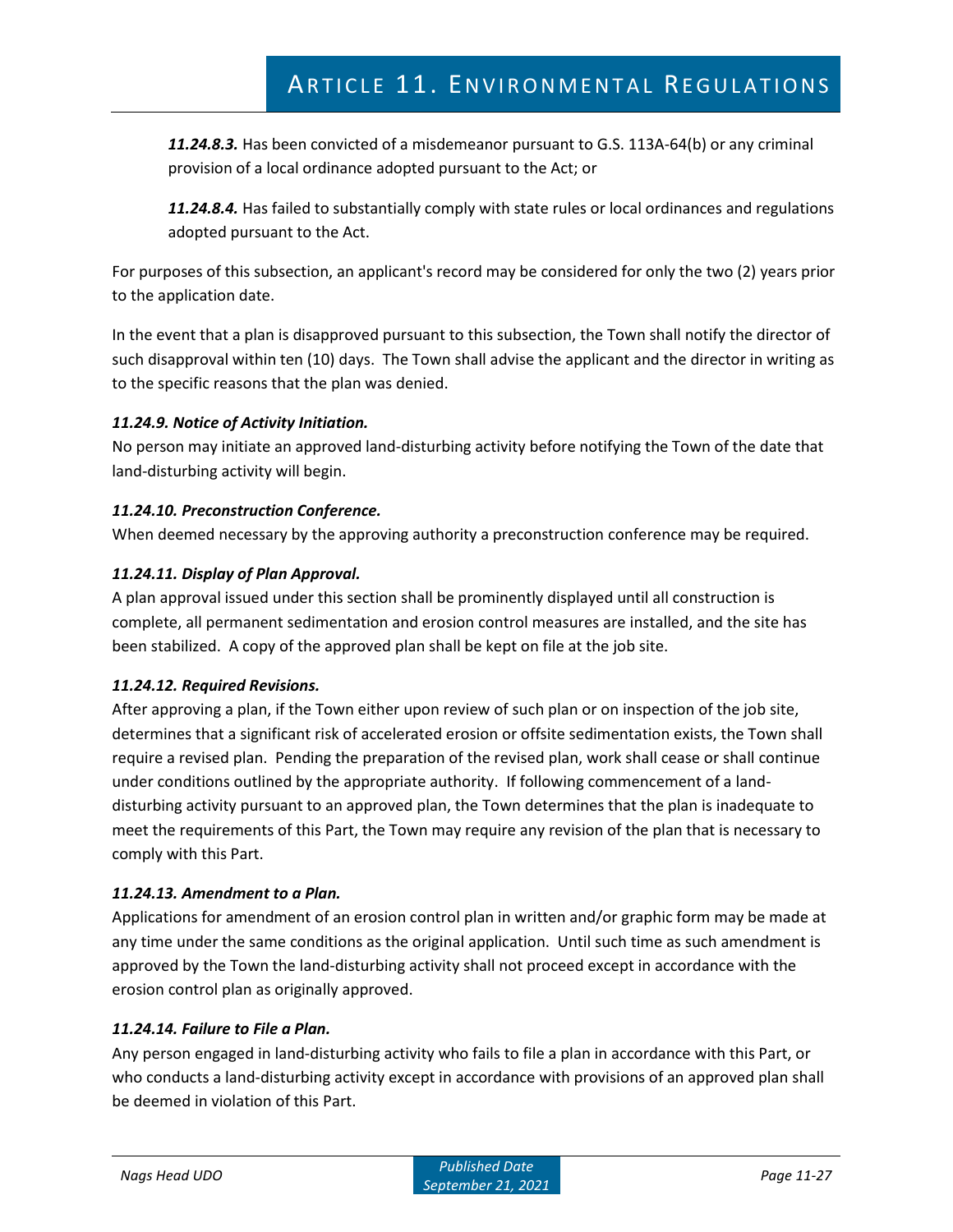## *11.24.15. Inspections.*

The landowner, the financially responsible party, or the landowner's or the financially responsible party's agent shall perform an inspection of the area covered by the plan after each phase of the plan has been completed and after establishment of temporary ground cover in accordance with G.S. 113A-57(2). The person who performs the inspection shall maintain and make available a record of the inspection at the site of the land-disturbing activity. The record shall set out any significant deviation from the approved erosion control plan, identify any measures that may be required to correct the deviation, and document the completion of those measures. The record shall be maintained until permanent ground cover has been established as required by the approved erosion and sedimentation control plan. The inspections required by this subsection shall be in addition to inspections required by G.S. 113A-61.1.

# **SECTION 11.25 BASIC CONTROL OBJECTIVES.**

An erosion and sedimentation control plan may be disapproved if the plan fails to address the following control objectives:

## *11.25.1. Identify Critical Areas.*

On-site areas which are subject to severe erosion and offsite areas which are especially vulnerable to damage from erosion and/or sedimentation are to be identified and receive special attention.

#### *11.25.2. Limit Time of Exposure.*

All land-disturbing activity is to be planned and conducted to limit exposure to the shortest feasible time.

#### *11.25.3. Limit Exposed Areas.*

All land-disturbing activity is to be planned and conducted to minimize the size of the area to be exposed at any one time.

#### *11.25.4. Control Surface Water.*

Surface water runoff originating upgrade of exposed areas should be controlled to reduce erosion and sediment loss during the period of exposure.

#### *11.25.5. Control Sedimentation.*

All land-disturbing activity is to be planned and conducted so as to prevent offsite sedimentation damage.

## *11.25.6. Manage Stormwater Runoff.*

When the increase in the velocity of stormwater runoff resulting from a land-disturbing activity is sufficient to cause accelerated erosion of the receiving watercourse, plans are to include measures to control the velocity at the point of discharge, so as to minimize accelerated erosion of the site and increased sedimentation of the stream.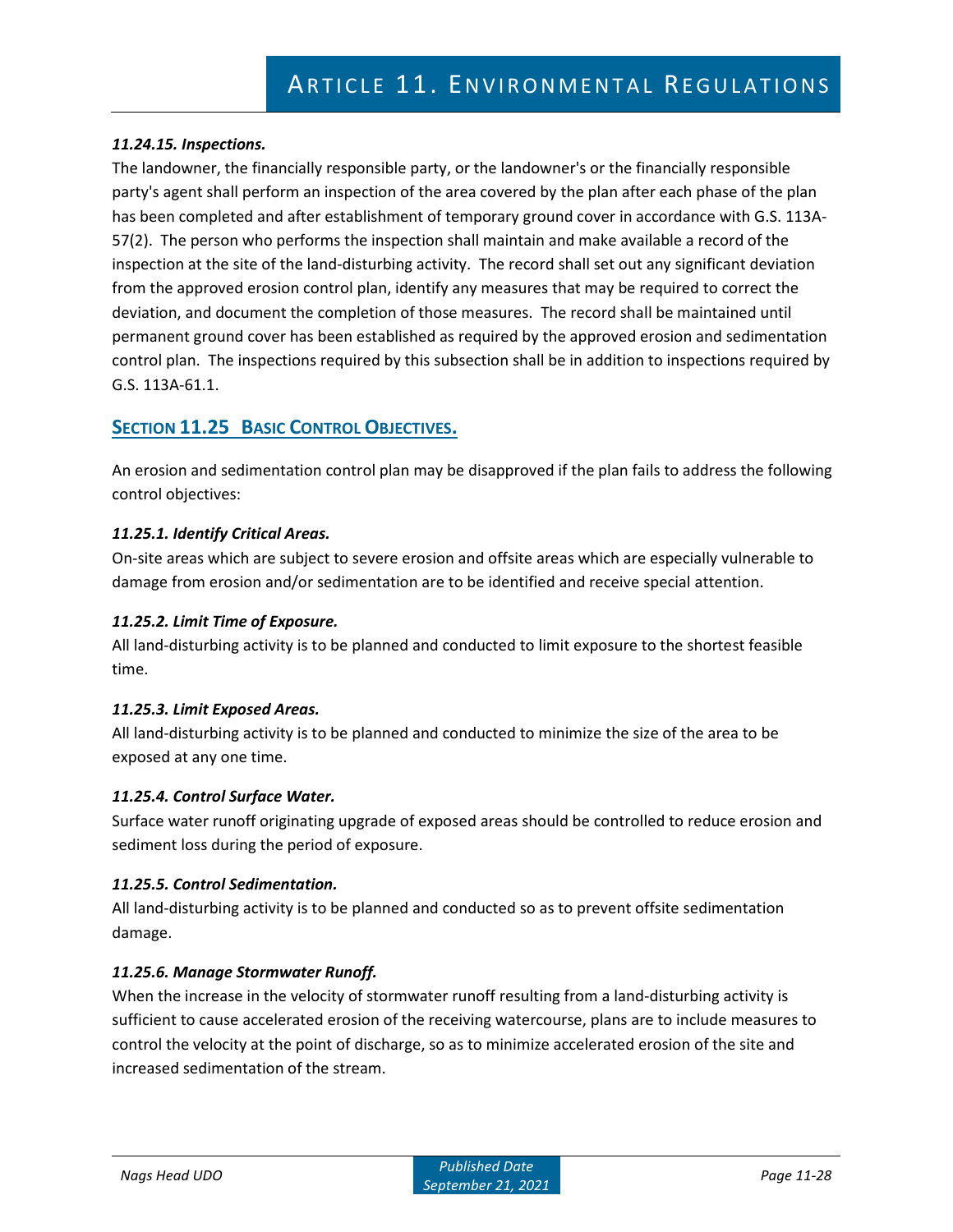# **SECTION 11.26 DESIGN AND PERFORMANCE STANDARDS.**

## *11.26.1. Design.*

Except as provided in subsection 11.26.2.2 of this section, erosion and sedimentation control measures, structures, and devices shall be so planned, designed, and constructed as to provide protection from anticipated winds and from the calculated maximum peak rate of runoff from the ten-year storm. Runoff rates shall be calculated using the procedures in the USDA, Soil Conservation Service's "National Engineering Field Manual for Conservation Practices," or other acceptable calculation procedures.

#### *11.26.2. HQW Zones.*

In high quality water (HQW) zones the following design standards shall apply:

*11.26.2.1. Limit on Uncovered Area.* Uncovered areas in HQW zones shall be limited at any time to a maximum total area within the boundaries of the tract of twenty (20) acres. Only the portion of the land-disturbing activity within an HQW zone shall be governed by this section. Larger areas may be uncovered within the boundaries of the tract with the written approval of the director.

*11.26.2.2. Maximum Peak Rate of Runoff Protection.* Erosion and sedimentation control measures, structures, and devices within HQW zones shall be so planned, designed and constructed to provide protection from anticipated winds and from the runoff of the 25-year storm which produces the maximum peak rate of runoff as calculated according to procedures in the USDA Natural Resources Conservation Service's "National Engineering Field Manual for Conservation Practices," or according to procedures adopted by any other agency of this state or the United States or any generally recognized organization or association.

## *11.26.3. Settling Efficiency.*

Sediment basins within HQW zones shall be designed and constructed such that the basin will have a settling efficiency of at least seventy (70) percent for the forty (40) micron (0.04 mm) size soil particle transported into the basin by the runoff of that 25-year storm which produces the maximum peak rate of runoff as calculated according to procedures in the USDA Natural Resources Conservation Service's "National Engineering Field Manual for Conservation Practices" or according to procedures adopted by any other agency of this state or the United States or any generally recognized organization or association.

#### *11.26.4. Grade.*

Newly constructed open channels in HQW zones shall be designed and constructed with side slopes no steeper than two horizontal to one vertical if a vegetative cover is used for stabilization unless soil conditions permit a steeper slope or where the slopes are stabilized by using mechanical devices, structural devices or other acceptable ditch liners. In any event, the angle for side slopes shall be sufficient to restrain accelerated erosion.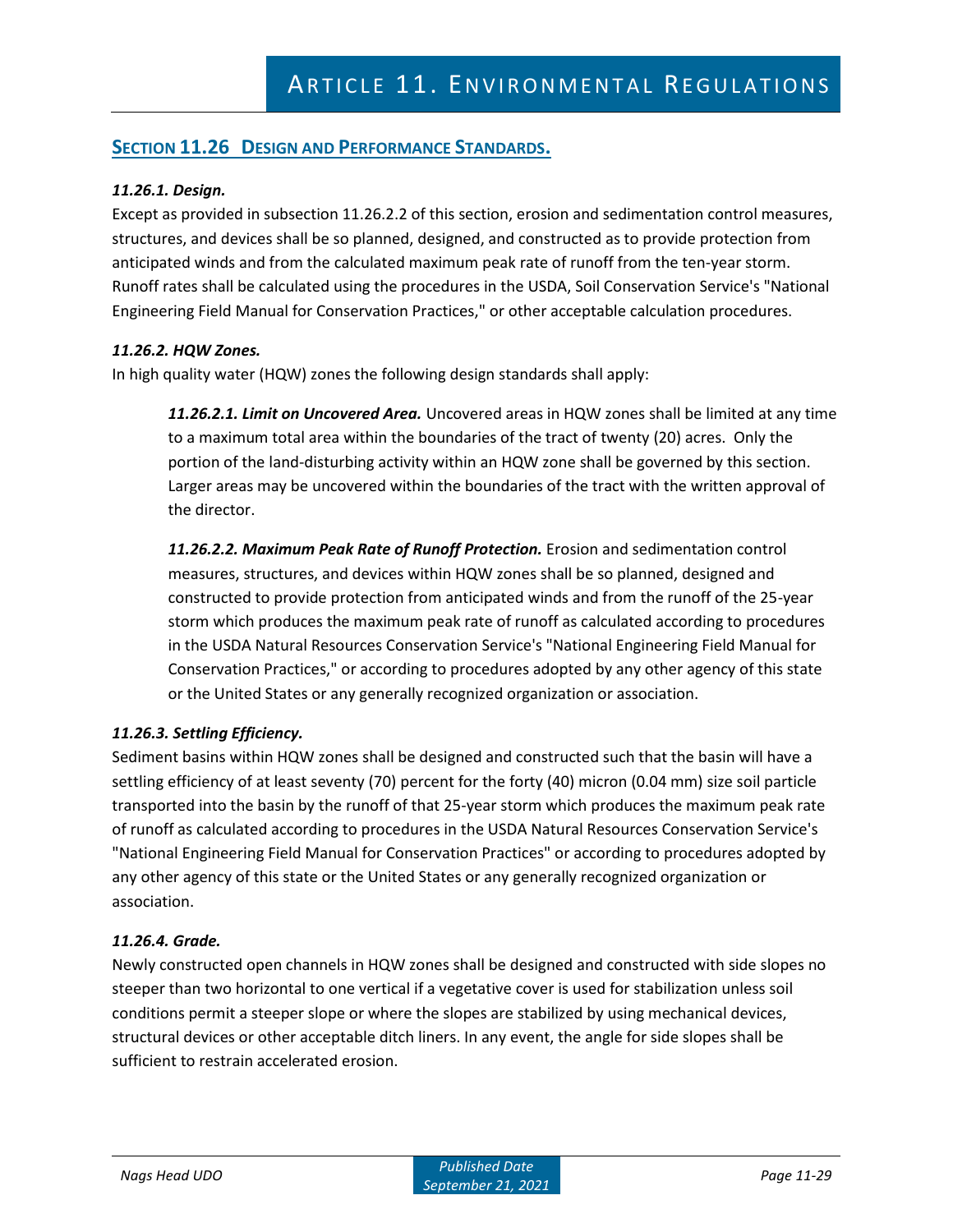## *11.26.5. Ground Cover.*

Ground cover sufficient to restrain erosion must be provided for any portion of a land-disturbing activity in a HQW zone within fifteen (15) working days or forty-five (45) calendar days following completion of construction or development, whichever period is shorter.

# **SECTION 11.27 STORMWATER OUTLET PROTECTION.**

## *11.27.1. Intent.*

Stream banks and channels downstream from any land-disturbing activity shall be protected from increased degradation by accelerated erosion caused by increased velocity of runoff from the landdisturbing activity.

## *11.27.2. Performance Standard.*

Persons shall conduct land-disturbing activity so that the post construction velocity of the ten-year storm runoff in the receiving watercourse to the discharge point does not exceed the greater of:

*11.27.2.1.* The velocity established by the Maximum Permissible Velocities Table set out within this subsection; or

*11.27.2.2.* The velocity of the ten-year storm runoff in the receiving watercourse prior to development.

If conditions 11.27.2.1 or 11.27.2.2 of this subsection cannot be met, then the receiving watercourse to and including the discharge point shall be designed and constructed to withstand the expected velocity anywhere the velocity exceeds the "prior to development" velocity by ten (10) percent.

The following is a table for maximum permissible velocity for stormwater discharges in feet per second (FPS) and meters per second (MPS):

| <b>TABLE 11.1: MAXIMUM PERMISSIBLE VELOCITY TABLE</b> |                                       |               |  |  |  |  |
|-------------------------------------------------------|---------------------------------------|---------------|--|--|--|--|
| <b>MATERIAL</b>                                       | <b>MAXIMUM PERMISSIBLE VELOCITIES</b> |               |  |  |  |  |
|                                                       | <b>F.P.S.</b>                         | <b>M.P.S.</b> |  |  |  |  |
| Fine sand (noncolloidal)                              | 2.5                                   | 0.8           |  |  |  |  |
| Sandy loam (noncolloidal)                             | 2.5                                   | 0.8           |  |  |  |  |
| Silt loam (noncolloidal)                              | 3.0                                   | 0.9           |  |  |  |  |
| Ordinary firm loam                                    | 3.5                                   | 1.1           |  |  |  |  |
| Fine gravel                                           | 5.0                                   | 1.5           |  |  |  |  |
| Stiff clay (very colloidal)                           | 5.0                                   | 1.5           |  |  |  |  |
| Graded, loam to cobbles (noncolloidal)                | 5.0                                   | 1.5           |  |  |  |  |
| Graded, silt to cobbles (colloidal)                   | 5.5                                   | 1.7           |  |  |  |  |
| Alluvial silts (noncolloidal)                         | 3.5                                   | 1.1           |  |  |  |  |
| Alluvial silts (colloidal)                            | 5.0                                   | 1.5           |  |  |  |  |
| Coarse gravel (noncolloidal)                          | 6.0                                   | 1.8           |  |  |  |  |
| Cobbles and shingles                                  | 5.5                                   | 1.7           |  |  |  |  |
| Shales and hard pans                                  | 6.0                                   | 1.8           |  |  |  |  |

*Source: Adapted from recommendations by Special Committee on Irrigation Research, American Society of Civil Engineers, 1926, for channels with straight alignment. For sinuous channels, multiply allowable velocity by 0.95 for slightly sinuous channels, by 0.9 for moderately sinuous channels, and by 0.8 for highly sinuous channels.*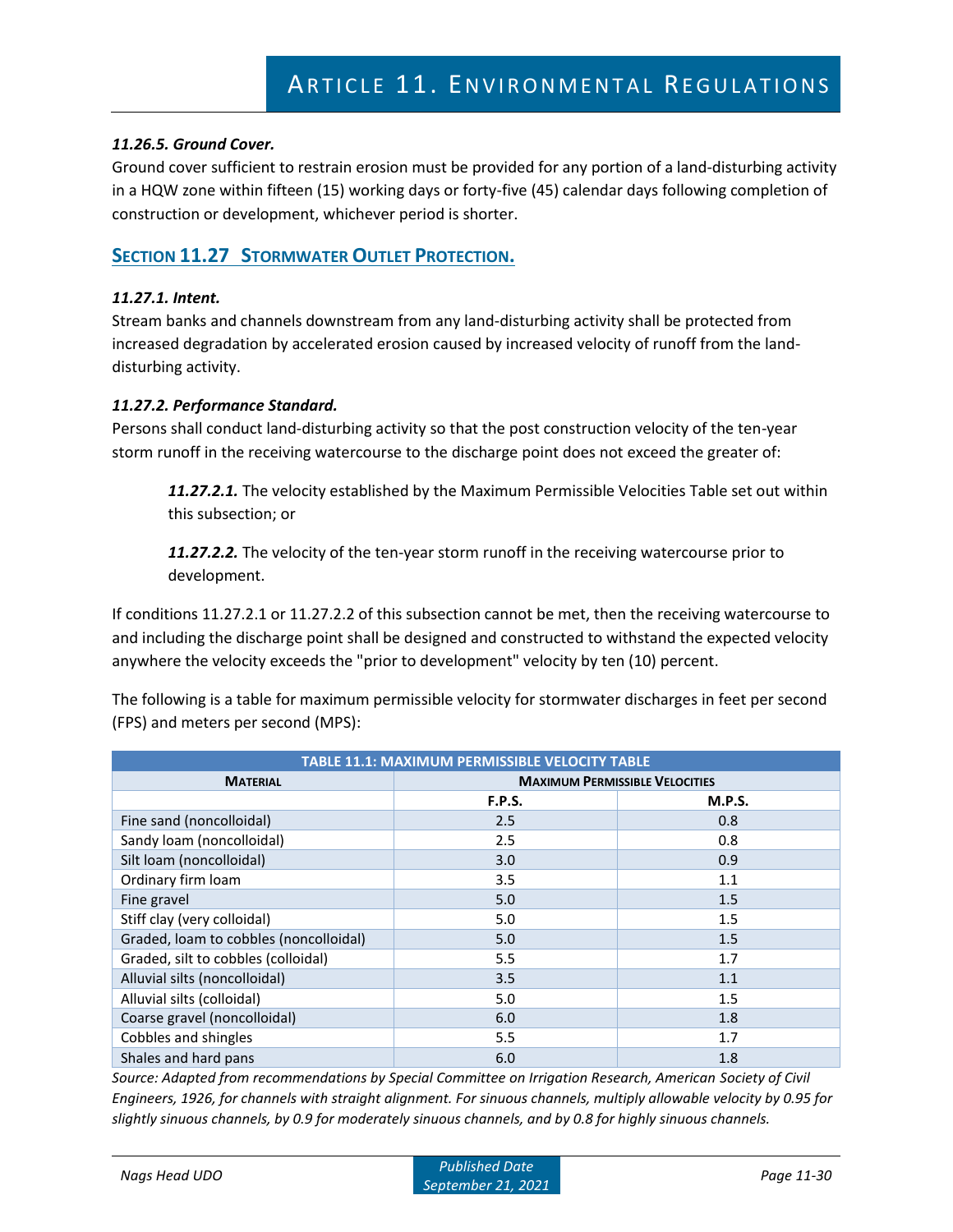# *11.27.3. Acceptable Management Measures.*

Measures applied alone or in combination to satisfy the intent of this section are acceptable if there are no objectionable secondary consequences. The Town recognizes that the management of stormwater runoff to minimize or control downstream channel and bank erosion is a developing technology. Innovative techniques and ideas will be considered and may be used when shown to have the potential to produce successful results. Some alternatives are to:

*11.27.3.1.* Avoid increases in surface runoff volume and velocity by including measures to promote infiltration to compensate for increased runoff from areas rendered impervious.

*11.27.3.2.* Avoid increases in stormwater discharge velocities by using vegetated or roughened swales and waterways in lieu of closed drains and high velocity paved sections.

*11.27.3.3.* Provide energy dissipaters at outlets of storm drainage facilities to reduce flow velocities to the point of discharge. These may range from simple rip-rapped sections to complex structures.

*11.27.3.4.* Protect watercourses subject to accelerated erosion by improving cross sections and/or providing erosion resistant lining.

*11.27.3.5.* Upgrade or replace the receiving device structure, or watercourse such that it will receive and conduct the flow to a point where it is no longer subject to degradation from the increased rate of flow or increased velocity.

## *11.27.4. Exceptions.*

This section shall not apply where it can be demonstrated that stormwater discharge velocities will not create an erosion problem in the receiving watercourse.

# **SECTION 11.28 BORROW AND WASTE AREAS.**

When the person conducting the land-disturbing activity is also the person conducting the borrow or waste disposal activity, sites from which borrow is obtained and which are not regulated by the provisions of the Mining Act of 1971, G.S. 74-46 et seq., and waste areas for surplus materials other than landfills regulated by the department's division of waste management shall be considered as part of the land-disturbing activity where the borrow material is being used or from which the waste material originated. When the person conducting the land-disturbing activity is not the person obtaining the borrow and/or disposing of the waste, these areas shall be considered a separate land-disturbing activity.

# **SECTION 11.29 ACCESS AND HAUL ROADS.**

Temporary access and haul roads, other than public roads, constructed or used in connection with any land-disturbing activity shall be considered a part of such activity.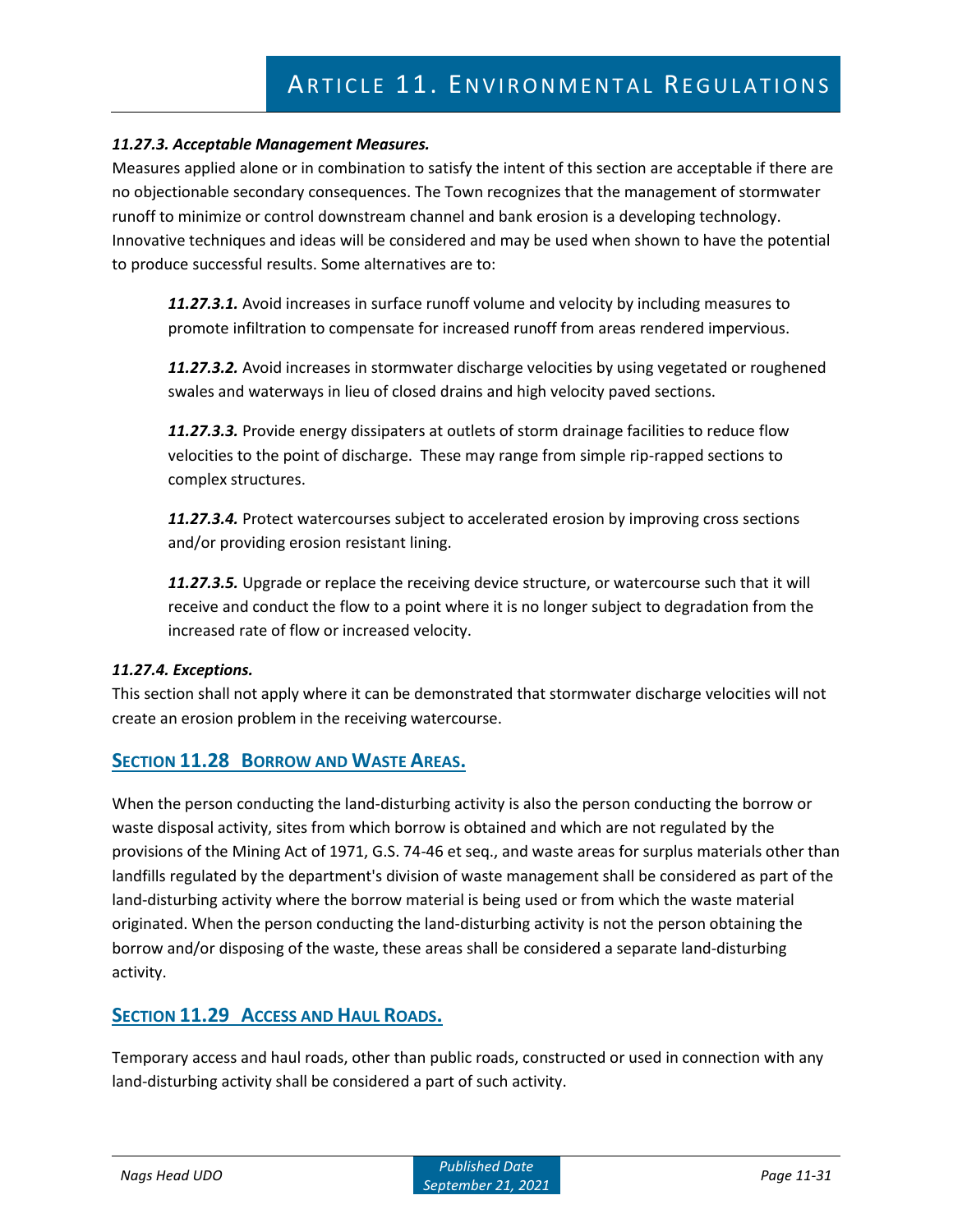# **SECTION 11.30 OPERATIONS IN LAKES OR NATURAL WATERCOURSES.**

Land-disturbing activity in connection with construction in, on, over or under a lake or natural watercourse shall minimize the extent and duration of disruption of the stream channel. Where relocation of a stream forms an essential part of the proposed activity, the relocation shall minimize unnecessary changes in the stream flow characteristics.

# **SECTION 11.31 RESPONSIBILITY FOR MAINTENANCE.**

During the development of a site, the person conducting the land-disturbing activity shall install and maintain all temporary and permanent erosion and sedimentation control measures as required by the approved plan or any provision of this Part, the Act, or any order adopted pursuant to this Part or the Act. After site development, the landowner or person in possession or control of the land shall install and/or maintain all necessary temporary and permanent erosion and sediment control measures, except those measures installed within a road or street right-of-way or easement accepted for maintenance by a governmental agency.

# **SECTION 11.32 ADDITIONAL MEASURES.**

Whenever the Town determines that significant sedimentation is occurring as a result of land-disturbing activity, despite application and maintenance of protective practices, the person conducting the landdisturbing activity will be required to and shall take additional protective action.

# **SECTION 11.33 EXISTING UNCOVERED AREAS.**

*11.33.1.* All uncovered sites existing on the effective date of this Part which resulted from landdisturbing activity, which exceed 5,000 square feet, are subject to continued accelerated erosion and which are causing offsite damage from sedimentation shall be provided with a ground cover or other protective measures, structures or devices sufficient to restrain accelerated erosion and control offsite sedimentation.

*11.33.2.* The Town shall serve upon the landowner or other person in possession or control of the land, a written notice of violation to comply with the Act, this Part, a rule or order adopted or issued pursuant to the Act or by the Town. The notice shall be sent by either registered or certified mail, return receipt requested, or other means reasonably calculated to give actual notice. The notice will set forth the measures needed to comply and will state the time within which such measures must be completed. In determining the measures required and the time allowed for compliance, the authority serving notice shall take into consideration the economic feasibility, technology and quantity of work required and shall set reasonable and attainable time limits for compliance.

*11.33.3.* The Town reserves the right to require preparation and approval of an erosion control plan in any instance where extensive control measures are required.

*11.33.4.* This section shall not require ground cover on cleared land forming the future basin of a planned reservoir.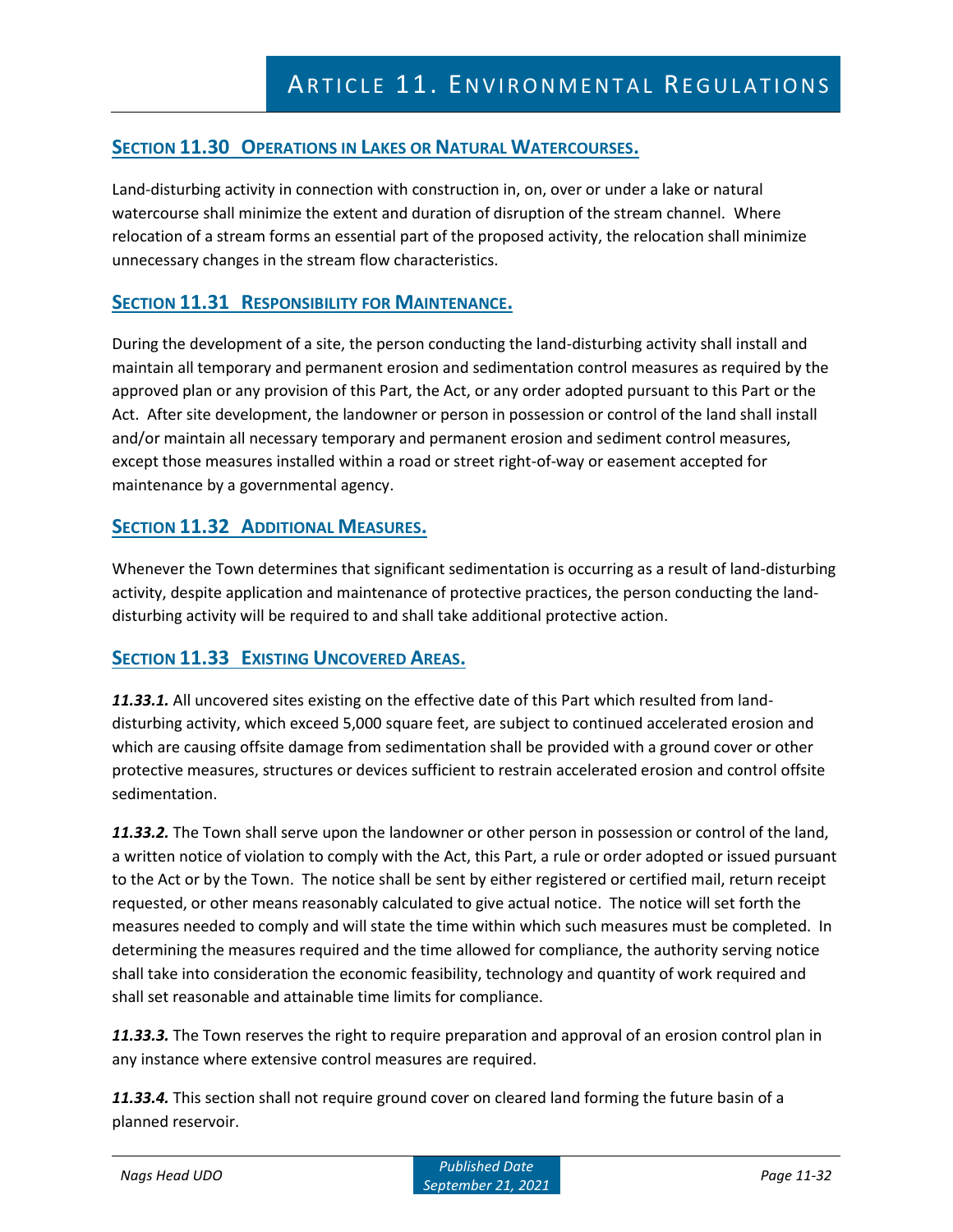# **SECTION 11.34 FEES.**

Fees for the review and approval of plans as required by this Part shall be in the amount specified in the Town consolidated fee schedule, as amended. Fees shall be payable to the Town and shall be due and payable at the time of plan application submittal.

# **SECTION 11.35 PLAN APPEALS.**

*11.35.1.* Except as provided in subsection 11.35.2 of this section the appeal of a disapproval or approval with modifications of a plan shall be governed by the following provisions:

*11.35.1.1.* The disapproval or modification of any proposed erosion control plan by the Town shall entitle the person submitting the plan to a public hearing if such person submits a written demand for a hearing within fifteen (15) days after receipt of a written notice of disapproval or modifications.

*11.35.1.2.* Hearings held pursuant to this section shall be conducted by the Board of Commissioners within forty-five (45) days after the receipt of a request for a hearing.

*11.35.1.3.* With forty-five (45) days after the hearing, the Board of Commissioners of the Town will render its final decision on the erosion control plan upon which a hearing was requested.

*11.35.1.4.* If the Town upholds the disapproval or modification of a proposed soil erosion and sedimentation control plan following the hearing, the person submitting the plan shall then be entitled to appeal the Town's decision to the commission as provided in G.S. 113A-61(c) and title 15A NCAC 4B.0018(d).

*11.35.2.* In the event that a plan is disapproved pursuant to subsection 11.24.8, the applicant may appeal the Town's disapproval of the plan directly to the commission.

# **SECTION 11.36 INSPECTIONS AND INVESTIGATIONS.**

## *11.36.1. Inspection.*

Agents, officials or other qualified persons authorized by the Town will periodically inspect the sites of land-disturbing activity to ensure compliance with the Act, this Part, or rules or orders adopted or issued pursuant to this Part, and to determine whether the measures required in the plan are effective in controlling erosion and sediment resulting from land-disturbing activity. Notice of the right to inspect shall be included in the certificate of approval of each plan.

## *11.36.2. Willful Resistance, Delay, or Obstruction.*

No person shall willfully resist, delay, or obstruct an authorized representative, employee, or agent of the Town while that person is inspecting or attempting to inspect a land-disturbing activity under this section.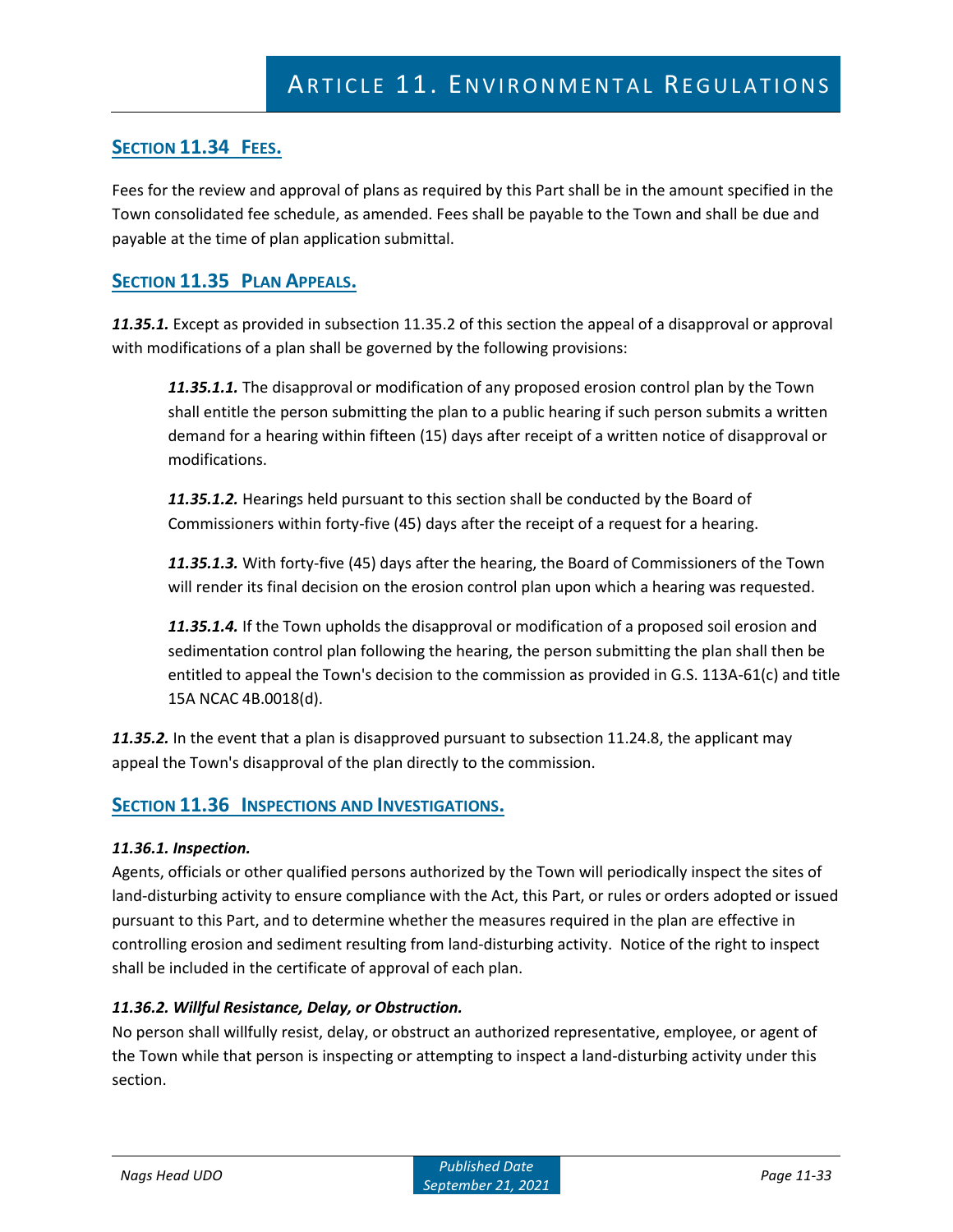# *11.36.3. Notice of Violation.*

If the Town determines that a person engaged in land-disturbing activity has failed to comply with the Act, this Part, or rules, or orders adopted or issued pursuant to this Part, a notice of violation shall be served upon that person by either registered or certified mail, return receipt requested, or other means reasonably calculated to give actual notice. The notice shall specify a date, by which the person must comply with the Act, this Part, or rules, or orders adopted or issued pursuant to this Part and inform the person of the actions that need to be taken to comply with the Act, this Part, or rules or orders adopted or issued pursuant to this Part. Any person who fails to comply within the time specified is subject to additional civil and criminal penalties for a continuing violation as provided in G.S. 113A-64 and this Part.

#### *11.36.4. Investigation.*

The Town shall have the power to conduct such investigations as it may reasonably deem necessary to carry out its duties as prescribed in this Part and for this purpose to enter at reasonable times upon any property, public or private, for the purpose of investigating and inspecting the sites of any landdisturbing activity.

#### *11.36.5. Statements and Reports.*

The Town shall also have the power to require written statements, or the filing of reports under oath, with respect to pertinent questions relating to land-disturbing activity.

# **SECTION 11.37 STORMWATER OUTLET PROTECTION.**

## *11.37.1. Civil Penalties.*

*11.37.1.1. Civil Penalty for a Violation.* Any person who violates any of the provisions of this Part, or rule or order adopted or issued pursuant to this Part, or who initiates or continues a land-disturbing activity for which an erosion control plan is required except in accordance with the terms, conditions and provisions of an approved plan, shall be subject to a civil penalty. The maximum civil penalty amount that the Town may assess per violation is \$5,000.00. A civil penalty may be assessed from the date of the violation. Each day of continuing violation shall constitute a separate violation.

*11.37.1.2. Civil Penalty Assessment Factors.* The Board of Commissioners shall determine the amount of the civil penalty based upon the following factors:

*11.37.1.2.1.* The degree and extent of harm caused by the violation;

*11.37.1.2.2.* The cost of rectifying the damage;

*11.37.1.2.3.* The amount of money the violator saved by noncompliance;

*11.37.1.2.4.* Whether the violation was committed willfully; and

*11.37.1.2.5.* The prior record of the violator in complying or failing to comply with this Part.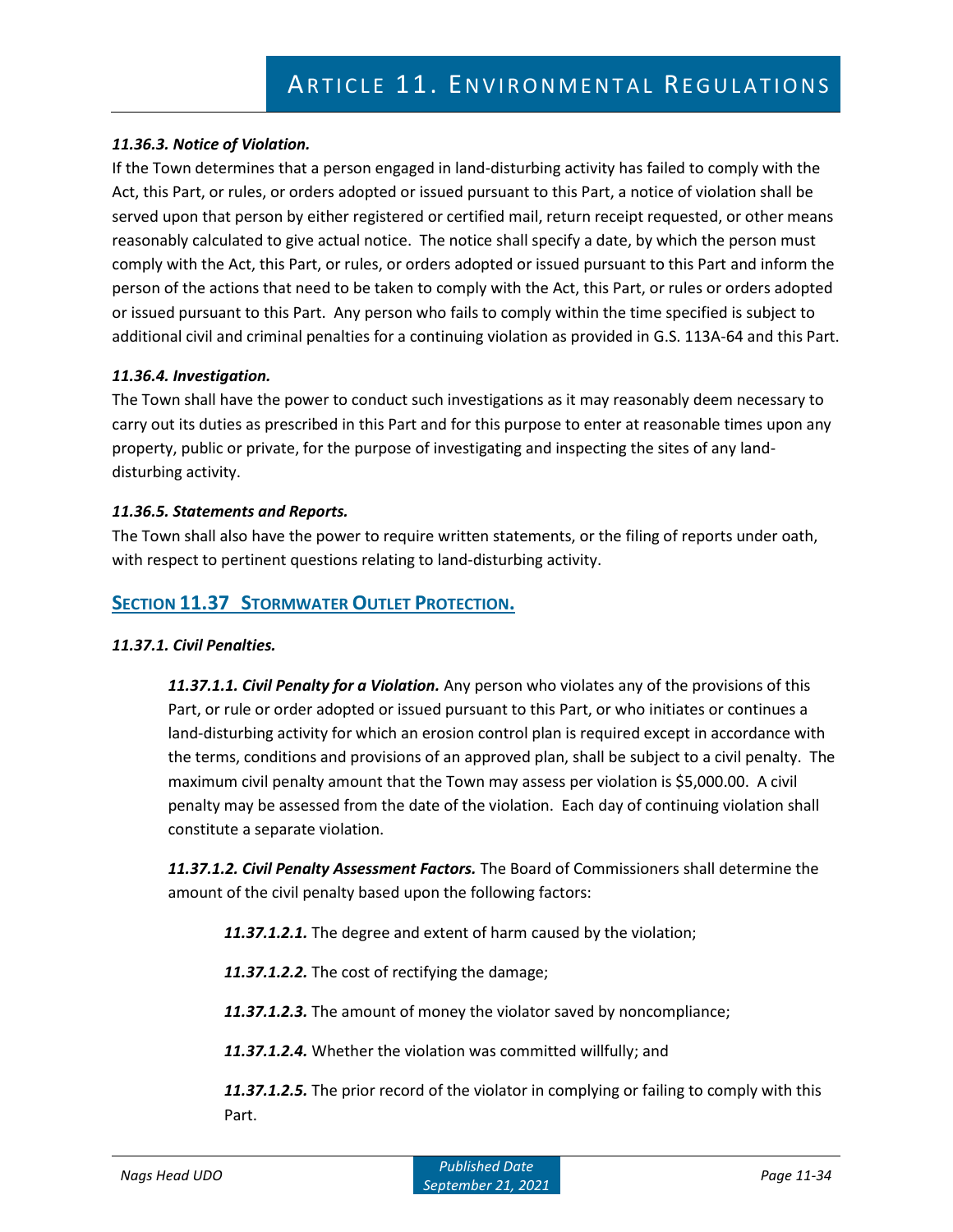*11.37.1.3. Notice of Civil Penalty Assessment.* Notice of assessment shall be by either registered or certified mail, return receipt requested, or other means reasonably calculated to give notice and shall direct the violator to either pay the assessment or contest the assessment, within 30 days after receipt of the notice of assessment, by written demand for a hearing.

*11.37.1.4. Hearing.* Hearings held pursuant to this section shall be conducted by the Board of Commissioners within forty-five (45) days after the receipt of a request for a hearing.

*11.37.1.5. Final Decision.* Within forty-five (45) days after the hearing, the Board of Commissioners of the Town will render its final decision on the alleged violation of the erosion control plan upon which a hearing was requested.

*11.37.1.6. Appeal of Final Decision.* Appeal from the final decision of the Board of Commissioners shall be to the superior court of the county where the violation occurred. Such appeals must be made within thirty (30) days of the final decision.

*11.37.1.7. Collection.* If the payment is not received within thirty (30) days after demand for payment is made, the Town may institute a civil action to recover the amount of the assessment. The civil action may be brought in the superior court of the county where the violation occurred, or the violator's residence or principal place of business is located. Such civil actions must be filed within three (3) years of the date the assessment was due. An assessment that is not contested is due when the violator is served with a notice of assessment. An assessment that is contested is due at the conclusion of the administrative and judicial review of the assessment.

*11.37.1.8. Credit of Civil Penalties.* Civil penalties collected pursuant to this Part shall be credited to civil penalty and forfeiture fund.

# *11.37.2. Criminal Penalties.*

Any person who knowingly or willfully violates any provision of this Part, or rule or order adopted or issued pursuant to this Part, or who knowingly or willfully initiates or continues a land-disturbing activity for which an erosion control plan is required except in accordance with the terms, conditions and provisions of an approved plan, shall be guilty of a Class 2 misdemeanor, which may include a fine not to exceed \$5,000.00, as provided in G.S. 113A-64.

# **SECTION 11.38 INJUNCTIVE RELIEF.**

## *11.38.1. Violation of Local Program.*

Whenever the Board of Commissioners has reasonable cause to believe that any person is violating or threatening to violate this Part, or any rule or order adopted or issued by the Town, or any term, condition or provision of an approved erosion control plan, it may, either before or after the institution of any other action or proceeding authorized by this Part, institute a civil action in the name of the Town, for injunctive relief to restrain the violation or threatened violation. The action shall be brought in the superior court of the county.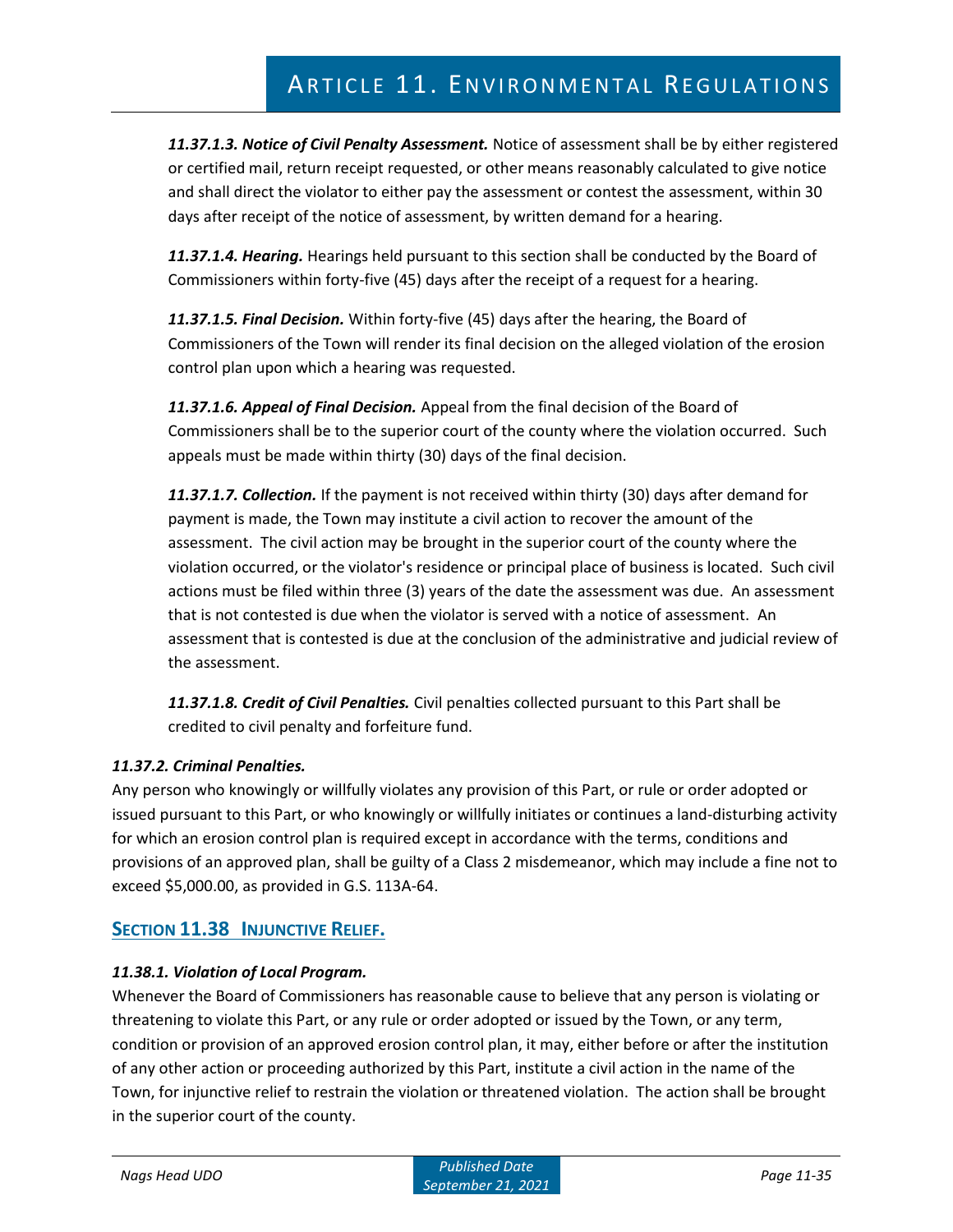# *11.38.2. Abatement of Violation.*

Upon determination by a court that an alleged violation is occurring or is threatened, the court shall enter any order or judgment necessary to abate the violation, to ensure that restoration is performed, or to prevent the threatened violation. The institution of an action for injunctive relief under this section shall not relieve any party to the proceedings from any civil or criminal penalty prescribed for violations of this Part.

# **SECTION 11.39 RESTORATION OF AREAS AFFECTED BY FAILURE TO COMPLY.**

The Town may require a person who engaged in a land-disturbing activity and failed to retain sediment generated by the activity, as required by G.S. 113A-57(3), to restore the waters and land affected by the failure so as to minimize the detrimental effects of the resulting pollution by sedimentation. This authority is in addition to any other civil or criminal penalty or injunctive relief authorized under this Part.

# **SECTION 11.40 RESERVED.**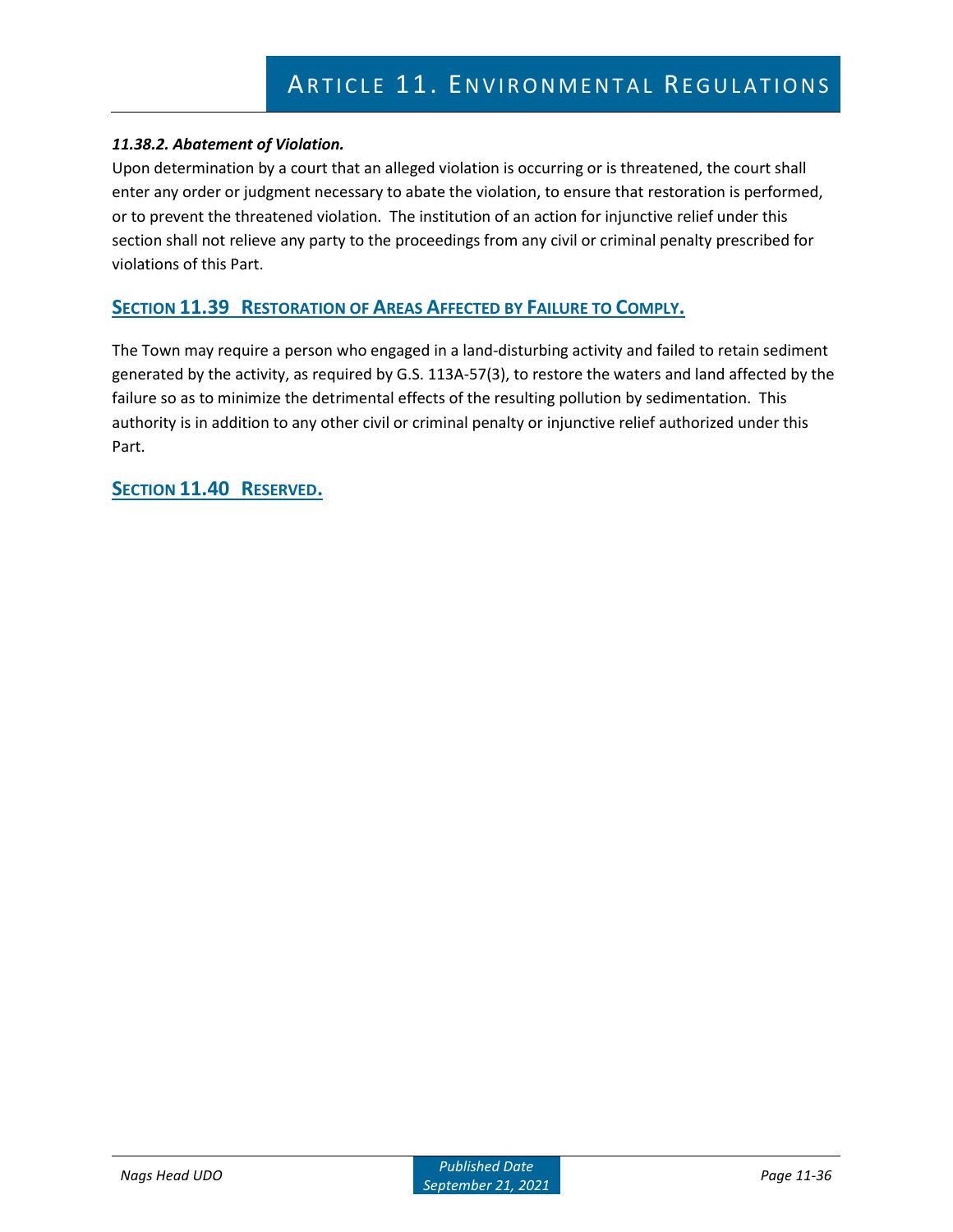# **PART III. FLOOD DAMAGE PREVENTION**

# **SECTION 11.41 STATUTORY AUTHORIZATION, FINDINGS OF FACT, PURPOSE AND OBJECTIVES.**

## *11.41.1. Statutory Authorization.*

The Legislature of the State of North Carolina has in Part 6, Article 21 of Chapter 143; Article 6 of Chapter 153A; Article 8 of Chapter 160A; and Article 7, 9, and 11 of Chapter 160D (Effective January 1, 2021) of the North Carolina General Statutes, delegated to local governmental units the authority to adopt regulations designed to promote the public health, safety, and general welfare of its citizenry. Therefore, the Board of Commissioners does ordain as follows in this Article 11, Part III.

#### *11.41.2. Findings of Fact.*

*11.41.2.1.* The flood prone areas of the Town are subject to periodic inundation which results in loss of life, property, health and safety hazards, disruption of commerce and governmental services, extraordinary public expenditures for flood protection and relief, and impairment of the tax base, all of which adversely affect the public health, safety and general welfare.

*11.41.2.2.* These flood losses are caused by the cumulative effect of obstructions in floodplains causing increases in flood heights and velocities, and by the occupancy in flood prone areas of uses vulnerable to floods or other hazards.

#### *11.41.3. Statement of Purpose.*

It is the purpose of this Article 11, Part III to promote the public health, safety and general welfare and to minimize public and private losses due to flood conditions within flood prone areas by provisions designed to:

*11.41.3.1.* Restrict or prohibit uses which are dangerous to health, safety and property due to water or erosion hazards, or which result in damaging increases in erosion or in flood heights or velocities;

*11.41.3.2.* Require that uses vulnerable to floods, including facilities which serve such uses, be protected against flood damage at the time of initial construction;

*11.41.3.3.* Control the alteration of natural floodplains, stream channels, and natural protective barriers which are involved in the accommodation of floodwaters;

*11.41.3.4.* Control filling, grading, dredging and other development which may increase erosion or flood damage; and

*11.41.3.5.* Prevent or regulate the construction of flood barriers which will unnaturally divert floodwaters, or which may increase flood hazards to other lands.

#### *11.41.4. Objectives.*

The objectives of this article are to:

*11.41.4.1.* Protect human life, safety and health;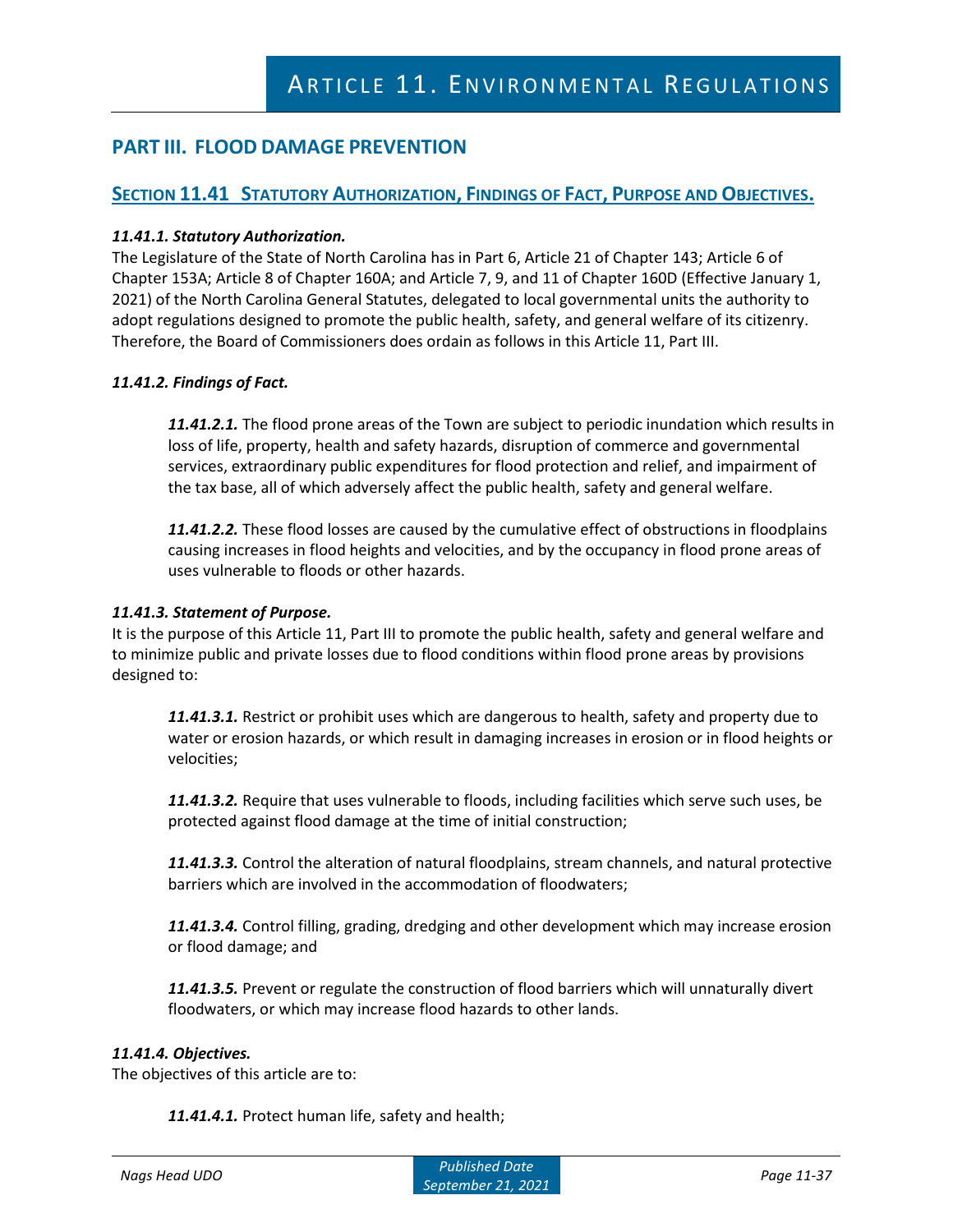*11.41.4.2.* Minimize expenditure of public money for costly flood control projects;

*11.41.4.3.* Minimize the need for rescue and relief efforts associated with flooding and generally undertaken at the expense of the general public;

*11.41.4.4.* Minimize prolonged business losses and interruptions;

*11.41.4.5.* Minimize damage to public facilities and utilities, such as water and gas mains, electric, telephone, cable and sewer lines, streets and bridges, located in flood prone areas;

*11.41.4.6.* Minimize damage to private and public property due to flooding;

*11.41.4.7.* Make flood insurance available to the community through the National Flood Insurance Program (NFIP);

*11.41.4.8.* Maintain the natural and beneficial functions of floodplains;

*11.41.4.9.* Help maintain a stable tax base by providing for the sound use and development of flood-prone areas; and

*11.41.4.10.* To ensure that potential homebuyers are notified that property is in a Special Flood Hazard Area (SFHA) or other areas prone to flooding.

*11.41.4.11.* Mitigate flood risks in Nags Head by implementing local elevation standards for all Special Flood Hazards Areas and Shaded X and X flood zones.

# **SECTION 11.42 GENERAL PROVISIONS.**

## *11.42.1. Lands to Which this Article 11, Part III Applies.*

This Article 11, Part III shall apply to all areas within the jurisdiction of the Town, including Extra-Territorial Jurisdictions (ETJs) as allowed by law.

#### *11.42.2. Basis for Establishing the Special Flood Hazard Areas.*

The special flood hazard areas are those identified under the Cooperating Technical State (CTS) agreement between the State of North Carolina and FEMA in its Flood Insurance Study (FIS) dated June 19, 2020 for Town of Nags Head, Dare County and associated DFIRM panels, including any digital data developed as part of the FIS, which are adopted by reference and declared a part of this ordinance, and all revisions thereto after January 1, 2021. Future revisions to the FIS and DFIRM panels that do not change flood hazard data within the jurisdictional authority of the Town of Nags Head are also adopted by reference and declared a part of this ordinance. Subsequent Letter of Map Revisions (LOMRs) and/or Physical Map Revisions (PMRs) shall be adopted within 3 months.

#### *11.42.3. Establishment of a Local Elevation Standard (LES)*

*The Local Elevation Standard means a locally adopted elevation level used as the Regulatory Flood Protection Elevation (RFPE) to mitigate flood hazards in the Shaded X, X, AE, AO, VE, as depicted on the FIRMs for Nags Head. These areas may be vulnerable to flooding from storm surge, wind-driven tides, and excessive rainfall. Many of these areas have repetitively flooded and continue to remain at risk to*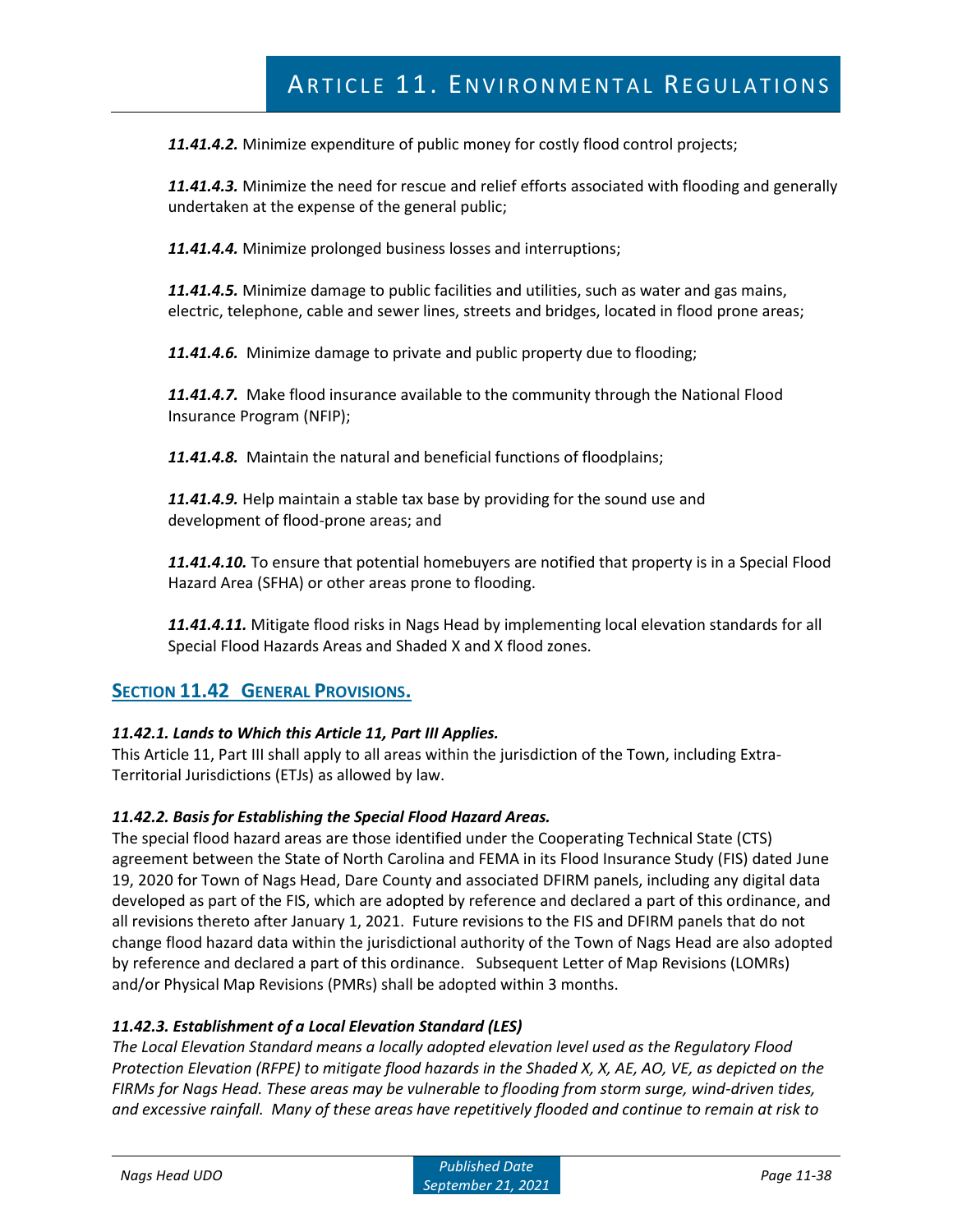*flooding. Therefore, an elevation standard and other floodplain development standards are needed to meet the objectives of this Section as identified in 11.41.4.*

# *11.42.3.1. In Nags Head the RFPE is as defined as:*

*11.42.3.1.1. Coastal High Hazard Areas (CHHA)-* Properties located to the east of NC 12 and SR 1243 are located in an active oceanfront environment that is vulnerable to storm surge, erosion, sea level rise, and other hazards. These areas have special flood hazards associated with high velocity waters from storm surges or seismic activity and, therefore, the RFPE is 12 feet NAVD 1988.

*11.42.3.1.2. Properties west of NC 12 and SR 1243-* The RFPE for properties located west of NC 12 and SR 1243 and in flood zones Shaded X, X, or AE, is 9 feet NAVD 1988. This includes properties abutting US 64, also known as the Causeway.

## *11.42.4. Establishment of Floodplain Development Permit.*

A floodplain development permit shall be required in conformance with the provisions of this Part prior to the commencement of any development activities within the AE, AO, VE, Shaded X or X zone.

## *11.42.5. Compliance.*

No structure or land shall hereafter be located, extended, converted, altered or developed in any way without full compliance with the terms of this Part and other applicable regulations.

## *11.42.6. Abrogation and Greater Restrictions.*

This Part is not intended to repeal, abrogate or impair any existing easements, covenants or deed restrictions. However, where this Part and another provision conflict or overlap, whichever imposes the more stringent restrictions shall prevail.

## *11.42.7. Interpretation.*

In the interpretation and application of this Part, all provisions shall be considered as minimum requirements; liberally construed in favor of the Board of Commissioners; and deemed neither to limit nor repeal any other powers granted under state statutes.

# *11.42.8. Warning and Disclaimer of Liability.*

The degree of flood protection required by this Part is considered reasonable for regulatory purposes and is based on scientific and engineering considerations. Larger floods can and will occur; actual flood heights may be increased by manmade or natural causes. This Part does not imply that land outside the special flood hazard areas or uses permitted within such areas will be free from flooding or flood damages. This Part shall not create liability on the part of the Town or by an officer or employee thereof for any flood damages that result from reliance on this Part or any administrative decision lawfully made thereunder.

## *11.42.9. Penalties for Violations.*

Violation of the provisions of this Part or failure to comply with of its requirements, including violation of conditions and safeguards established in connection with grants of variance or special exceptions, shall constitute a Class 1 misdemeanor pursuant to NC G.S. § 143-215.58. Any person who violates this article or fails to comply with any of its requirements shall, upon conviction thereof, be fined not more than \$500.00 or imprisoned for not more than 30 days, or both. Each day such violation continues shall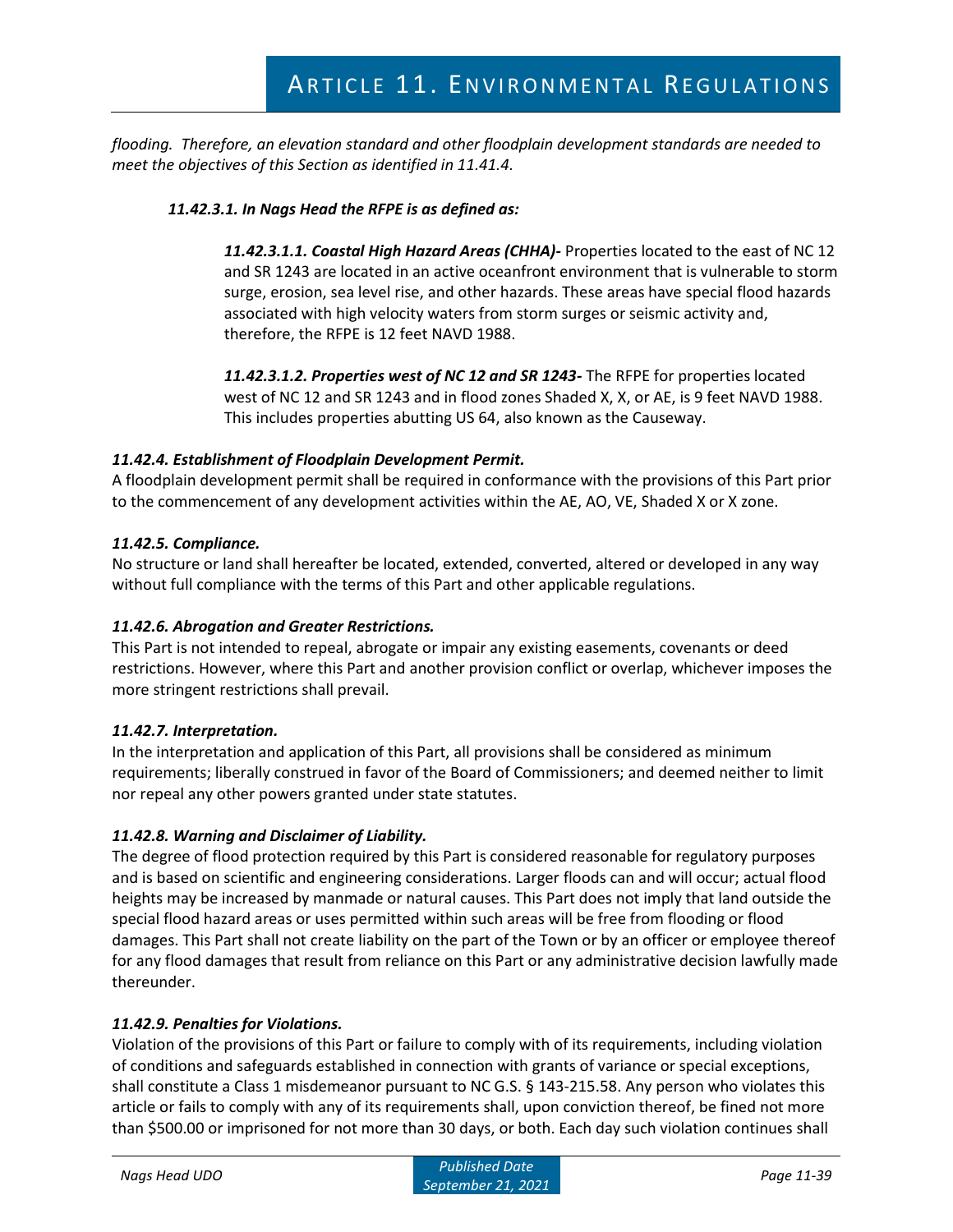be considered a separate offense. Nothing herein contained shall prevent the Town from taking such other lawful action as it necessary to prevent or remedy any violation. Other lawful actions may include, but shall not be limited to, those provisions in Section 1.10, Violation of UDO Regulations.

# **SECTION 11.43 ADMINISTRATION.**

# *11.43.1. Designation of Floodplain Administrator.*

The Chief Building Inspector or his designee, hereinafter referred to as the "Floodplain Administrator", is hereby appointed to administer and implement the provisions of this Part. In instances where the Floodplain Administrator receives assistance from others to complete tasks to administer and implement this ordinance, the Floodplain Administrator shall be responsible for the coordination and community's overall compliance with the National Flood Insurance Program and the provisions of this ordinance.

# *11.43.2. Duties and Responsibilities of the Floodplain Administrator.*

Duties of the floodplain administrator shall include, but not be limited to:

*11.43.2.1.* Review all floodplain development applications and issue permits for all proposed development Shaded X, X, AE, AO, and VE flood zones to assure that all requirements of this Part have been satisfied.

*11.43.2.2.* Review all proposed development to assure that all necessary local, state and federal permits have been received, including Section 404 of the Federal Water Pollution Control Act Amendments of 1972, 33 U.S.C. 1334.

*11.43.2.3.* Notifying adjacent communities and the North Carolina Department of Public Safety, Division of Emergency Management, State Coordinator for the National Flood Insurance Program prior to any alterations or relocation of a watercourse and submitting evidence of such notification to FEMA.

*11.43.2.4.* Assuring that maintenance is provided within the altered or relocated portion of such watercourse so that the flood-carrying capacity is maintained.

*11.43.2.5.* Obtaining the actual elevation (in relation to NAVD 1988) of the reference level (including the basement) and all attendant utilities of all new or substantially improved structures in accordance with subsection 11.43.5.1 of this section.

*11.43.2.6.* Obtaining the actual elevation (in relation to NAVD 1988) to which all new or substantially improved structures and utilities have been floodproofed in accordance with subsection 11.43.5.1 of this section.

*11.43.2.7.* Obtain actual elevation (in relation to NAVD 1988) of all public utilities in accordance with subsection 11.43.5.1 of this section.

*11.43.2.8.* When floodproofing is utilized for a particular structure, the floodplain administrator shall obtain certifications from a registered professional engineer or architect in accordance with subsection 11.43.5.2 of this section and subsection 11.44.2.2.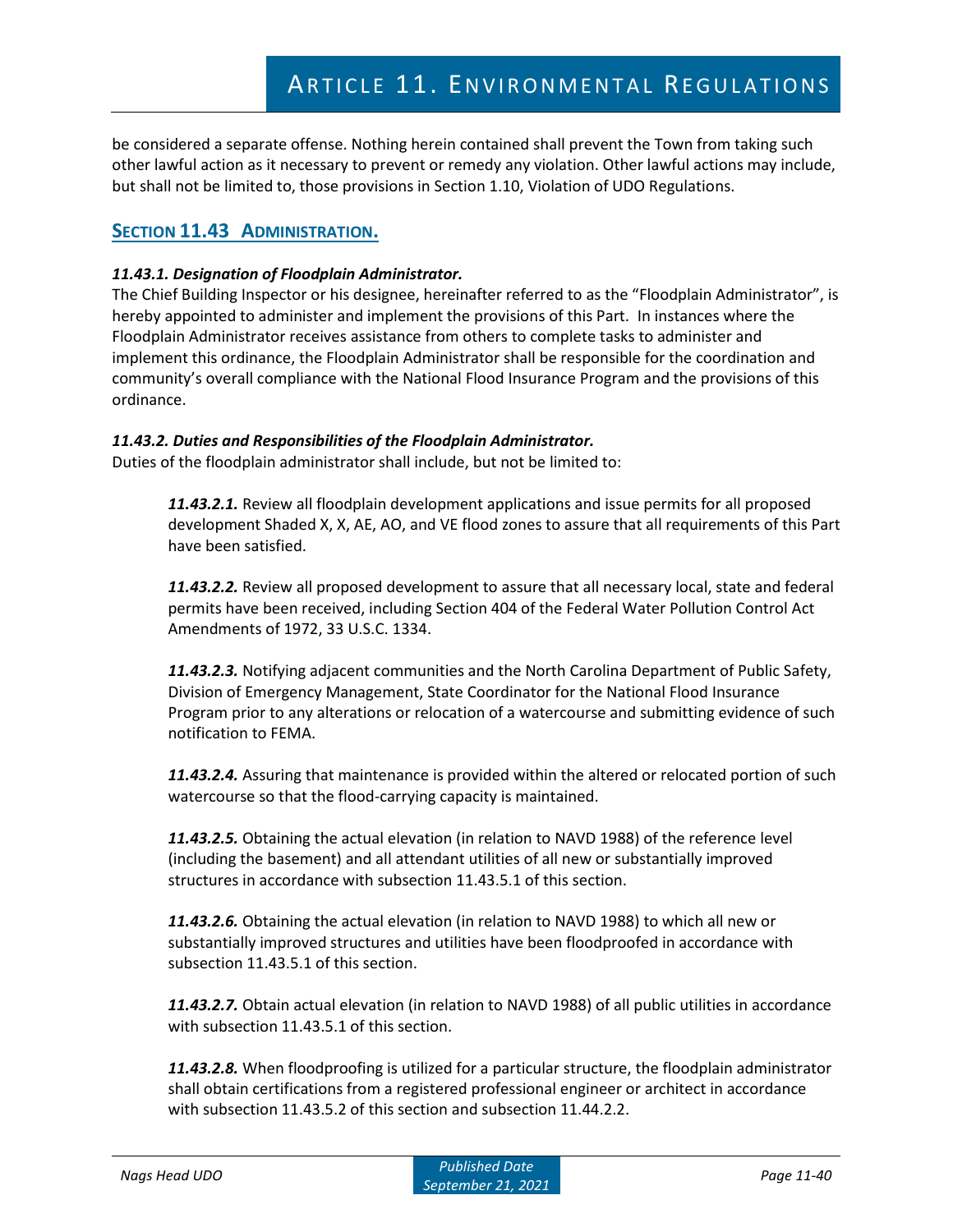*11.43.2.9.* Where interpretation is needed as to the exact location of the boundaries of the special flood hazard areas (for example, where there appears to be a conflict between a mapped boundary and actual field conditions) or Shaded X or X flood zones, the floodplain administrator shall make the necessary interpretation. The person contesting the location of the boundary shall be given a reasonable opportunity to appeal the interpretation as provided in this Part.

*11.43.2.10.* When the lowest floor and the lowest adjacent grade of a structure or the lowest ground elevation of a parcel or structure in a special flood hazard area is above the base flood elevation, advise the property owner of the option to apply for a letter of map amendment (LOMA) from FEMA. However, if the property is to be removed from the V Zone it must not be located seaward of the landward toe of the primary frontal dune.Maintain a copy of the letter of map amendment (LOMA) issued by FEMA in the floodplain development permit file.

*11.43.2.11.* Making on-site inspections of work in progress. As the work pursuant to a floodplain development permit progresses, the floodplain administrator shall make as many inspections of the work as may be necessary to ensure that the work is being done according to the provisions of this article and terms of the permit. In exercising this power, the floodplain administrator has a right, upon presentation of proper credentials, to enter on any premises within the jurisdiction of the Town at any reasonable hour for the purposes of inspection or other enforcement action.

*11.43.2.12.* Issue stop work orders as required. Whenever a building or part thereof is being constructed, reconstructed, altered, or repaired in violation of this Part, the floodplain administrator may order the work to be immediately stopped. The stop-work order shall be in writing and directed to the person doing the work. The stop-work order shall state the specific work to be stopped, the specific reasons(s) for the stoppage, and the conditions(s) under which the work may be resumed. Violation of a stop-work order constitutes a misdemeanor.

*11.43.2.13.* Revoke floodplain development permits as required. The floodplain administrator may revoke and require the return of the floodplain development permit by notifying the permit holder in writing stating the reason(s) for the revocation. Permits shall be revoked for any substantial departure from the approved application, plans, or specifications; for refusal or failure to comply with the requirements of state or local laws; or for false statements or misrepresentations made in securing the permit. Any floodplain development permit mistakenly issued in violation of any applicable state or local law may be revoked.

*11.43.2.14.* Permanently maintain all records pertaining to the administration of this Part and making these records available for public inspection, recognizing that such information may be subject to the Privacy Act of 1974, as amended.

*11.43.2.15.* Providing the North Carolina Department of Public Safety, Division of Emergency Management, State Coordinator for the National Flood Insurance Program with two copies of the maps delineating new corporate limits within six months from date of annexation or change in corporate boundaries.

*11.43.2.16.* Make periodic inspections throughout the jurisdiction of the Town. The floodplain administrator and each member of his or her inspections department shall have a right, upon presentation of proper credentials, to enter on any premises within the territorial jurisdiction of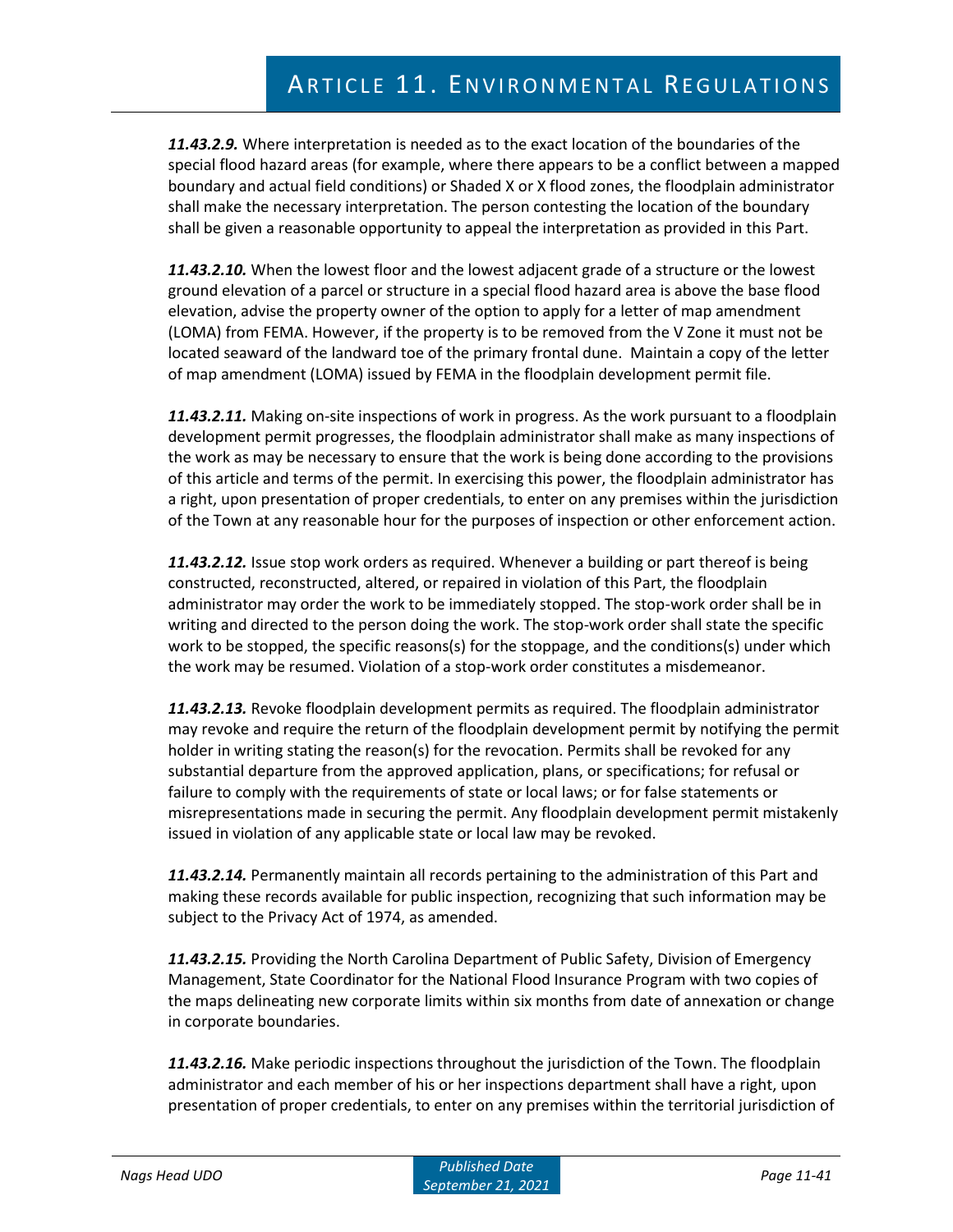the department at any reasonable hour for the purposes of inspection or other enforcement action.

*11.43.2.17.* Follow through with corrective procedures of subsection 11.43.6.

*11.43.2.18.* Review, provide input, and make recommendations for variance requests.

*11.43.2.19.* Maintain a current map repository to include, but not limited to, historical and effective FIS report, historical and effective FIRM and other official flood maps and studies adopted in accordance with subsection 11.42.2 of this Part, including any revisions thereto including letters of map change, issued by FEMA. Notify state and FEMA of mapping needs.

*11.43.2.20.* Coordinate revisions to FIS reports and FIRMS, including letters of map revision based on fill (LOMR-F) and letters of map revision (LOMR).

#### *11.43.3. Floodplain Development Application Requirements.*

Application for a floodplain development permit shall be made to the floodplain administrator on forms prior to any development activities. The following items shall be presented to the floodplain administrator to apply for a floodplain development permit:

*11.43.3.1.* Two copies of a plot plan drawn to scale, along with an electronic version, which shall include, but shall not be limited to, the following specific details of the proposed floodplain development; at the discretion of the floodplain administrator, such plot plans shall be certified by a North Carolina registered land surveyor or professional engineer:

*11.43.3.1.1.* The nature, location, dimensions, and elevations of the area of development/disturbance; existing and proposed structures, utility systems, grading/pavement areas, location of fill materials, storage areas, drainage facilities, and other development;

*11.43.3.1.2.* The boundary of any special flood hazard area or any Shaded X or X Zone as delineated on the FIRM or other flood map as determined in subsection 11.42.2 or a statement that the entire lot is within the special flood hazard area;

*11.43.3.1.3.* Flood zone(s), including any Shaded X or X zone, designation of the proposed development area as determined on the FIRM or other flood map as determined in subsection 11.42.2;

*11.43.3.1.4.* The base flood elevation (BFE) and/or the Regulatory Flood Protection Elevation (RFPE) where provided as set forth in subsection 11.42.2;

*11.43.3.1.5.* The old and new location of any watercourse that will be altered or relocated as a result of proposed development; and

*11.43.3.1.6.* The boundary and designation date of the CBRS area or OPA, if applicable.

*11.43.3.2.* Proposed elevation, and method thereof, of all development including but not limited to: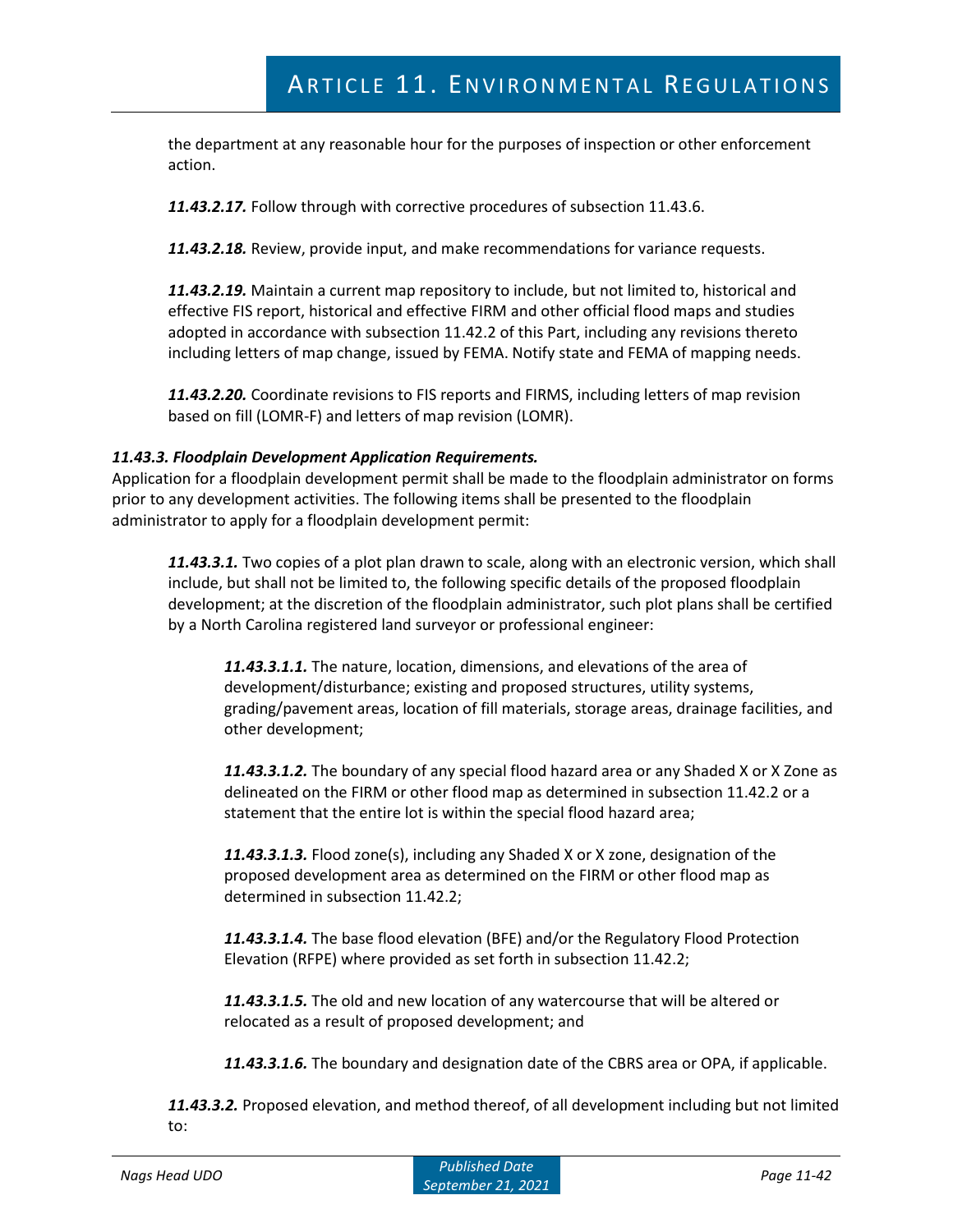*11.43.3.2.1.* The elevation in relation to NAVD 1988 of the proposed reference level (including the basement) of all new and substantial improvements; and

*11.43.3.2.2.* Elevation in relation to NAVD 1988 to which any non-residential structure in zone AE, AO, Shaded X, or X Zone will be floodproofed; and

*11.43.3.2.3.* Elevation in relation to NAVD 1988 to which any proposed utility systems will be elevated or floodproofed.

*11.43.3.3.* If floodproofing, a floodproofing certificate (FEMA Form 086-0-34) with supporting data, an operational plan, and an inspection and maintenance plan that includes, but is not limited to, installation, exercise, and maintenance of floodproofing measures.

*11.43.3.4.* A foundation plan, drawn to scale, which shall include details of the proposed foundation system to ensure all provisions of this Part are met. These details include but are not limited to:

*11.43.3.4.1.* The proposed method of elevation, if applicable (i.e., fill, solid foundation perimeter wall, solid backfilled foundation, open foundation, open foundation on columns/posts/piers/piles/shear walls).

*11.43.3.4.2.* Openings to facilitate equalization of hydrostatic flood forces on walls in accordance with subsection 11.44.2.4 when solid foundation perimeter walls are used in zones AE or Shaded X or X Zone.

*11.43.3.4.3.* The following, in coastal high hazard areas, in accordance with subsection 11.44.2.4.4 and subsection 11.44.3:

> *11.43.3.4.3.1.* V-Zone certification with accompanying plans and specifications verifying the engineered structure and any breakaway wall designs (breakaway wall designs are only for accessory structures). In addition, prior to the Certificate of Compliance/Occupancy issuance, the floodplain administrator may require a registered professional engineer or architect to certify that the finished construction is compliant with the design, specifications and plans for VE Zone construction if determined necessary.

*11.43.3.4.3.2.* Plans for open wood lattice or insect screening, if applicable.

*11.43.3.4.3.3.* Plans for non-structural fill, if applicable. If non-structural fill is proposed, it must demonstrate through coastal engineering analysis that the proposed fill would not result in any increase in the base flood elevation or otherwise cause adverse impacts by wave ramping and deflection onto the subject structure or adjacent properties.

*11.43.3.5.* Usage details of any enclosed areas below the regulatory flood protection elevation.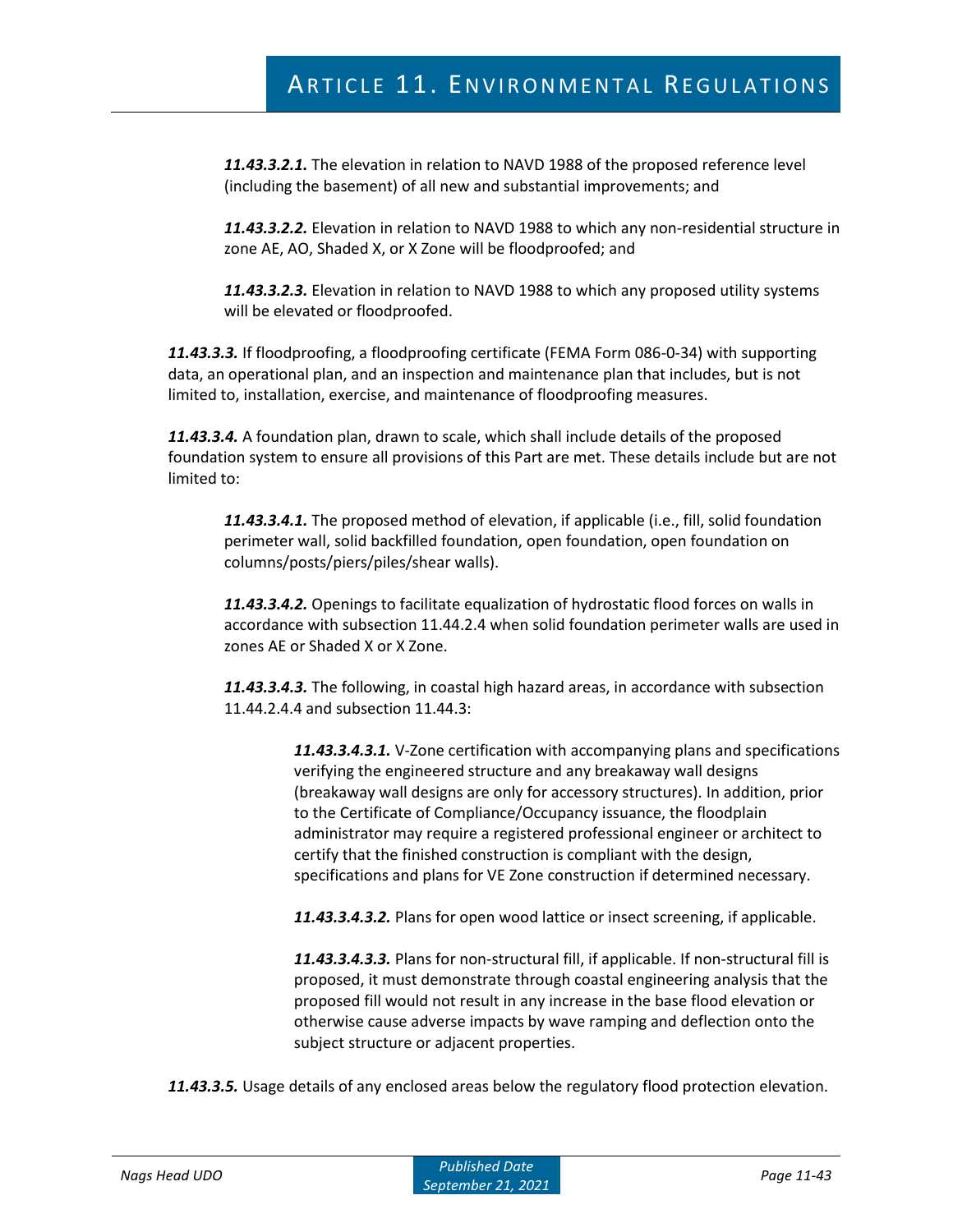*11.43.3.6.* Plans and/or details for the protection of public utilities and facilities such as sewer, gas, electrical, and water systems to be located and constructed to minimize flood damage.

*11.43.3.7.* Certification that all other local, state and federal permits required prior to floodplain development permit issuance (wetlands, endangered species, erosion and sedimentation control, Coastal Area Management Act (CAMA), riparian buffers, mining, etc.) have been received.

*11.43.3.8.* Documentation for placement of recreational vehicles and/or temporary structures, when applicable, to ensure subsections 11.44.2.3 and 11.44.2.5 of this Part are met.

*11.43.3.9.* A description of proposed watercourse alteration or relocation, when applicable, including an engineering report on the effects of the proposed project on the flood-carrying capacity of the watercourse and the effects on properties located both upstream and downstream; and a map (if not shown on the plot plan) showing the location of the proposed watercourse alteration and relocation.

*11.43.3.10.* In Shaded X and X zones, a survey prepared by a licensed North Carolina surveyor may be used to demonstrate the natural grades of the parcel relative to the RFPE.

#### *11.43.4. Floodplain Development Permit Requirements.*

The Floodplain Development Permit shall include, but not be limited to:

*11.43.4.1.* A complete description of all the development to be permitted under the floodplain development permit. (e.g. house, garage, pool, septic, bulkhead, cabana, pier, bridge, mining, dredging, filling, grading, paving, excavation or drilling operations, or storage of equipment or materials, etc.).

*11.43.4.2.* The flood zone determination for the proposed development per available data specified in subsection 11.42.2.

*11.43.4.3.* The regulatory flood protection elevation required for the reference level and all attendant utilities.

*11.43.4.4.* The regulatory flood protection elevation required for the protection of all public utilities.

*11.43.4.5.* All certification submittal requirements with timelines.

*11.43.4.6.* The flood openings requirements, if in zones AE, Shaded X, or X Zone.

*11.43.4.7.* Limitations of use of the enclosures below the lowest floor, not to exceed 300 square feet in area, (i.e. parking, building access and limited storage only).

*11.43.4.8.* A statement, if in zone VE, that there shall be no alteration of sand dunes which would increase potential flood damage.

*11.43.4.9.* A statement, if in zone VE, that there shall be no fill used for structural support.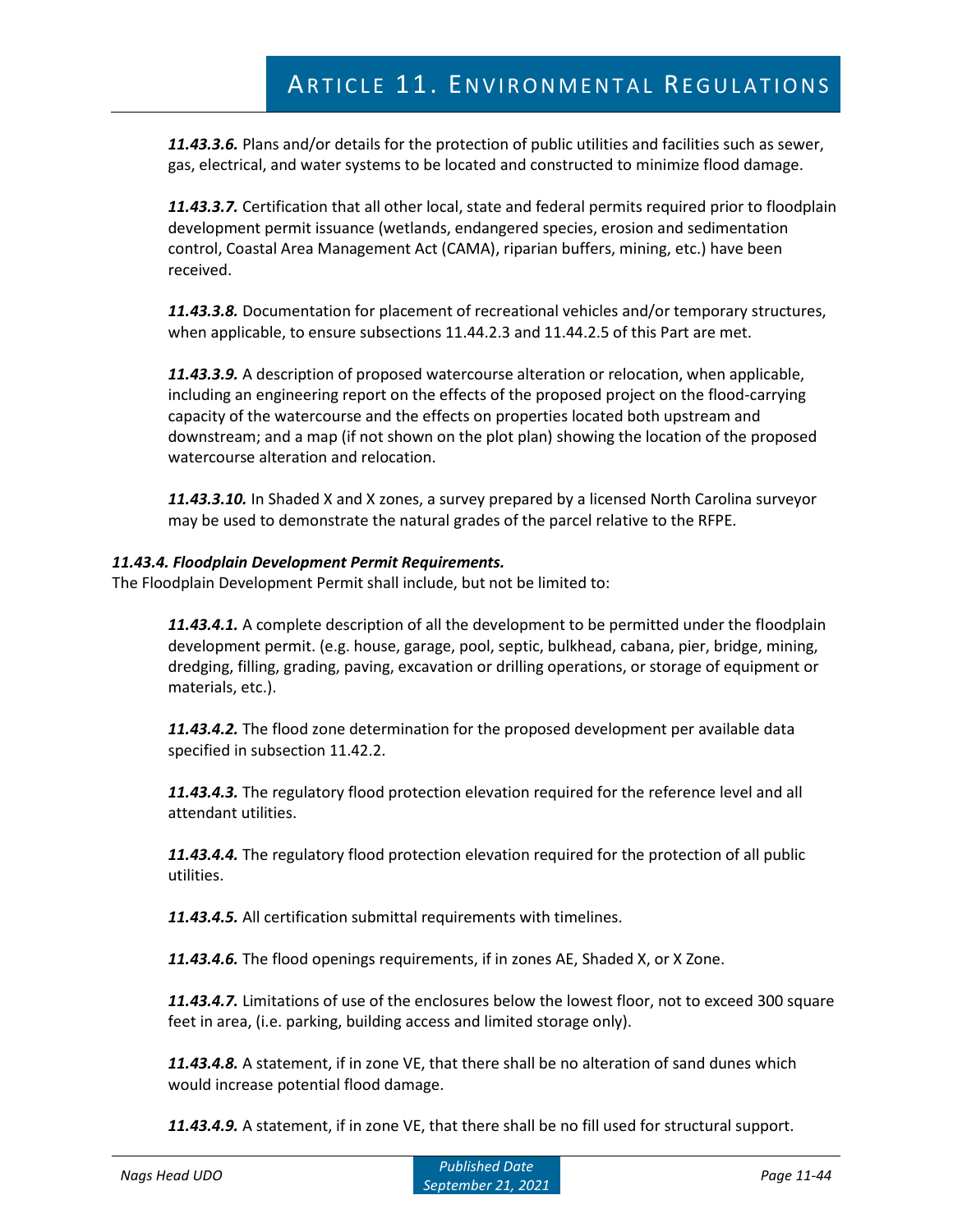**11.43.4.10** A statement, that all materials below BFE/RFPE must be flood resistant materials.

#### *11.43.5. Floodplain Development Certification Requirements.*

#### *11.43.5.1. Elevation Certificates for AE, AO, VE, Shaded X, and X Zones.*

*11.43.5.1.1.* An elevation certificate (FEMA Form 086-0-33) may be required prior to the actual start of any new construction if determined necessary by the floodplain administrator. It shall be the duty of the permit holder to submit to the floodplain administrator a certification of elevation of the reference level, in relation to NAVD 1988. The floodplain administrator shall review the certificate data submitted. Deficiencies detected by such review shall be corrected by the permit holder prior to the beginning of construction. Failure to submit the certification or failure to make required corrections shall be cause to deny a floodplain development permit.

*11.43.5.1.2.* An elevation certificate (FEMA 086-0-33) is required after the reference level is established. Within 21 calendar days of establishment of the reference level elevation, it shall be the duty of the permit holder to submit to the floodplain administrator a certification of the elevation of the reference level, in relation to NAVD 1988. Any work done within the 21 calendar-day-period and prior to submission of the certification shall be at the permit holder's risk. The floodplain administrator shall review the certificate data submitted. Deficiencies detected by such review shall be corrected by the permit holder immediately and prior to further work being permitted to proceed. Failure to submit the certification or failure to make the required corrections shall be cause to issue a stop-work order for the project.

*11.43.5.1.3.* A final Finished Construction elevation certificate (FEMA 086-0-33) is required after construction is completed and prior to certificate of compliance/occupancy issuance. It shall be the duty of the permit holder to submit to the floodplain administrator a certification of final as-built construction of the elevation of the reference level and all attendant utilities. The floodplain administrator shall review the certificate data submitted. Deficiencies detected by such review shall be corrected by the permit holder immediately and prior to certificate of compliance/occupancy issuance. In some instances, another certification may be required to certify corrected as-built construction. Failure to submit the certification or failure to make required corrections shall be cause to withhold the issuance to a certificate of compliance/occupancy. The Finished Construction Elevation Certificate certifier shall provide at least 2 photographs showing the front and rear of the building taken within 90 days from the date of certification. The photographs must be taken with views confirming the building description and diagram number provided in Section A. To the extent possible, these photographs should show the entire building including foundation. If the building has split-level or multi-level areas, provide at least 2 additional photographs showing side views of the building. In addition, when applicable, provide a photograph of the foundation showing a representative example of the flood openings or vents. All photographs must be in color and measure at least  $3'' \times 3''$ . Digital photographs are acceptable.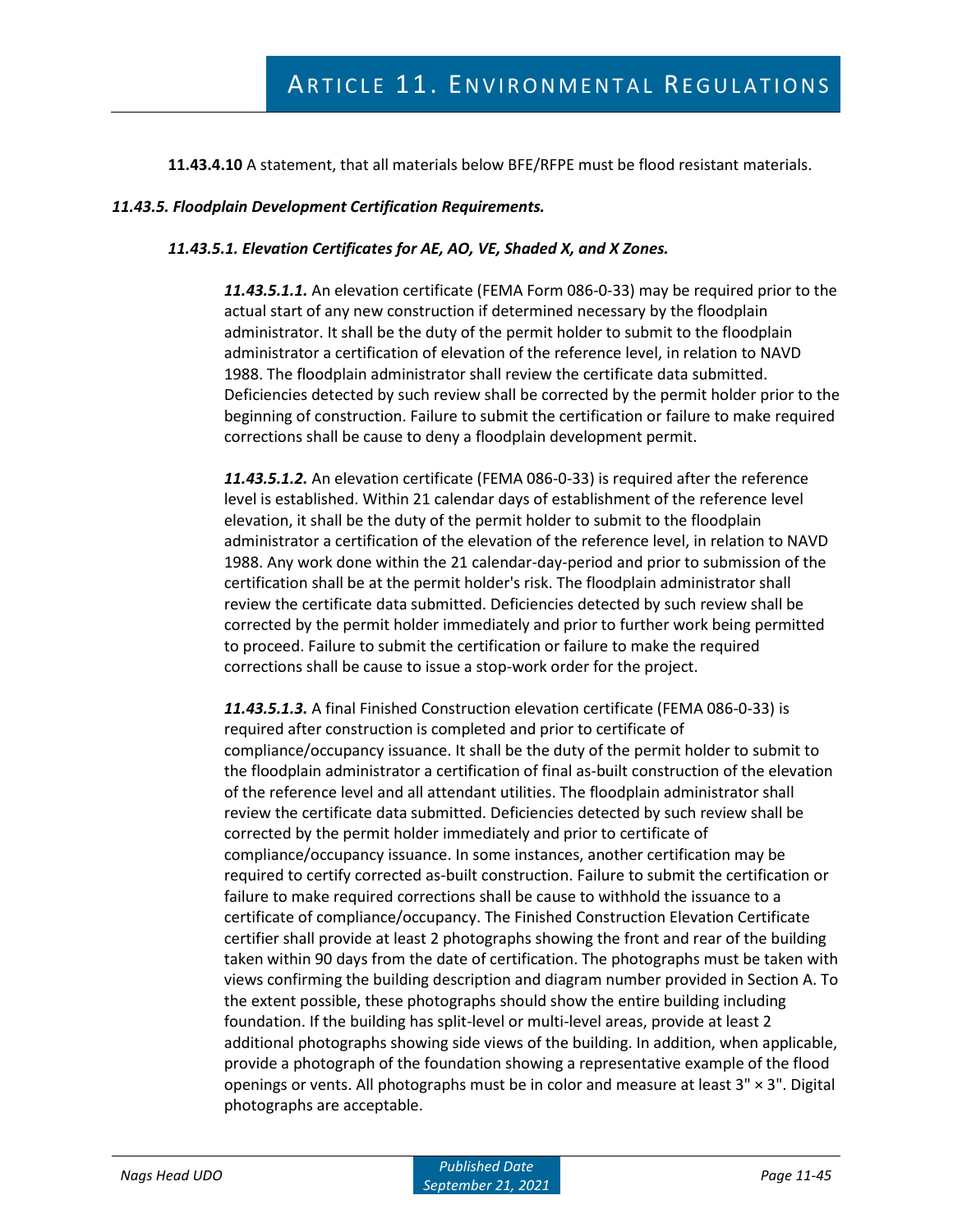*11.43.5.1.4.* For Shaded X and X flood zones east of NC 12 and SR 1243, the submission of the under construction elevation certificate may be waived if a survey of the parcel was used to certify the natural grade of the parcel was to or above 12 feet at the time of permit application. For Shaded X and X flood zones west of NC 12 and SR 1243, the submission of the under construction elevation certificate may be waived if a survey of the parcel was used to certify the natural grade of the parcel was to or above 9 feet at the time of permit application. In all cases, a finished construction elevation certificate is required at the completion of the project.

*11.43.5.2. Floodproofing Certificate.* If non-residential floodproofing is used to meet the regulatory flood protection elevation requirements, a floodproofing certificate (FEMA 086-0-33), with supporting data, an operational plan, and an inspection and maintenance plan is required prior to the actual start of any new construction. It shall be the duty of the permit holder to submit to the floodplain administrator a certification of the floodproofed design elevation of the reference level and all attendant utilities in relation to NAVD 1988. Floodproofing certification shall be prepared by or under the direct supervision of a professional engineer or architect and certified by same. The floodplain administrator shall review the certificate data, the operational plan, and the inspection and maintenance plan. Deficiencies detected by such review shall be corrected by the applicant prior to permit approval. Failure to submit the certification or failure to make required corrections shall be cause to deny a floodplain development permit. Failure to construct in accordance with the certified design shall be cause to withhold the issuance of a certificate of compliance/occupancy.

*11.43.5.3.* A final Finished Construction Floodproofing Certificate (FEMA Form 086-0-34), with supporting data, an operational plan, and an inspection and maintenance plan are required prior to the issuance of a Certificate of Compliance/Occupancy. It shall be the duty of the permit holder to submit to the Floodplain Administrator a certification of the floodproofed design elevation of the reference level and all attendant utilities, in relation to NAVD 1988. Floodproofing certificate shall be prepared by or under the direct supervision of a professional engineer or architect and certified by same. The Floodplain Administrator shall review the certificate data, the operational plan, and the inspection and maintenance plan. Deficiencies detected by such review shall be corrected by the applicant prior to Certificate of Occupancy. Failure to submit the certification or failure to make required corrections shall be cause to deny a Floodplain Development Permit. Failure to construct in accordance with the certified design shall be cause to deny a Certificate of Compliance/Occupancy.

*11.43.5.4.* If a watercourse is to be altered or relocated, a description of the extent of the watercourse alteration or relocation, a professional engineer's certified report on the effects of the proposed project on the flood-carrying capacity of the watercourse and the effects to properties located both upstream and downstream; and a map showing the location of the proposed watercourse alteration or relocation shall be submitted by the permit applicant prior to issuance of a floodplain development permit.

*11.43.5.5. Certification Exemptions.* The following structures, if located within zones AE, AO, and Shaded X or X, are exempt from the elevation/floodproofing certification requirements specified in subsections 11.43.5.1.1 and 11.43.5.1.2 above:

*11.43.5.5.1.* Recreational vehicles meeting requirements of subsection 11.44.2.3;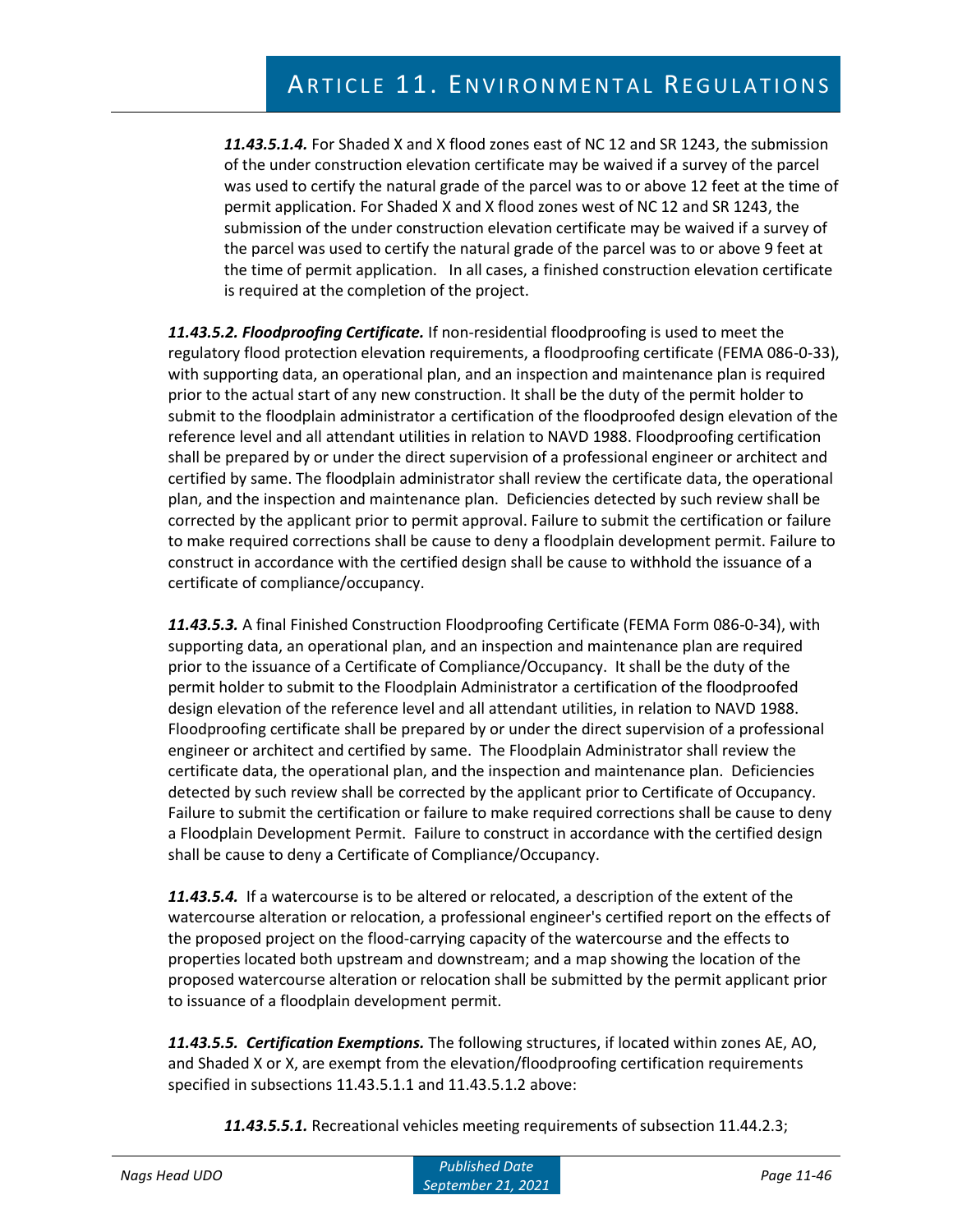*11.43.5.5.2.* Temporary structures meeting requirements of subsection 11.44.2.5; and

*11.43.5.5.3.* Accessory structures less than 150 square feet meeting or \$5,000 or less and meeting requirements of requirements of subsection 11.44.2.6.

*11.43.5.6.* A V-Zone certification with accompanying design plans and specifications is required prior to issuance of a floodplain development permit within coastal high hazard areas. It shall be the duty of the permit applicant to submit to the floodplain administrator said certification to ensure the design standards of this Part are met. A registered professional engineer or architect shall develop or review the structural design, plans and specifications for construction and certify that the design and methods of construction to be used are in accordance with accepted standards of practice for meeting the provisions of this Part. This certification is not a substitute for an elevation certificate. In addition, prior to the Certificate of Compliance/Occupancy issuance, the floodplain administrator may require a registered professional engineer or architect to shall certify that the finished construction is compliant with the design, specifications and plans for VE Zone construction if determined necessary.

*11.43.5.7.* Determinations for existing buildings and structures. For applications for building permits to improve buildings and structures, including alterations, movement, enlargement, replacement, repair, change of occupancy, additions, rehabilitations, renovations, substantial improvements, repairs of substantial damage, and any other improvement of or work on such buildings and structures, the Floodplain Administrator, in coordination with the Building Official, shall:

**11.43.5.7.1.** Estimate the market value, or require the applicant to obtain an appraisal of the market value prepared by a qualified independent appraiser, of the building or structure before the start of construction of the proposed work; in the case of repair, the market value of the building or structure shall be the market value before the damage occurred and before any repairs are made;

**11.43.5.7.2.** Compare the cost to perform the improvement, the cost to repair a damaged building to its pre-damaged condition, or the combined costs of improvements and repairs, if applicable, to the market value of the building or structure;

**11.43.5.7.3** Determine and document whether the proposed work constitutes substantial improvement or repair of substantial damage; and

**11.43.5.7.4.** Notify the applicant if it is determined that the work constitutes substantial improvement or repair of substantial damage and that compliance with the flood resistant construction requirements of the NC Building Code and this ordinance is required.

#### *11.43.6. Corrective Procedures.*

*11.43.6.1.* Violations to be corrected. When the floodplain administrator finds violations of applicable state and local laws, it shall be his duty to notify the owner or occupant of the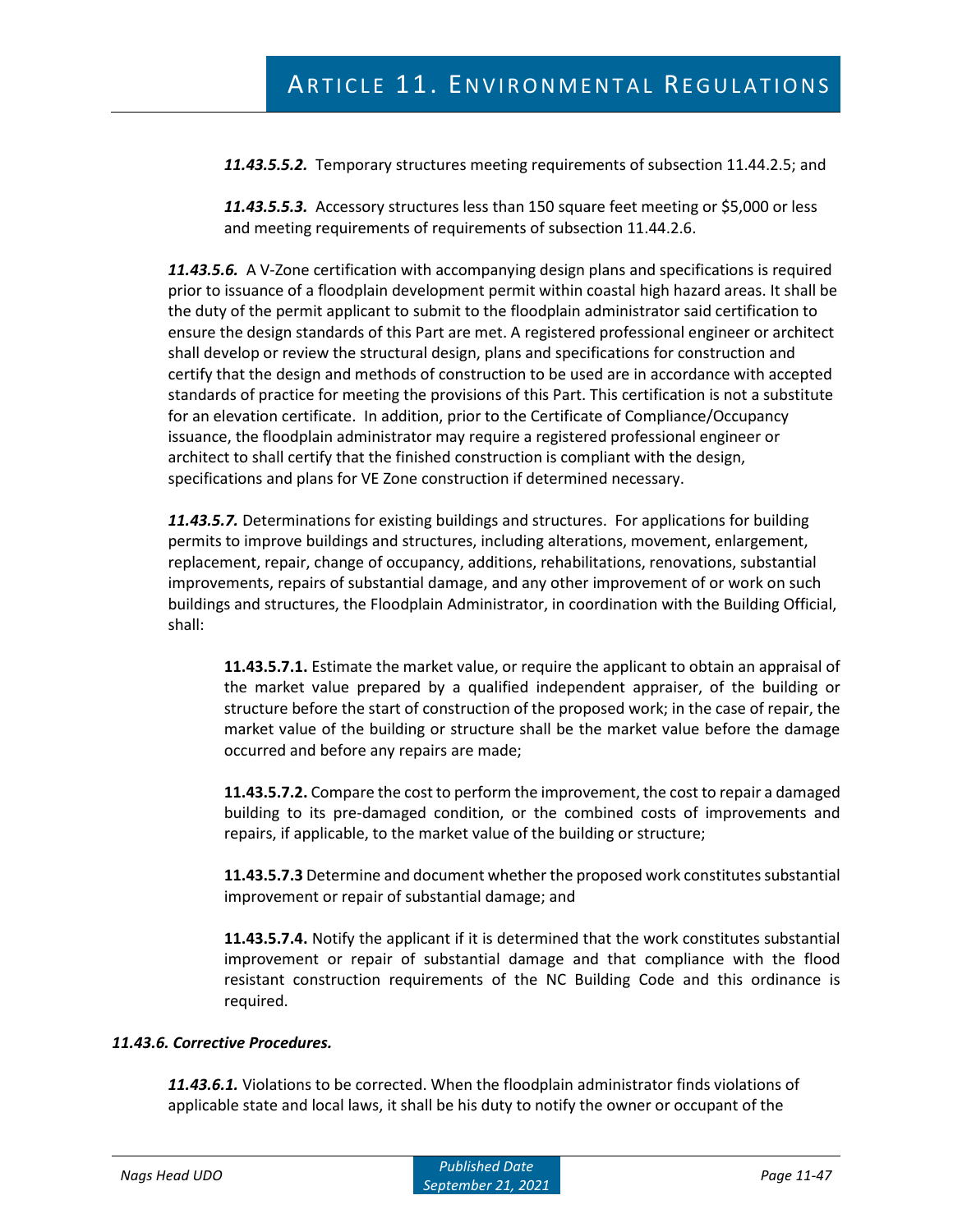building of the violation. The owner or occupant shall immediately remedy each of the violations of law cited in such notification.

*11.43.6.2.* Actions in event of failure to take corrective action. If the owner of a building or property shall fail to take prompt corrective action, the floodplain administrator shall give the owner written notice, by certified or registered mail, to his last known address or by personal service that:

*11.43.6.2.1.* The building or property is in violation of the flood damage prevention regulations;

*11.43.6.2.2.* A hearing will be held before the floodplain administrator at a designated place and time, not later than ten (10) working days after the date of the notice, at which time the owner shall be entitled to be heard in person or by counsel and to present arguments and evidence pertaining to the matter; and

*11.43.6.2.3.* Following the hearing, the floodplain administrator may issue such order to alter, vacate or demolish the building; or to remove fill as appears appropriate.

*11.43.6.3.* Order to take corrective action. If, upon a hearing held pursuant to the notice prescribed above, the floodplain administrator shall find that the building or development is in violation of this Part, he or she shall issue an order in writing to the owner, requiring the owner to remedy the violation within such period not less than sixty (60) days, nor more than one hundred and eighty (180) calendar days, as the floodplain administrator may prescribe; provided, however, that where the floodplain administrator finds that there is imminent danger to life or other property, he or she may issue an order that corrective action be taken in such lesser period as may be feasible.

*11.43.6.4.* Appeal. Any owner who has received an order to take corrective action may appeal the order to the board of adjustment by giving notice of appeal in writing to the floodplain administrator and the Town Clerk within ten (10) days following issuance of the final order. In the absence of an appeal, the order of the floodplain administrator shall be final. The Board of Adjustment shall hear an appeal within a reasonable time and may affirm, modify and affirm, or revoke the order.

*11.43.6.5.* Failure to comply with order. If the owner of a building or property fails to comply with an order to take corrective action from which no appeal has been taken, or fails to comply with an order of the board of adjustment following an appeal, the owner shall be guilty of a misdemeanor and shall be punished in the discretion of the court.

## *11.43.7. Variance Procedures.*

Variance procedures shall be applied in AE, AO, VE, and Shaded X and X flood zones in accordance with Section 3.10, Variances of this UDO and the following additional provisions:

*11.43.7.1.* The Board of Adjustment, as established by the Town, shall hear and decide requests for variances from the requirements of this Part.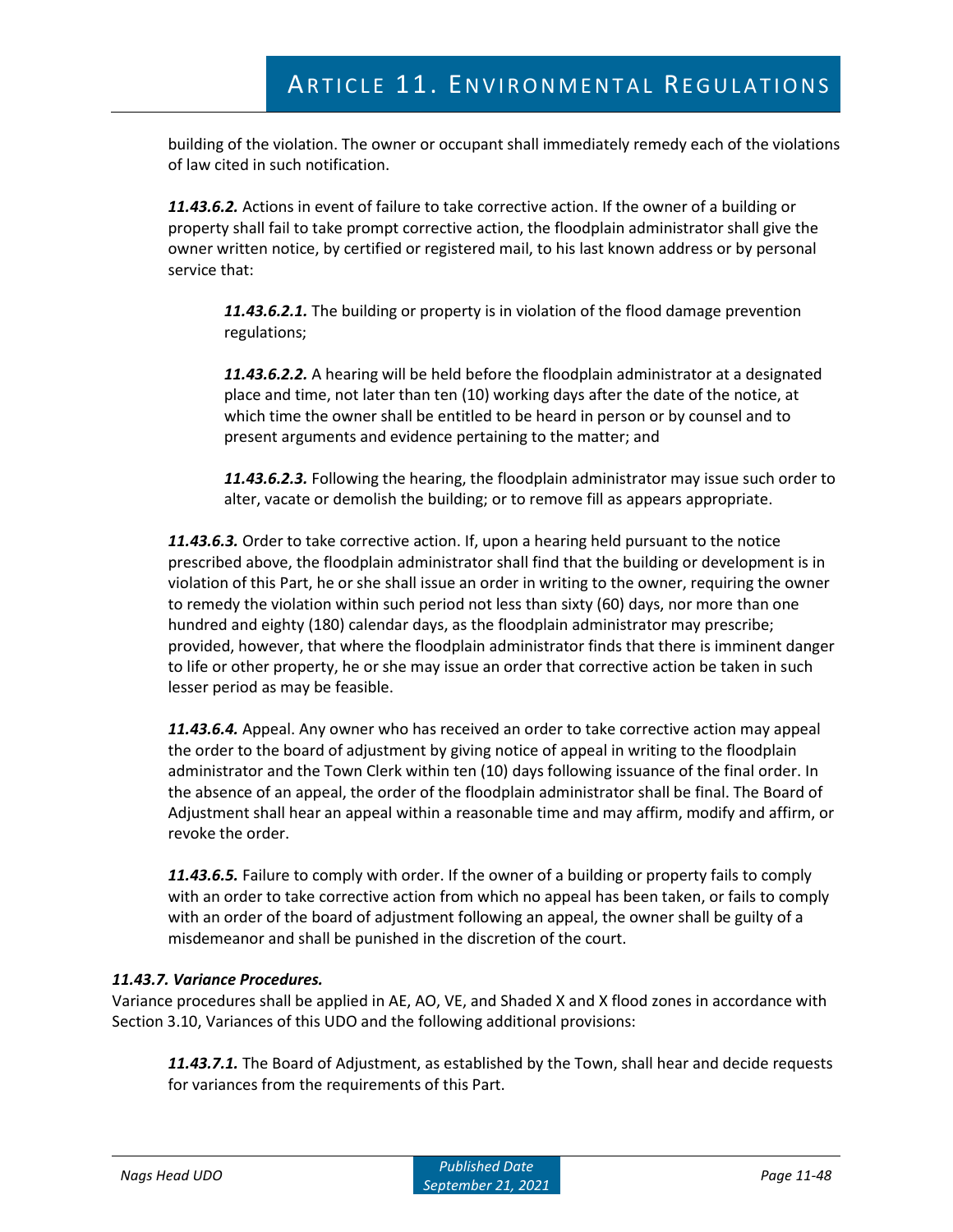*11.43.7.2.* Any person aggrieved by the decision of the Board of Adjustment may appeal such decision to superior court, as provided in NCGS Chapter 7A.

*11.43.7.3.* Variances may be issued for:

*11.43.7.3.1.* The repair or rehabilitation of historic structures upon the determination that the proposed repair or rehabilitation will not preclude the structure's continued designation as a historic structure and the variance is the minimum necessary to preserve the historic character and design of the structure.

*11.43.7.3.2.* Functionally dependent facilities if determined to meet the definition as stated in Appendix A, provided provisions of subsections 11.43.7.10.2 and 11.43.7.10.3 have been satisfied, and such facilities are protected by methods that minimize flood damages during the base flood and create no additional threats to public safety; or

*11.43.7.3.3.* Any other type of development provided it meets the requirements stated in this section.

*11.43.7.4.* In passing upon variances, the Board of Adjustment shall consider all technical evaluations, all relevant factors, all standards specified in other sections of this Part and the:

*11.43.7.4.1.* Danger that materials may be swept onto other lands to the injury of others;

*11.43.7.4.2.* Danger to life and property due to flooding or erosion damage;

*11.43.7.4.3.* Susceptibility of the proposed facility and its contents to flood damage and the effect of such damage on the individual owner;

*11.43.7.4.4.* Importance of the services provided by the proposed facility to the community;

*11.43.7.4.5.* Necessity to the facility of a waterfront location as defined under Appendix A as a functionally dependent facility, where applicable;

*11.43.7.4.6.* Availability of alternative locations, not subject to flooding or erosion damage, for the proposed use;

*11.43.7.4.7.* Compatibility of the proposed use with existing and anticipated development;

*11.43.7.4.8.* Relationship of the proposed use to the Town's Comprehensive Plan and floodplain management program for that area;

*11.43.7.4.9.* Safety of access to the property in times of flood for ordinary and emergency vehicles;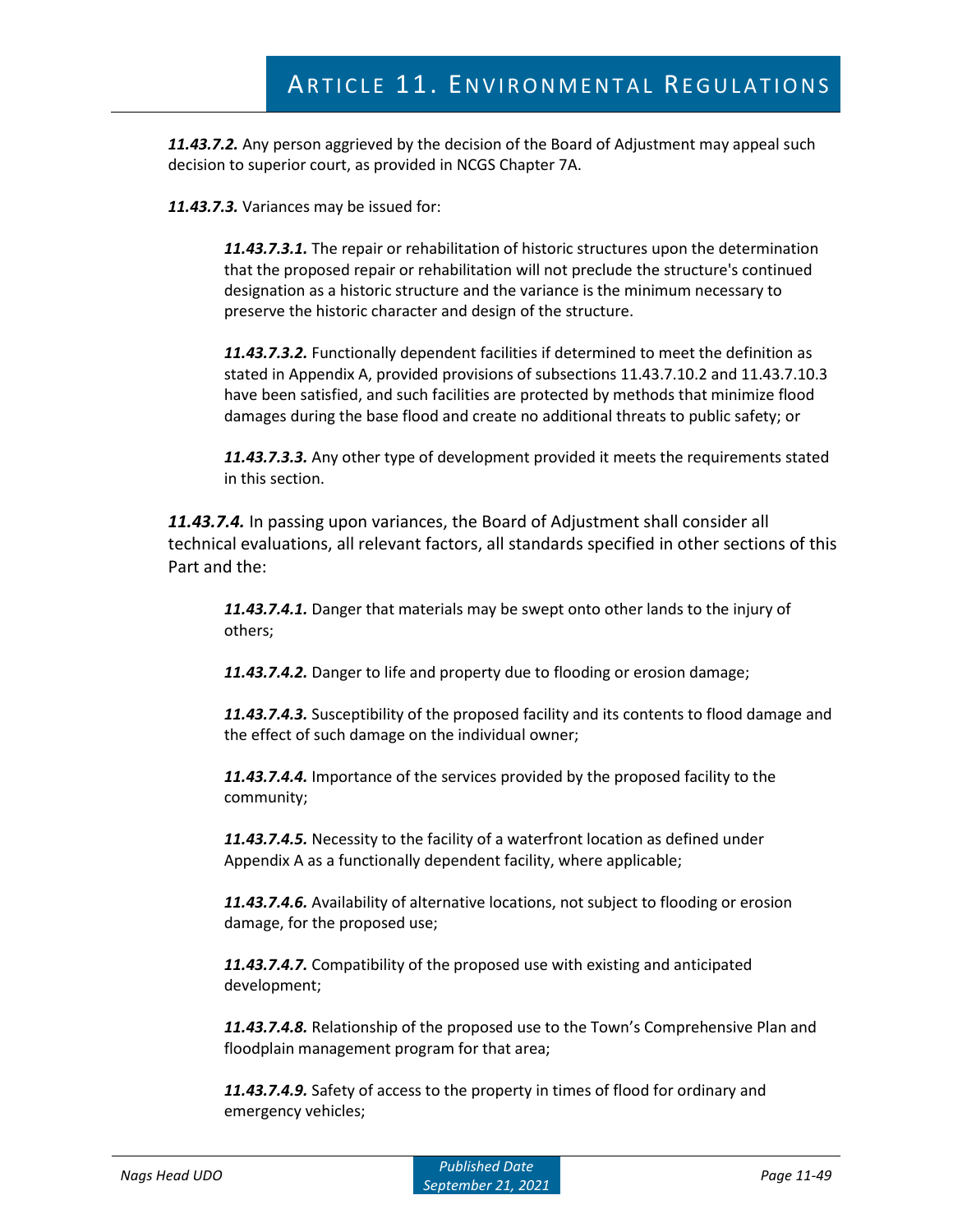*11.43.7.4.10.* Expected heights, velocity, duration, rate of rise and sediment transport of the floodwaters and the effects of wave action, if applicable, expected at the site; and

*11.43.7.4.11.* Costs of providing governmental services during and after flood conditions including maintenance and repair of public utilities and facilities such as sewer, gas, electrical and water systems, and streets and bridges.

*11.43.7.5.* A written report addressing each of the above factors shall be submitted with the application for a variance.

*11.43.7.6.* Upon consideration of the factors listed in subsection 11.43.7.4 of this Part and the purposes of this Part, the Board of Adjustment may attach such conditions to the granting of variances as it deems necessary to further the purposes of this Part.

*11.43.7.7.* Any applicant to whom a variance is granted shall be given written notice specifying the difference between the RFPE and the elevation to which the structure is to be built and that such construction below the RFPE increases risks to life and property, and that the issuance of a variance to construct a structure below the RFPE will result in increased premium rates for flood insurance up to \$25.00 per \$100.00 of insurance coverage. Such notification shall be maintained with a record of all variance actions, including justification for their insurance.

*11.43.7.8.* The floodplain administrator shall maintain the records of all appeal actions and report any variances to the Federal Emergency Management Agency and the State of North Carolina upon request.

## *11.43.7.9. Conditions for variances.*

*11.43.7.9.1.* Variances shall not be issued when the variance will make the structure in violation of other federal, state or local laws, regulations or ordinances.

*11.43.7.9.2.* Variances shall only be issued upon a determination that the variance is the minimum necessary, considering the flood hazard, to afford relief.

*11.43.7.9.3.* Variances shall only be issued prior to development permit approval.

*11.43.7.9.4.* Variances shall only be issued upon:

*11.43.7.9.4.1.* A showing of good and sufficient cause;

*11.43.7.9.4.2.* A determination that failure to grant the variance would result in exceptional hardship; and

*11.43.7.9.4.3.* A determination that the granting of a variance will not result in increased flood heights, additional threats to public safety, or extraordinary public expense, create nuisance, cause fraud on or victimization of the public, or conflict with existing local laws or ordinances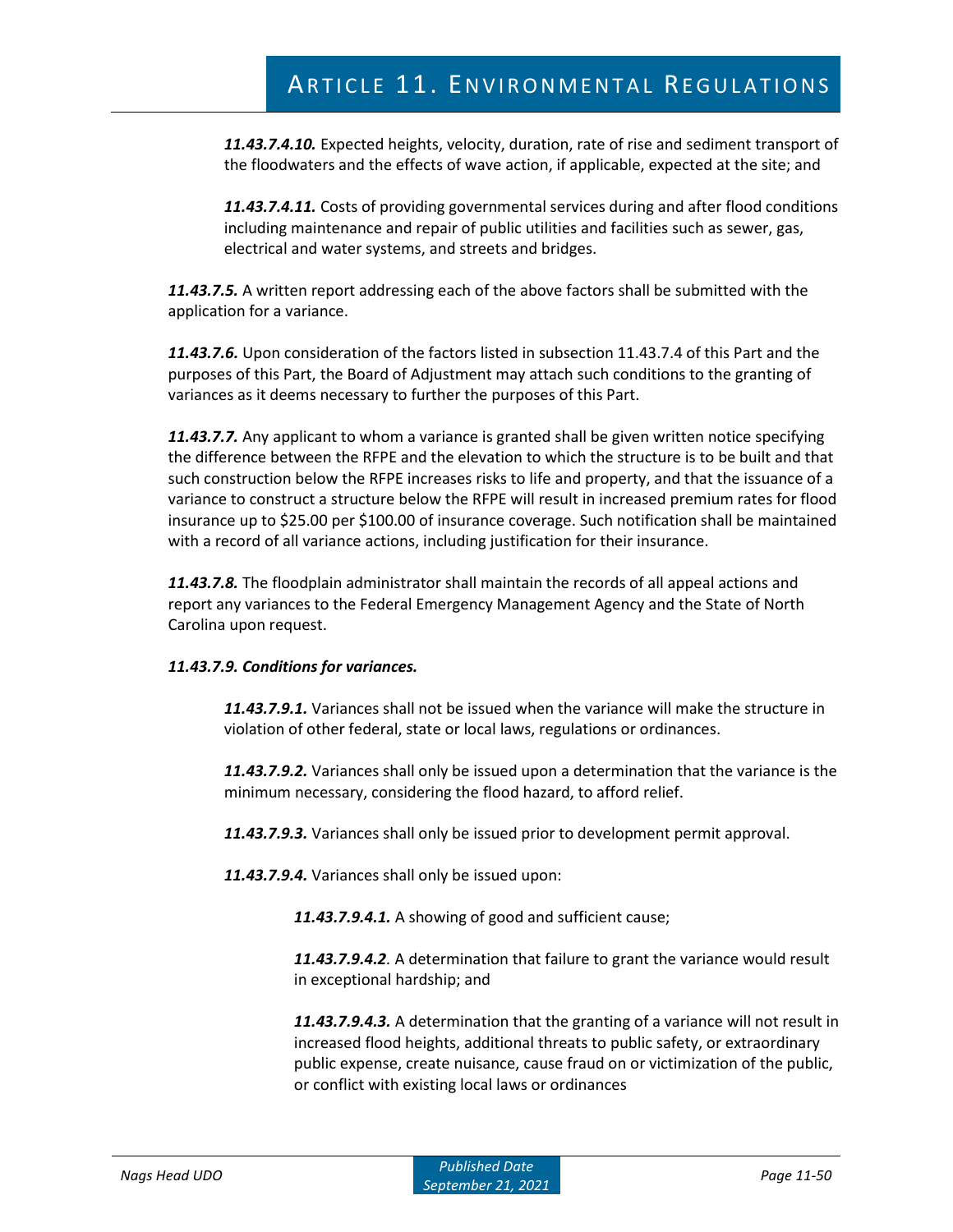*11.43.7.10.* A variance may be issued for solid waste disposal facilities or sites, hazardous waste management facilities, salvage yards, and chemical storage facilities that are located in special flood hazard areas provided that all of the following conditions are met:

*11.43.7.10.1.* The use serves a critical need in the community;

*11.43.7.10.2.* No feasible locations exist for the use outside the SFHA;

*11.43.7.10.3.* The reference level of any structure is elevated or floodproofed to at least the RFPE;

*11.43.7.10.4.* The use complies with all other applicable federal, state and local laws; and

*11.43.7.10.5.* The Town has notified the Secretary of the North Carolina Department of Public Safety of its intention to grant a variance at least 30 calendar days prior to granting the variance.

# **SECTION 11.44 PROVISIONS FOR FLOOD HAZARD REDUCTION.**

#### *11.44.1. General Standards.*

The following provisions are required in Shaded X, X, AE, AO, and VE flood zones:

*11.44.1.1.* All new construction and substantial improvements shall be designed (or modified) and adequately anchored to prevent flotation, collapse or lateral movement of the structure.

*11.44.1.2.* All new construction or substantial improvements shall be constructed with materials and utility equipment resistant to flood damage in accordance with the FEMA Technical Bulletin 2, Flood Damage-Resistant Materials Requirements.

*11.44.1.3.* All new construction or substantial improvements shall be constructed by methods and practices that minimize flood damages.

*11.44.1.4.* All new electrical, heating, ventilation, plumbing, air conditioning equipment and other service facilities shall be located at or above the RFPE or designed and/or installed so as to prevent water from entering or accumulating within the components during occurrence of base flood. These include, but are not limited to, HVAC equipment, water softener units, bath/kitchen fixtures, ductwork, electric/gas meter panels/boxes, utility, cable boxes, appliances (washers, dryers, refrigerators, freezers, freezers, etc.), hot water heaters, and electric outlets/switches.

*11.44.1.4.1.* Replacements that are part of a substantial improvement, electrical, heating, ventilation, plumbing, air conditioning equipment, and other service equipment shall also meet the above provisions.

*11.44.1.4.2.* Replacements that are for maintenance and not part of a substantial improvement, may be installed at the original location provided the addition and/or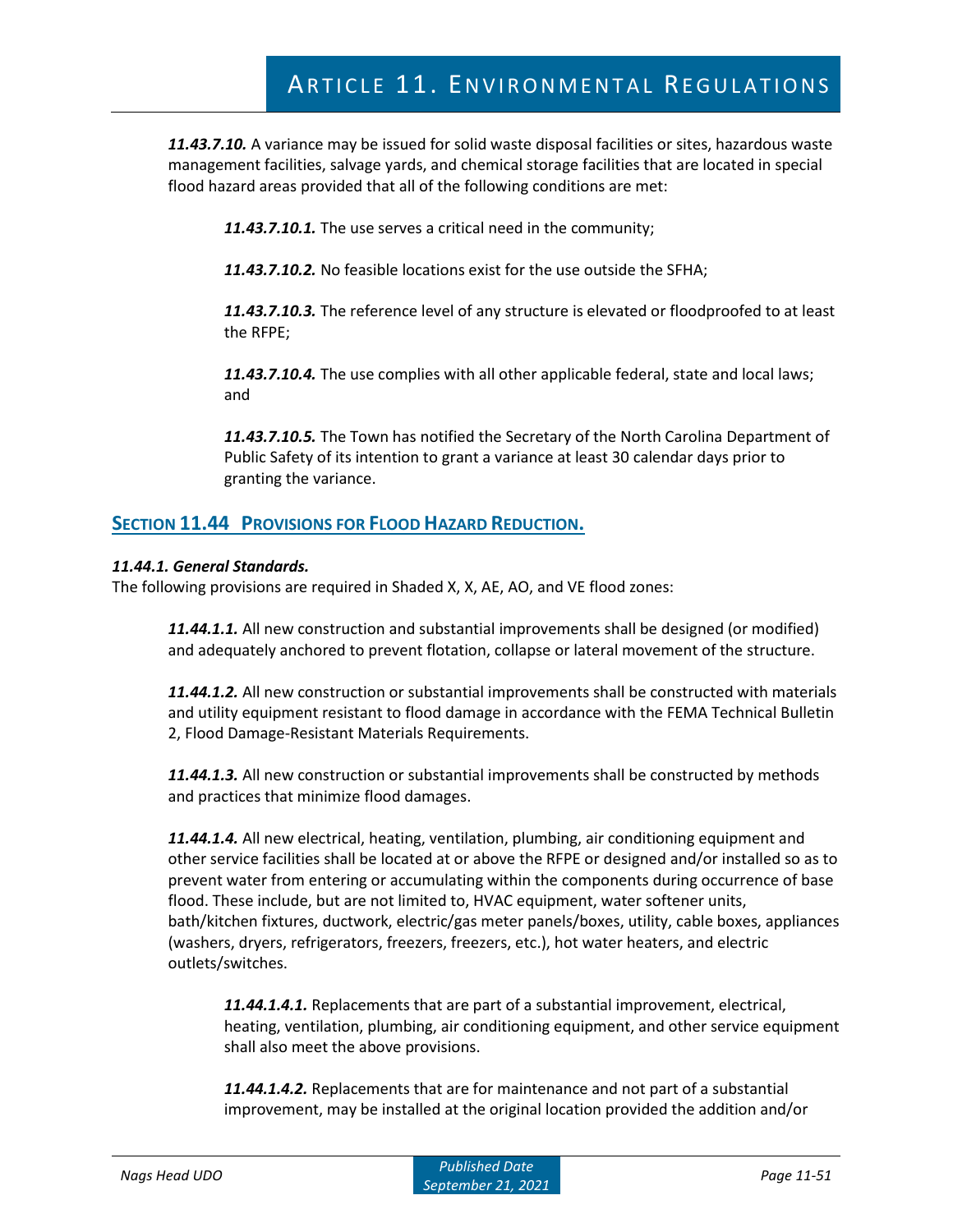improvements only comply with the standards for new construction consistent with the code and requirements for the original structure.

*11.44.1.5.* All new and replacement water supply systems shall be designed to minimize or eliminate infiltration of floodwaters into the systems.

*11.44.1.6.* New and replacement sanitary sewage systems shall be designed to minimize or eliminate infiltration of floodwaters into the systems and discharges from the systems into floodwaters.

*11.44.1.7.* On-site waste disposal systems shall be located and constructed to avoid impairment to them or contamination from them during flooding.

*11.44.1.8.* Nothing in this ordinance shall prevent the repair, reconstruction, or replacement of a building or structure existing on the effective date of this ordinance and located totally or partially within the floodway, non-encroachment area, or stream setback, provided there is no additional encroachment below the Regulatory Flood Protection Elevation in the floodway, nonencroachment area, or stream setback, and provided that such repair, reconstruction, or replacement meets all of the other requirements of this ordinance.

*11.44.1.9.* New solid waste disposal facilities and sites, hazardous waste management facilities, salvage yards, and chemical storage facilities shall not be permitted except by variance as specified in subsection 11.43.7.10. A structure or tank for chemical or fuel storage incidental to an allowed use or to the operation of a water treatment plant or wastewater treatment facility may be located in an SFHA only if the structure or tank is either elevated or floodproofed to at least the regulatory flood protection elevation and certified according to subsection 11.43.5 of this Part.

*11.44.1.10.* All subdivision proposals and other development proposals shall be consistent with the need to minimize flood damage.

*11.44.1.11.* All subdivision proposals and other development proposals shall have public utilities and facilities such as sewer, gas, electrical, and water systems located and constructed to minimize flood damage.

*11.44.1.12.* All subdivision proposals and other development proposals shall have adequate drainage provided to reduce exposure to flood hazards.

*11.44.1.13.* All subdivision proposals and other development proposals shall have received all necessary permits from those governmental agencies for which approval is required by federal or state law, including Section 404 of the Federal Water Pollution Control Act Amendment of 1972, 33 U.S.C. 1334.

*11.44.1.14.* When a structure is partially located in a Special Flood Hazard Area or Shaded X or X flood zone, the entire structure shall meet the requirements for new construction and substantial improvements.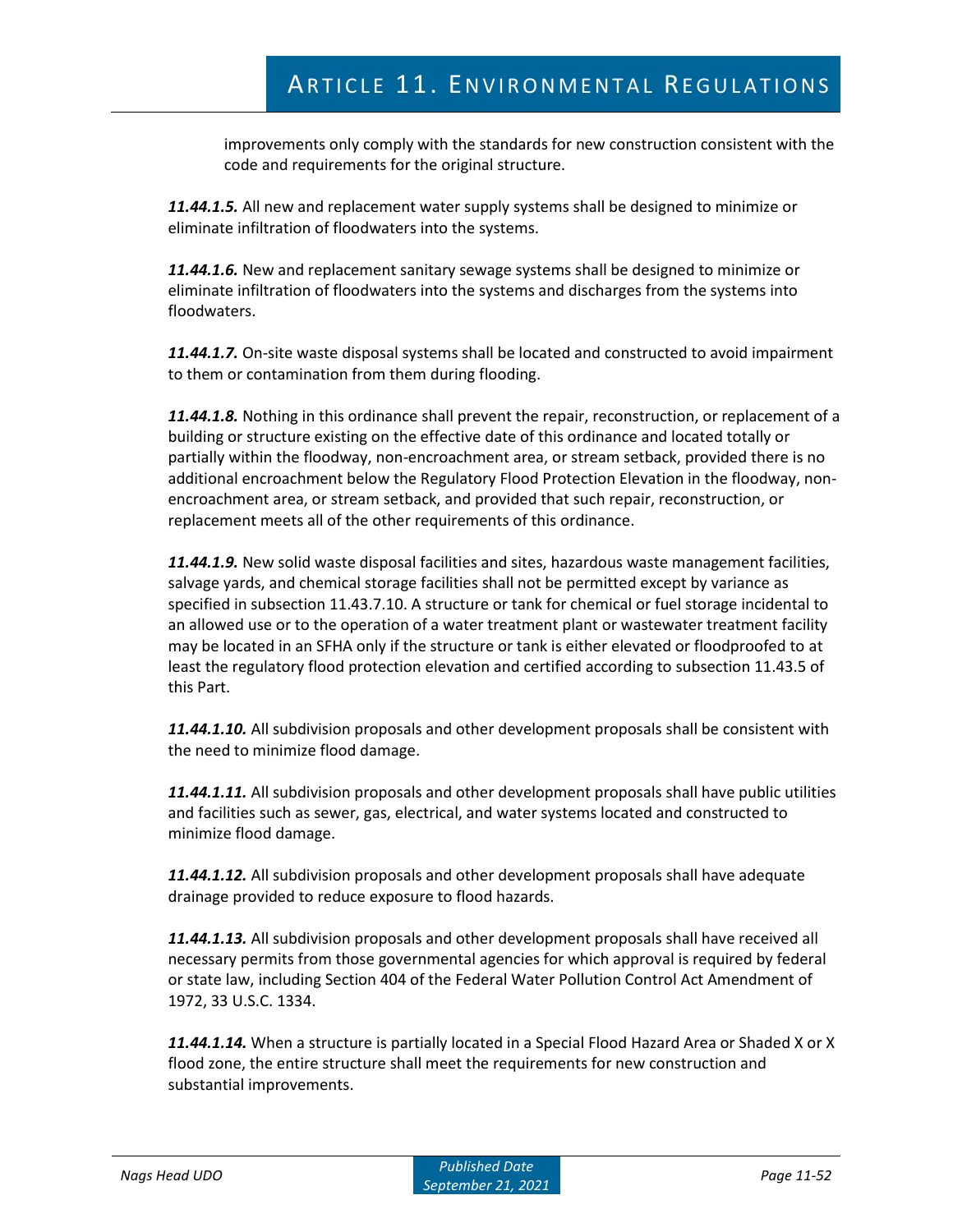*11.44.1.15.* When a structure is located in multiple flood hazard zones or in a flood hazard risk zone with multiple base flood elevations, the provisions for the more restrictive flood hazard risk zone and the highest RFPE shall apply.

## *11.44.2. Specific Standards.*

In Shaded X, X, AE, AO, and VE flood zones as set forth in subsection 11.42.2 and 11.42.3, the following provisions, in addition to subsection 11.44.1 of this section are required:

*11.44.2.1. Residential Construction.* New construction or substantial improvement of any residential structure shall have the reference level, including the basement, elevated no lower than the regulatory flood protection elevation, as defined in Appendix A.

*11.44.2.2. Non-Residential Construction.* New construction and substantial improvement of any commercial, industrial, or other non-residential structure shall have the reference level, including basement, elevated no lower than the regulatory flood protection elevation, as defined in Appendix A. Structures located in AE, AO, Shaded X, and X zones may be floodproofed to the regulatory flood protection elevation in lieu of elevation provided that all areas of the structure, together with attendant utility and sanitary facilities, below the regulatory flood protection elevation are watertight with walls substantially impermeable to the passage of water, using structural components having the capability of resisting hydrostatic and hydrodynamic loads and the effect of buoyancy. For AO Zones, the floodproofing elevation shall be in accordance Section 11.44.3. and 11.44.5. A registered professional engineer or architect shall certify that the standards of this subsection are satisfied. Such certification shall be provided to the floodplain administrator as set forth in subsection 11.43.5, along with the operational and the inspection and maintenance plan.

*11.44.2.3. Recreational Vehicles.* Recreational vehicles placed on sites shall either:

*11.44.2.3.1.* Be on-site for fewer than 180 days; or

*11.44.2.3.2.* **Be** fully licensed and ready for highway use (a recreational vehicle is ready for highway use if it is on its wheels or jacking system, is attached to the site only by quick-disconnect type utilities, and has no permanently attached additions); or

*11.44.2.3.3.* Meet all the requirements for new construction, including anchoring and elevation requirements of subsection 11.42.3 and subsections 11.44.1 of this section.

*11.44.2.4. Elevated Buildings.* Fully enclosed areas of new construction and substantially improved structures, which are below the regulatory flood protection elevation in AE, AO, Shaded X, or X Zones:

*11.44.2.4.1.* Shall not be designed or used for human habitation, but shall only be used for parking of vehicles, building access, or limited storage of maintenance equipment used in connection with the premises. Access to the enclosed area shall be the minimum necessary to allow for parking of vehicles (garage door) or limited storage of maintenance equipment (standard exterior door), or entry to the living area (stairway or elevator). The interior portion of such enclosed area shall not be finished or partitioned into separate rooms, except to enclose storage areas;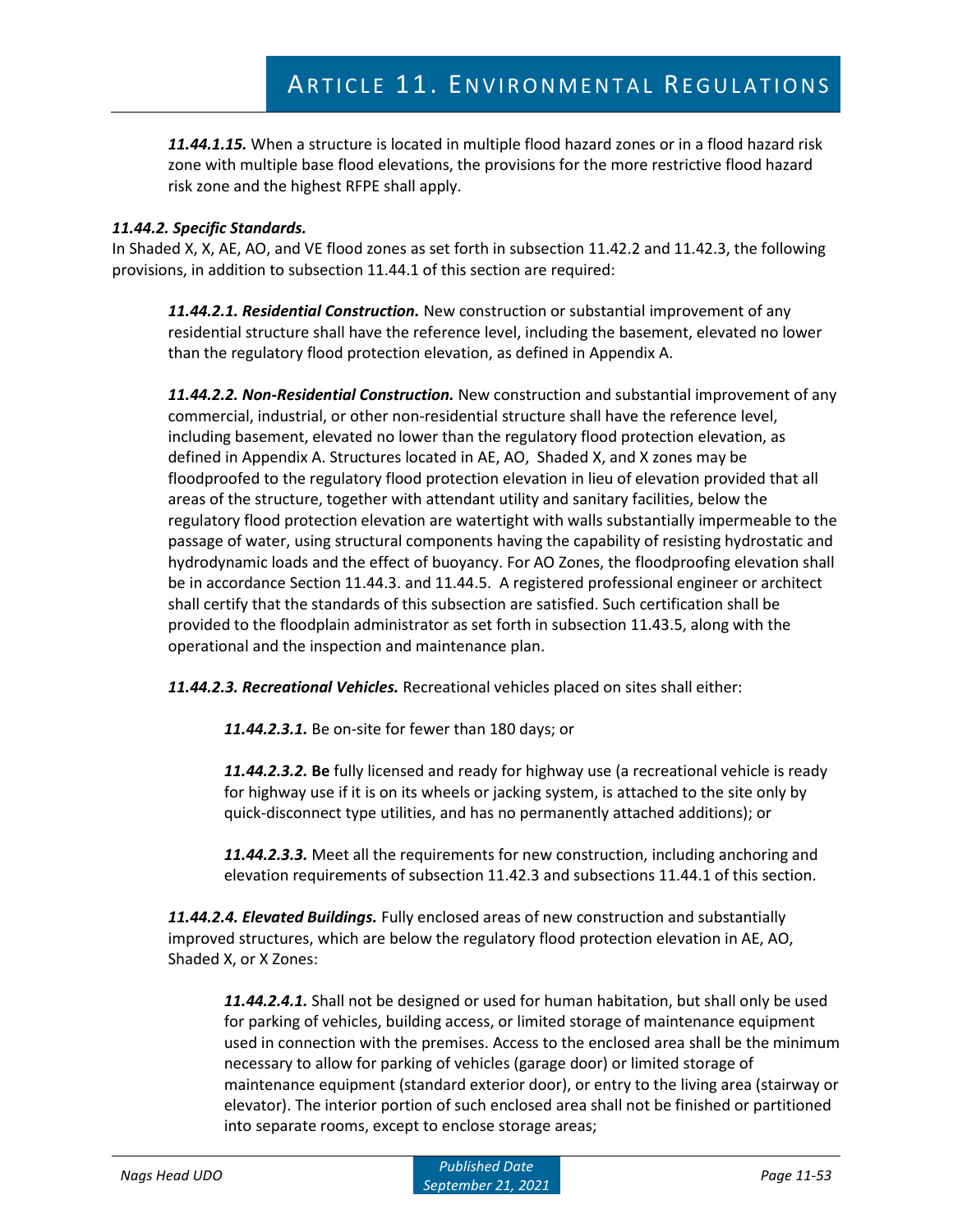*11.44.2.4.2.* Shall not be temperature-controlled or conditioned Non- temperature controlled dehumidifiers may be used in enclosed areas and shall not result in the enclosed area being determined to be conditioned space;

*11.44.2.4.3*. Shall be constructed entirely of flood-resistant materials, up to the regulatory flood protection elevation;

*11.44.2.4.4.* Shall not, in areas governed by the local elevation standard, exceed 300 "square feet in area" below the reference level with the exception of crawl space construction, and shall also include flood openings to automatically equalize hydrostatic flood forces on walls by allowing for the entry and exit of floodwaters. For the purposes of this requirement, enclosures shall be measured to the outside of the wall framing (to calculate floor area) excluding the thickness of sheathing, siding, or trim applied to the outside of the framing. To meet this requirement, the openings must either be certified by a professional engineer or architect or meet or exceed the following minimum design criteria:

> *11.44.2.4.4.1.* A minimum of two flood openings on different sides of each enclosed area subject to flooding;

*11.44.2.4.4.2.* The total net area of all flood openings must be at least one square inch for each square foot of enclosed area subject to flooding or a minimum of one engineered square inch for each square foot of enclosed area for an engineered opening;

*11.44.2.4.4.3.* If a building has more than one enclosed area, each enclosed area must have flood openings to allow floodwaters to automatically enter and exit;

*11.44.2.4.4.4.* The bottom of all required flood openings shall be no higher than one foot above the adjacent grade;

*11.44.2.4.4.5.* Flood openings may be equipped with screens, louvers, or other coverings or devices, provided they permit the automatic flow of floodwaters in both directions; and

*11.44.2.4.4.6.* Enclosures made of flexible skirting are not considered enclosures for regulatory purposes, and, therefore, do not require flood openings. Masonry or wood underpinning, regardless of structural status, is considered an enclosure and requires flood openings as outlined above.

*11.44.2.4.5.* Shall allow, in coastal high hazard areas (zones VE), open wood latticework or insect screening, provided it is not part of the structural support of the building and is designed so as to breakaway, under abnormally high tides or wave action, without causing damage to the structural integrity of the building.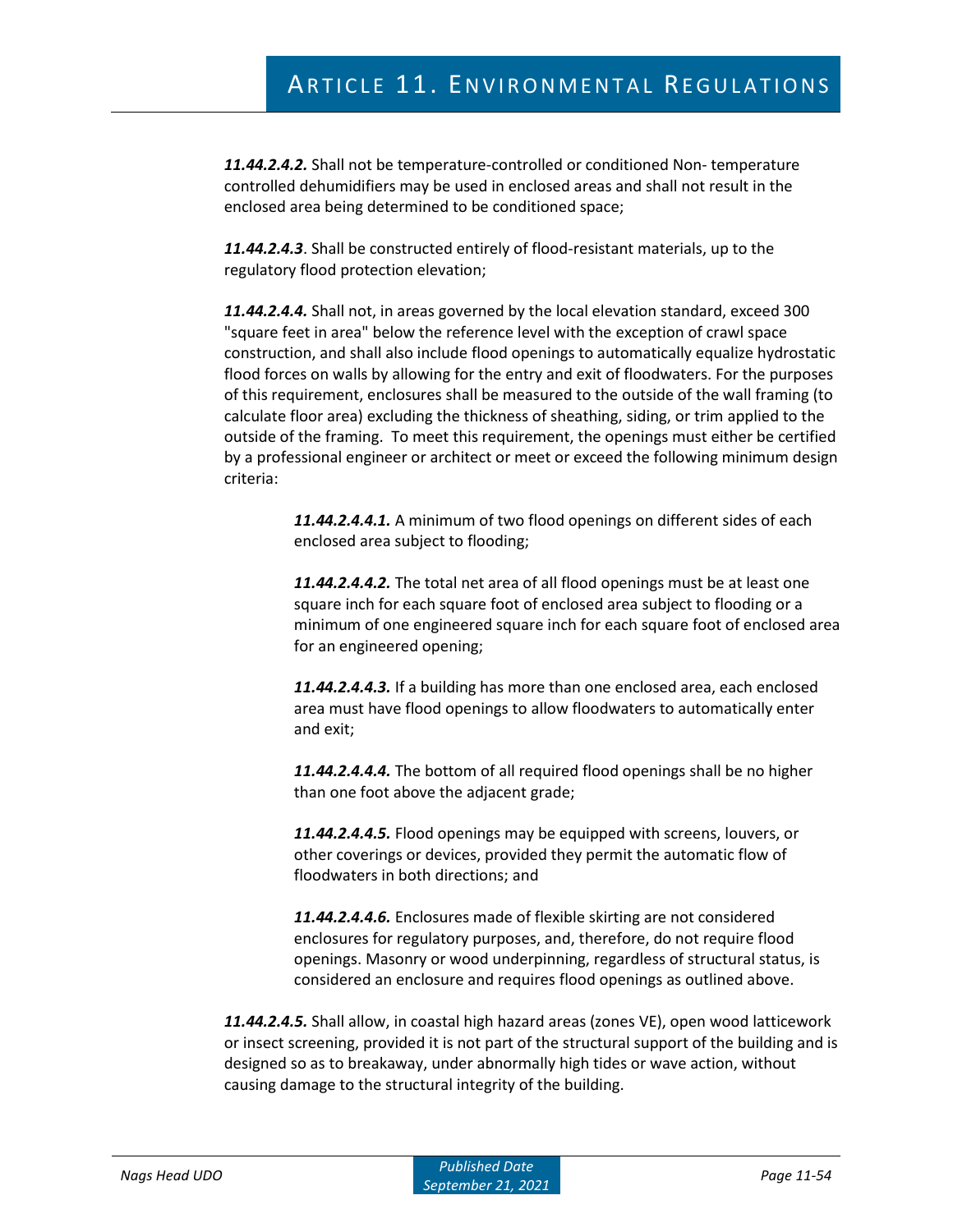*11.44.2.4.6.* Property owners shall be required to execute and record a non-conversion agreement prior to issuance of a building permit declaring that the area below the lowest floor shall not be improved, finished or otherwise converted to habitable space; The Town of Nags Head will have the right to inspect the enclosed area .This agreement shall be recorded with the Dare County Register of Deeds and shall transfer with the property in perpetuity.

*11.44.2.4.7.* Release of restrictive covenant. If a property which is bound by a nonconversion agreement is modified to remove enclosed areas below BFE, then the owner may request release of restrictive covenant after staff inspection and submittal of confirming documentation.

*11.44.2.5. Temporary Non-Residential Structures.* Prior to the issuance of a floodplain development permit, for a temporary structure, all applicants must submit to the floodplain administrator a plan for the removal of such structures in the event of a hurricane, flash flood or other type of flood warning notification. The following information shall be submitted in writing to the floodplain administrator for review and written approval:

*11.44.2.5.1.* A specified time period for which the temporary use will be permitted. The time specified should not exceed three months, renewable up to one year;

*11.44.2.5.2.* The name, address and phone number of the individual responsible for the removal of the temporary structure;

*11.44.2.5.3.* The time frame prior to the event at which a structure will be removed (i.e.: minimum of 72 hours before landfall of a hurricane or immediately upon flood warning notification);

*11.44.2.5.4.* A copy of the contract or other suitable instrument with a trucking company to ensure the availability of removal equipment when needed; and

*11.44.2.5.5.* Designation, accompanied by documentation, of a location outside the Special Flood Hazard Area to which the temporary structure will be moved.

*11.44.2.6. Accessory Structure.* Accessory structures (sheds, detached garages, etc.), shall meet the following criteria:

*11.44.2.6.1.* Accessory structures with floor area located below the regulatory flood protection elevation shall not be used for human habitation, (including working, sleeping, living, cooking or restroom areas).

*11.44.2.6.2.* Accessory structures shall not be temperature controlled.

*11.44.2.6.3.* Any portion of an accessory structure located below the regulatory flood protection elevation shall not exceed 300 "square feet in area."

*11.44.2.6.4.* Accessory structures shall be designed to have low flood damage potential.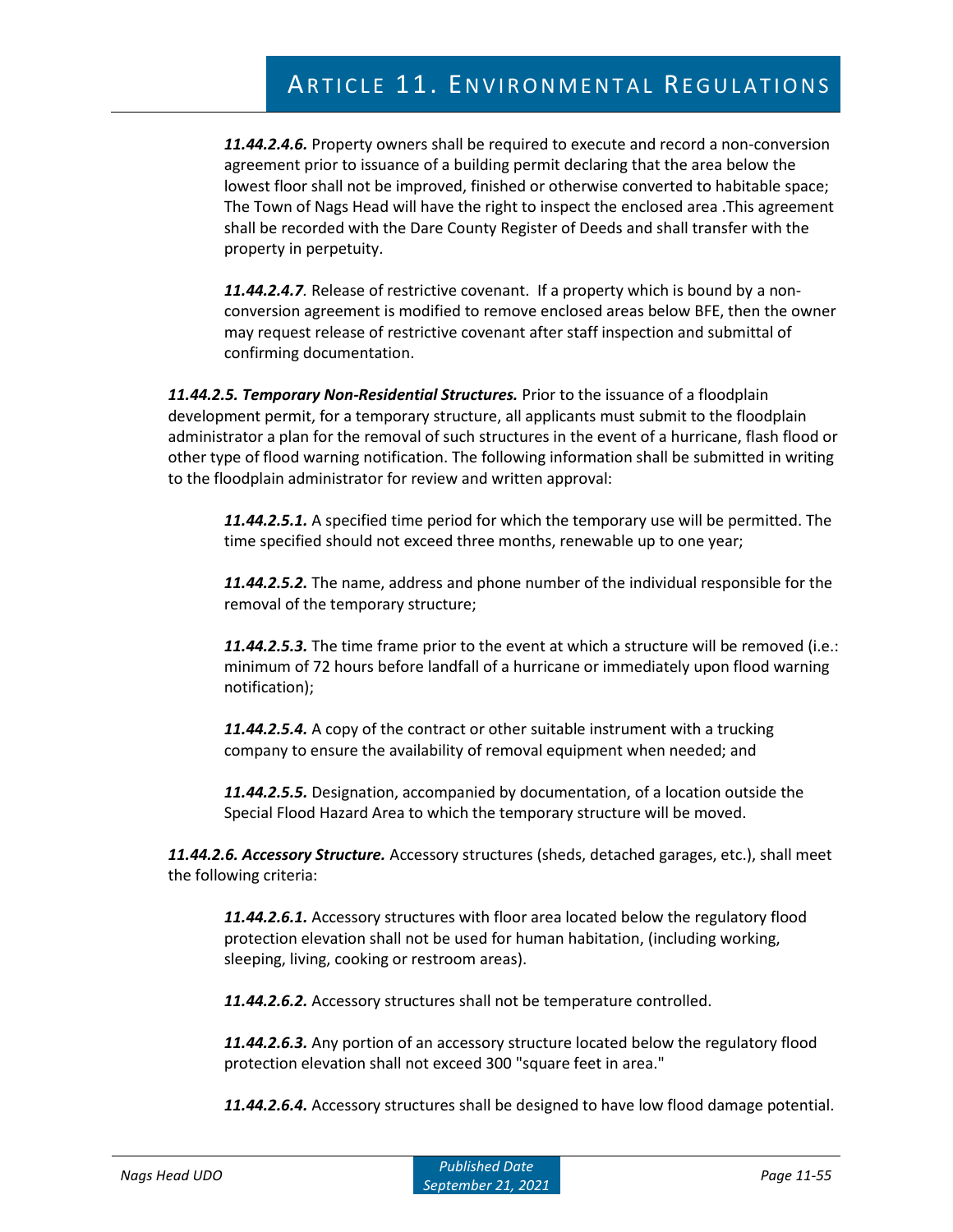*11.44.2.6.5.* Accessory structures shall be constructed and placed on the building site so as to offer the minimum resistance to the flow of floodwaters.

*11.44.2.6.6.* Accessory structures shall be firmly anchored in accordance with subsection 11.44.1.1 of this section.

*11.44.2.6.7.* All service facilities such as electrical and heating equipment shall be installed in accordance with subsection 11.44.1.4 of this section.

*11.44.2.6.8.* Flood openings to facilitate automatic equalization of hydrostatic flood forces shall be provided below regulatory flood protection elevation in conformance with subsection 11.44.2.4.3 of this section.

*11.44.2.6.9.* An accessory structure with a footprint less than 150 square feet or that is a minimal investment of \$5,000 or less and that satisfies the criteria outlined above does not require an elevation or floodproofing certificate. Elevation or floodproofing certifications are required for all other accessory structures in accordance with subsection 11.43.5.

*11.44.2.6.10.* Other secondary structures located on the same parcel, in addition to a principal use structure, which feature conditioned, temperature-controlled areas elevated above the regulatory flood protection elevation shall be constructed consistent with Section 11.44.1. General Standards and 11.44.2. Specific Standards. The certification requirements of 11.43.5.1. Elevation Certificates shall apply.

*11.44.2.6.11.* Accessory structures, regardless of the size or cost, shall not be placed below elevated buildings in Coastal High Hazard Areas (CHHA).

## *11.44.2.7. Additions/Improvements/Conversions.*

*11.44.2.7.1.* Additions and/or improvements to pre-FIRM structures when the addition and/or improvements in combination with any interior modifications to the existing structure are:

> *11.44.2.7.1.1.* Not a substantial improvement, the addition and/or improvements must be designed to minimize flood damages and must not be any more nonconforming than the existing structure.

*11.44.2.7.1.2.* A substantial improvement, with modifications/rehabilitations/improvements to the existing structure or the common wall is structurally modified more than installing a doorway, both the existing structure and the addition and/or improvements must comply with the standards for new construction.

*11.44.2.7.2.* Additions to pre-FIRM or post-FIRM structures with no modifications to the existing structure other than a standard door in the common wall shall require only the addition to comply with the standards for new construction.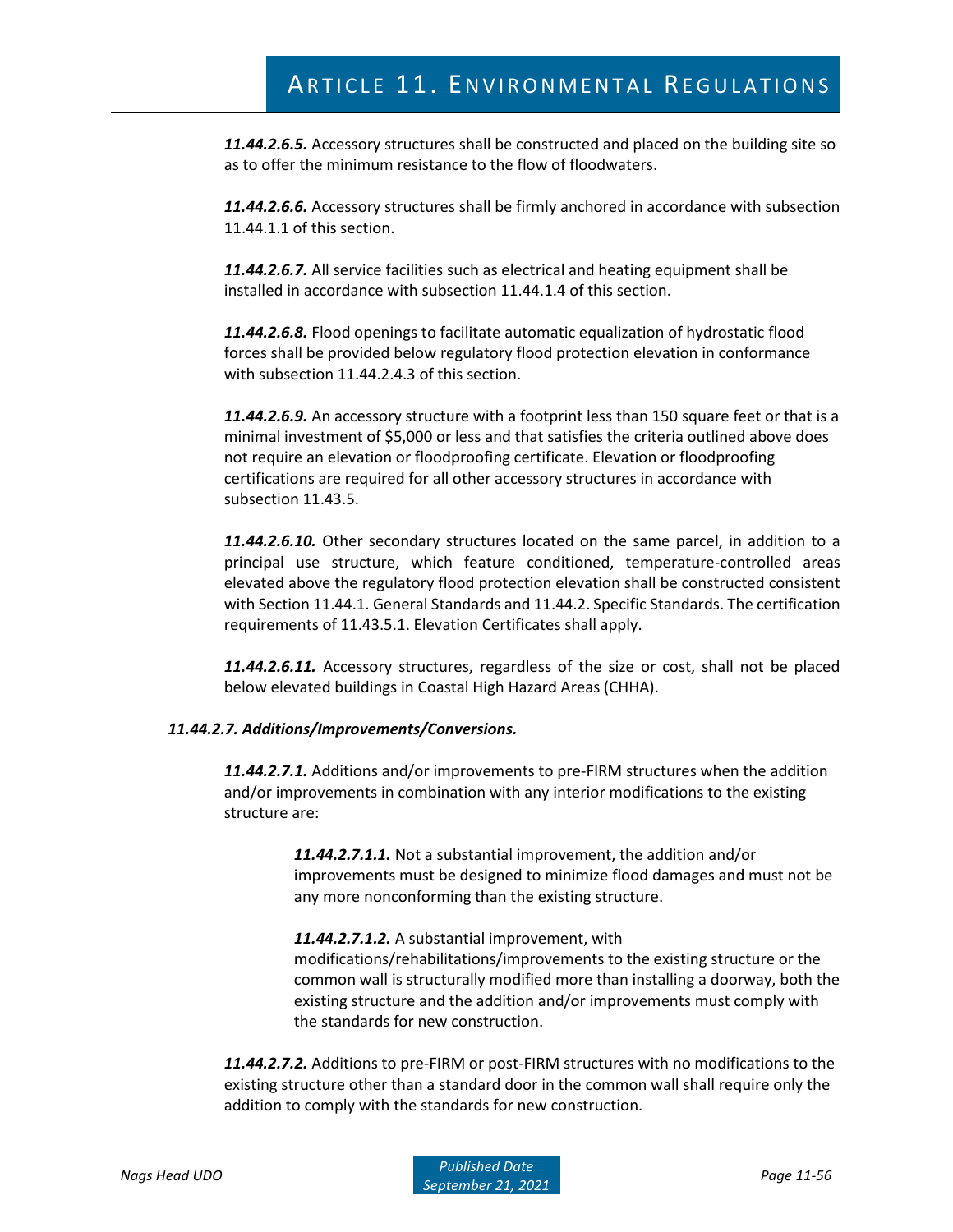*11.44.2.7.3.* Additions and/or improvements to post-FIRM structures when the addition and/or improvements in combination with any interior modifications to the existing structure are:

> *11.44.2.7.3.1.* Not a substantial improvement, the addition and/or improvements only must comply with the standards for new construction consistent with the code and requirements for the original structure.

*11.44.2.7.3.2.* A substantial improvement, both the existing structure and the addition and/or improvements must comply with the standards for new construction.

*11.44.2.7.4.* Where an independent perimeter load-bearing wall is provided between the addition and the existing building, the addition(s) shall be considered a separate building and only the addition must comply with the standards for new construction.

*11.44.2.7.5.* Any combination of repair, reconstruction, rehabilitation, addition or improvement of a building or structure taking place during a 365 day period, the cumulative cost of which equals or exceeds 50 percent of the market value of the structure before the improvement or repair is started must comply with the standards for new construction. For each building or structure, the 365 day period begins on the date of the first improvement or repair of that building or structure subsequent to the effective date of this ordinance. If the structure has sustained substantial damage, any repairs are considered substantial improvement regardless of the actual repair work performed. The requirement does not, however, include either:

*11.44.2.7.6.* Any project for improvement of a building required to correct existing health, sanitary or safety code violations identified by the building official and that are the minimum necessary to assume safe living conditions.

*11.44.2.7.7.* Any alteration of a historic structure provided that the alteration will not preclude the structure's continued designation as a historic structure.

*11.44.2.7.8.* Areas in existing structures shall not be converted for use as conditioned, temperature controlled space unless the reference level is located to or above the RFPE.

## *11.44.2.7.9. Additional Standards in Shaded X and X Flood Zones*

*11.44.2.7.9.1.* The substantial improvement/substantial damage definitions as established in Appendix A, Definitions, do not apply to Shaded X and X zones.

*11.44.2.7.9.2.* In structures located west of NC 12 and SR 1243 where the reference level of existing conditioned, temperature controlled space is located below the RFPE, such space may be increased at the same level, without having to be elevated to or above the RFPE.

*11.44.2.7.9.3.* Remodeling or renovations of existing habitable area in structures with the reference level located below the current applicable RFPE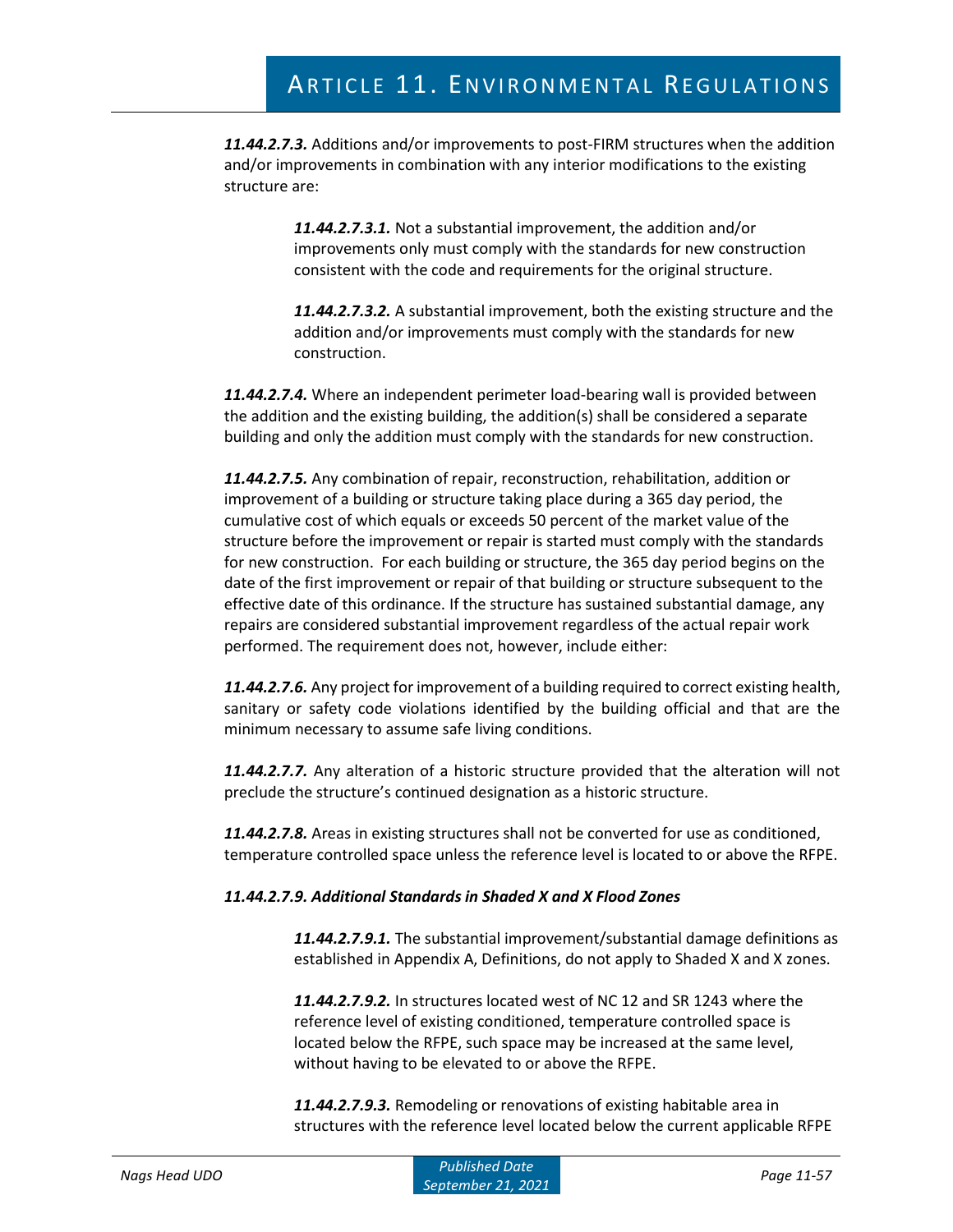that do not increase the footprint of the structure may be authorized at the existing reference level or higher.

*11.44.2.7.9.4.* Reconstruction of damaged portions of a structure may be authorized at the existing reference level or higher. However, if a structure is entirely demolished, for whatever reason, the replacement structure shall be constructed to or above the RFPE.

*11.44.2.7.9.5.* Structures that are relocated on the same site or to another site shall be elevated to or above the applicable RFPE of the lot or to or above the RFPE of the new site.

*11.44.2.7.9.6.* Areas in existing structures shall not be converted for use as conditioned, temperature controlled space unless the reference level is located to or above the RFPE.

*11.44.2.8. Tanks*. When gas and liquid storage tanks are to be placed within the Shaded X, X, AE, AO, or VE flood zones, the following criteria shall be met:

*11.44.2.8.1.* **Underground tanks.** Underground tanks in flood hazard areas shall be anchored to prevent flotation, collapse or lateral movement resulting from hydrodynamic and hydrostatic loads during conditions of the design flood, including the effects of buoyancy assuming the tank is empty;

*11.44.2.8.2.* **Above-ground tanks, elevated.** Above-ground tanks in flood hazard areas shall be elevated to or above the Regulatory Flood Protection Elevation on a supporting structure that is designed to prevent flotation, collapse or lateral movement during conditions of the design flood. Tank-supporting structures shall meet the foundation requirements of the applicable flood hazard area;

*11.44.2.8.3.* **Above-ground tanks, not elevated.** Above-ground tanks that do not meet the elevation requirements of Section 11.44.2.2. of this ordinance shall not be permitted in V or VE Zones. Tanks may be permitted in other flood hazard areas provided the tanks are designed, constructed, installed, and anchored to resist all flood-related and other loads, including the effects of buoyancy, during conditions of the design flood and without release of contents in the floodwaters or infiltration by floodwaters into the tanks. Tanks shall be designed, constructed, installed, and anchored to resist the potential buoyant and other flood forces acting on an empty tank during design flood conditions.

*11.44.2.8.4.* **Tank inlets and vents.** Tank inlets, fill openings, outlets and vents shall be:

*11.44.2.8.4.1.* At or above the Regulatory Flood Protection Elevation or fitted with covers designed to prevent the inflow of floodwater or outflow of the contents of the tanks during conditions of the design flood; and

*11.44.2.8.4.2.* Anchored to prevent lateral movement resulting from hydrodynamic and hydrostatic loads, including the effects of buoyancy, during conditions of the design flood.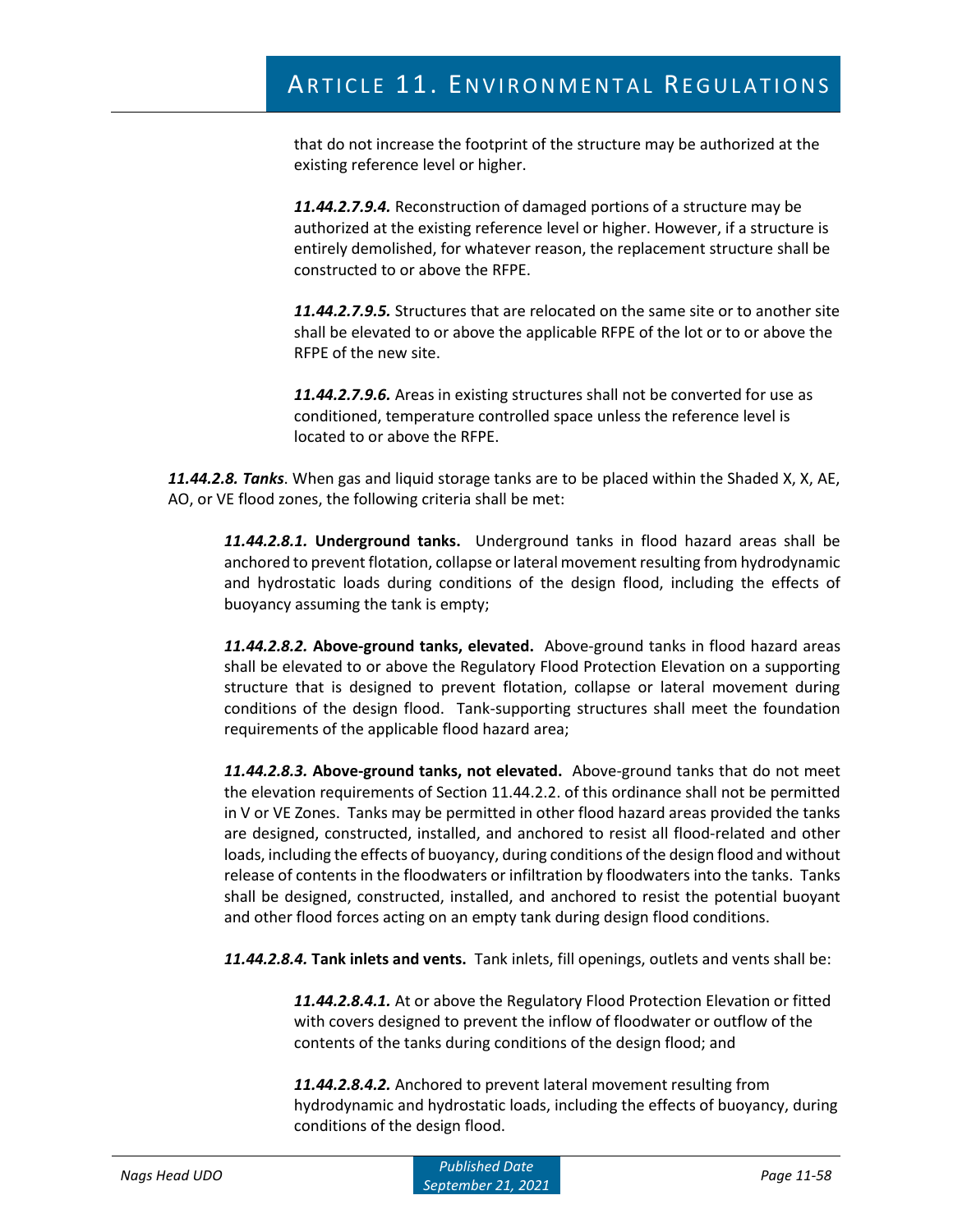# *11.44.3. Coastal High Hazard Areas (Zones VE) and Properties East of NC 12 and SR 1243.*

Coastal high hazard areas are special flood hazard areas established in subsection 11.42.2 and designated as zones VE. Properties located to the east of NC 12 and SR 1243 are located in an active oceanfront environment that is vulnerable to storm surge, erosion, sea level rise, and other hazards. These areas have special flood hazards associated with high velocity waters from storm surges or seismic activity and, therefore, in addition to meeting all requirements of Part III Flood Damage Prevention, the following provisions shall apply:

*11.44.3.1* All new construction and substantial improvements shall:

*11.44.3.1.1.* Be located landward of the reach of mean high tide;

*11.44.3.1.2.* Be located landward of the first line of stable natural vegetation; and

*11.44.3.1.3.* Comply with all applicable Coastal Area Management Act (CAMA) setback requirements.

*11.44.3.2.* All new construction and substantial improvements shall be elevated so that the bottom of the lowest horizontal structural member of the lowest floor (excluding pilings or columns) is no lower than the regulatory flood protection elevation. Floodproofing shall not be utilized on any structures in VE zones to satisfy the regulatory flood protection elevation requirements."

*11.44.3.3.* All new construction and substantial improvements, including properties with elevations above the regulatory flood protection elevation, shall have the space below the bottom of the lowest horizontal structural member of the lowest floor either be free of obstruction or constructed with open wood latticework or insect screening so as not to impede the flow of floodwaters, provided they are not part of the structural support of the building and are designed so as to breakaway, under abnormally high tides or wave action without causing damage to the elevated portion of the building or supporting foundation system or otherwise jeopardizing the structural integrity of the building in accordance with subsection 11.43.3. The following design specifications shall be met:

*11.44.3.3.1.* Design plans shall be submitted in accordance with subsection 11.43.3.

*11.44.3.3.2.* Material shall consist of open wood or plastic lattice having at least 40 percent of its area open, or insect screening.

*11.44.3.4.* All new construction and substantial improvements shall be securely anchored to an open "pile or column foundation" to allow floodwaters and waves to pass beneath the structure. "All pilings and columns and the structures attached thereto shall be anchored to resist flotation, collapse and lateral movement due to the effect of wind and water loads acting simultaneously on all building components."

*11.44.3.4.1.* Water loading values used shall be those associated with the base flood.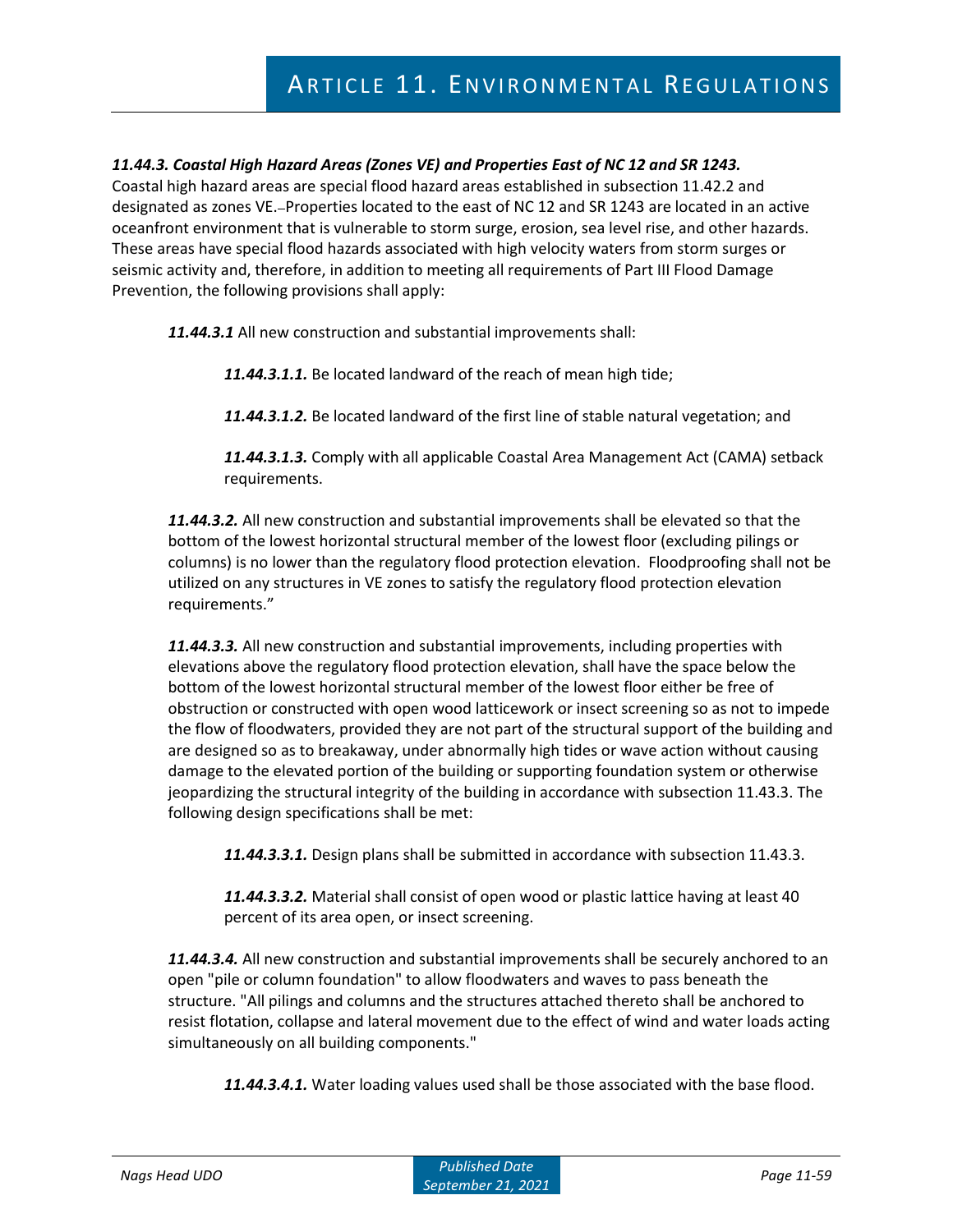*11.44.3.4.2.* Wind loading values used shall be those required by the current edition of the North Carolina State Building Code.

*11.44.3.5.* All new construction, initiated after the adoption of this UDO, located east of NC 12 and SR 1243 shall limit the total enclosed habitable living space of individual structures to 5,000 square feet. Enclosed habitable living space for large residential dwellings shall also include any enclosed habitable space that may be present in any accessory structure or accessory dwelling that is located on the same lot as the principal structure.

*11.44.3.6.* For concrete pads, including patios, decks, parking pads, walkways, driveways, pool decks, etc. the following is required:

*11.44.3.6.1.* Shall be structurally independent of the primary structural foundation system of the structure and shall not adversely affect structures through redirection of floodwaters or debris; and

*11.44.3.6.2.* Shall be constructed to breakaway cleanly during design flood conditions, shall be frangible, and shall not produce debris capable of causing damage to any structure. (The installation of concrete in small segments (approximately 4 feet x 4 feet) that will easily break up during the base flood event, or score concrete in 4 feet x 4 feet maximum segments is acceptable to meet this standard); and

*11.44.3.6.3.* Reinforcing, including welded wire fabric, shall not be used in order to minimize the potential for concreted pads being a source of debris; and

*11.44.3.6.4.* Pad thickness shall not exceed 4 inches; or

*11.44.3.6.5.* Provide a Design Professional's certification stating the design and method of construction to be used meet the applicable criteria of this section.

*11.44.3.7.* For swimming pools and spas, the following is required:

*11.44.3.7.1.* Be designed to withstand all flood-related loads and load combinations.

*11.44.3.7.2.* Be elevated so that the lowest horizontal structural member is elevated above the RFPE; or

*11.44.3.7.3.* Be designed and constructed to break away during design flood conditions without producing debris capable of causing damage to any structure; or

*11.44.3.7.4.* Be sited to remain in the ground during design flood conditions without obstructing flow that results in damage to any structure.

*11.44.3.7.5.* Registered design professionals must certify to local officials that a pool or spa beneath or near a VE Zone building will not be subject to flotation or displacement that will damage building foundations or elevated portions of the building or any nearby buildings during a coastal flood.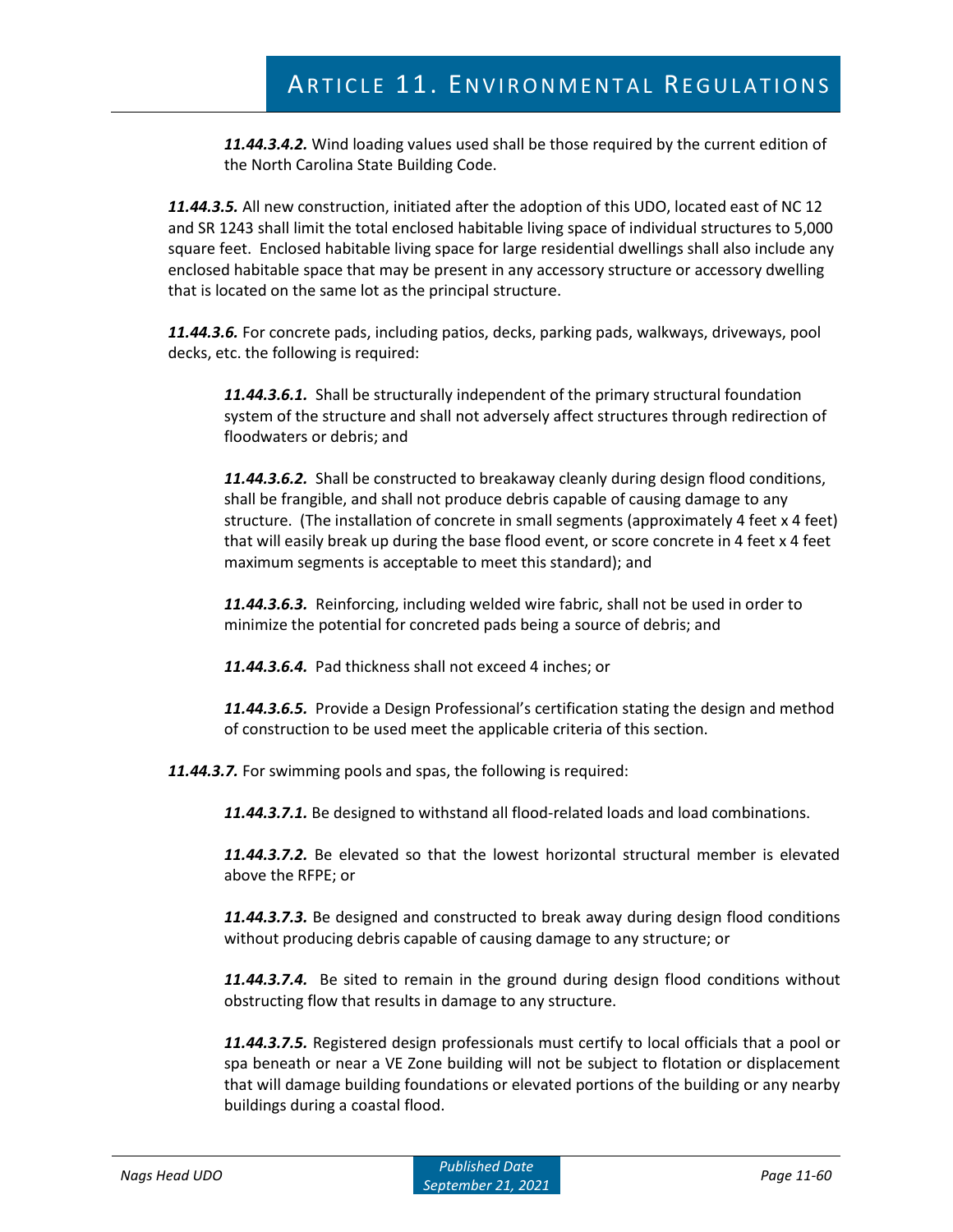*11.44.3.7.6.* Pool equipment shall be located above the RFPE whenever practicable. Pool equipment shall not be located beneath an elevated structure.

*11.44.3.8.* All elevators, vertical platform lifts, chair lifts, etc., the following is required:

*11.44.3.8.1.* Elevator enclosures must be designed to resist hydrodynamic and hydrostatic forces as well as erosion, scour, and waves.

*11.44.3.8.2.* Utility equipment in Coastal High Hazard Areas (VE Zones) must not be mounted on, pass through, or be located along breakaway walls.

*11.44.3.8.3.* The cab, machine/equipment room, hydraulic pump, hydraulic reservoir, counter weight and roller guides, hoist cable, limit switches, electric hoist motor, electrical junction box, circuit panel, and electrical control panel are all required to be above RFPE. When this equipment cannot be located above the RFPE, it must be constructed using flood damage-resistant components.

*11.44.3.8.4.* Elevator shafts/enclosures that extend below the RFPE shall be constructed of reinforced masonry block or reinforced concrete walls and located on the landward side of the building to provide increased protection from flood damage. Drainage must be provided for the elevator pit.

*11.44.3.8.5.* Flood damage-resistant materials can also be used inside and outside the elevator cab to reduce flood damage. Use only stainless steel doors and door frames below the BFE. Grouting in of door frames and sills is recommended.

*11.44.3.8.6.* If an elevator is designed to provide access to areas below the BFE, it shall be equipped with a float switch system that will activate during a flood and send the elevator cab to a floor above the RFPE.

*11.44.3.9.* Accessory structures, regardless of size or cost, shall not be permitted below elevated structures.

**11.44.3.10.** A registered professional engineer, professional land surveyor, or architect shall certify that the design, specifications and plans for construction are in compliance with the provisions contained in subsection 11.43.2, subsections 11.44.3.1 and 11.44.3.2, subsection 11.44.3.4 and subsection 11.44.3.6 of this Part on the current version of the North Carolina "National Flood Insurance Program V-Zone Certification" form or equivalent local version. In addition, prior to the Certificate of Compliance/Occupancy issuance, the floodplain administrator may require a registered professional engineer or architect to certify the finished construction is compliant with the design, specifications and plans for VE Zone construction if determined necessary.

# *11.44.3.11. Fill/Grading*

*11.44.3.11.1.* The placement of site-compatible, non-structural fill under or around an elevated building is limited to two (2) feet. Fill greater than two (2) feet must include an analysis prepared by a qualified registered design professional demonstrating no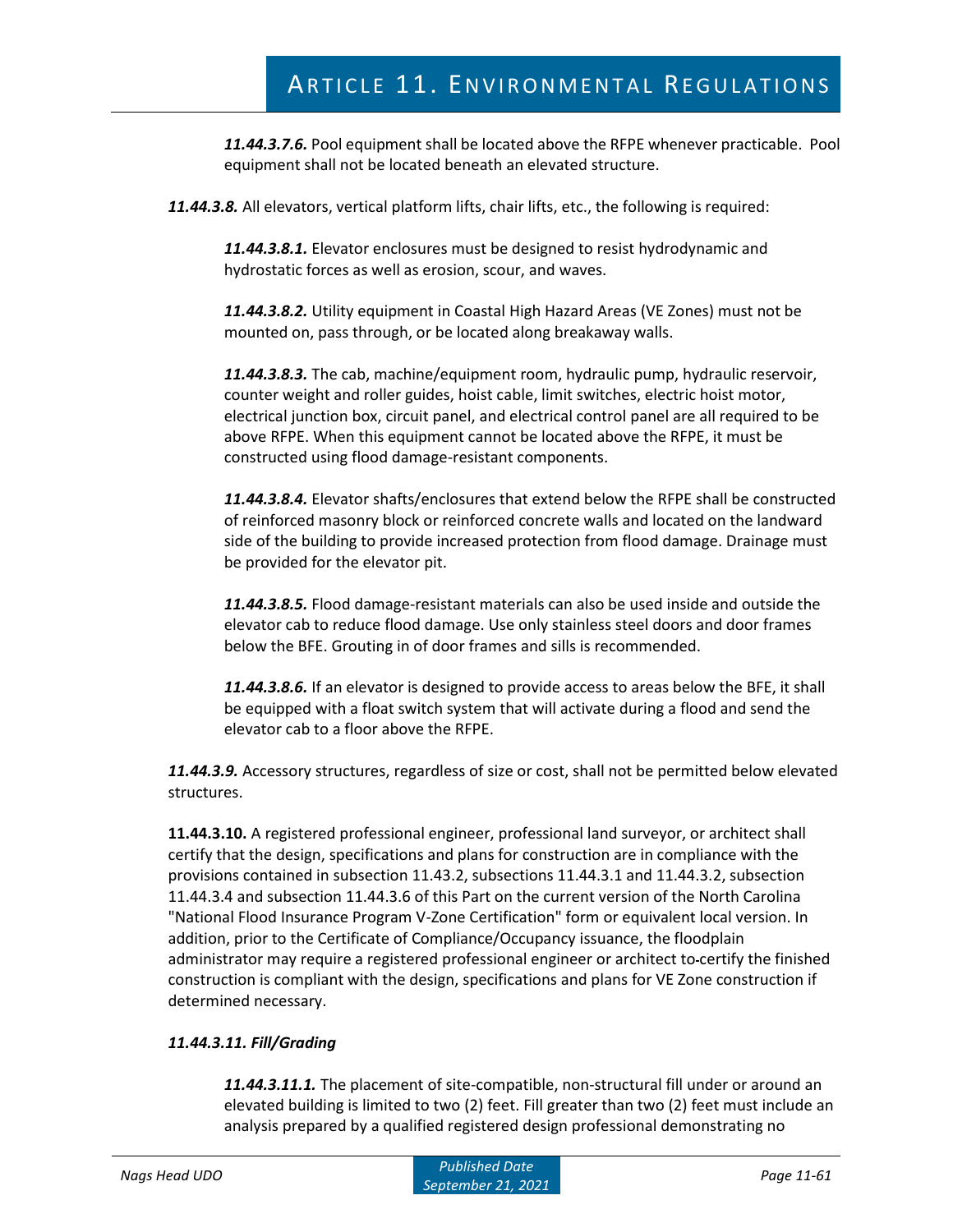harmful diversion of floodwaters or wave runup and wave deflection that would increase damage to adjacent elevated buildings and structures. Excavated material moved or relocated onsite is considered fill.

*11.44.3.11.2.* The fill material must be similar and consistent with the natural soils in the area.

*11.44.3.11.3.* Minor grading and the placement of minor quantities of nonstructural fill, outside the areas referenced in 11.44.3.11.1., may be permitted for landscaping and for drainage purposes under and around buildings and for support of parking slabs, pool decks, patios and walkways.

*11.44.3.11.4.* Nonstructural fill with finished slopes that are steeper than five (5) units horizontal to one (1) unit vertical shall be permitted only if an analysis prepared by a qualified registered design professional demonstrates no harmful diversion of floodwaters or wave runup and wave deflection that would increase damage to adjacent elevated buildings and structures.

*11.44.3.12.* There shall be no alteration of sand dunes or mangrove stands which would increase potential flood damage.

*11.44.3.13.* Recreational vehicles may be permitted in coastal high hazard areas provided that they meet the recreational vehicle criteria of subsection 11.44.2.3 of this section and the temporary structure provisions of subsection 11.44.2.5 of this section.

*11.44.3.14.* A deck that is structurally attached to a building or structure shall have the bottom of the lowest horizontal structural member at or above the Regulatory Flood Protection Elevation and any supporting members that extend below the Regulatory Flood Protection Elevation shall comply with the foundation requirements that apply to the building or structure, which shall be designed to accommodate any increased loads resulting from the attached deck. The increased loads must be considered in the design of the primary structure and included in the V-Zone Certification required under Section 11.43.5.6.

*11.44.3.15.* A deck or patio that is located below the Regulatory Flood Protection Elevation shall be structurally independent from buildings or structures and their foundation systems, and shall be designed and constructed either to remain intact and in place during design flood conditions or to break apart into small pieces to minimize debris during flooding that is capable of causing structural damage to the building or structure or to adjacent buildings and structures.

*11.44.3.16.* In coastal high hazard areas, development activities other than buildings and structures shall be permitted only if also authorized by the appropriate state or local authority; if located outside the footprint of, and not structurally attached to, buildings and structures; and if analyses prepared by qualified registered design professionals demonstrate no harmful diversion of floodwaters or wave runup and wave deflection that would increase damage to adjacent buildings and structures. Such other development activities include but are not limited to: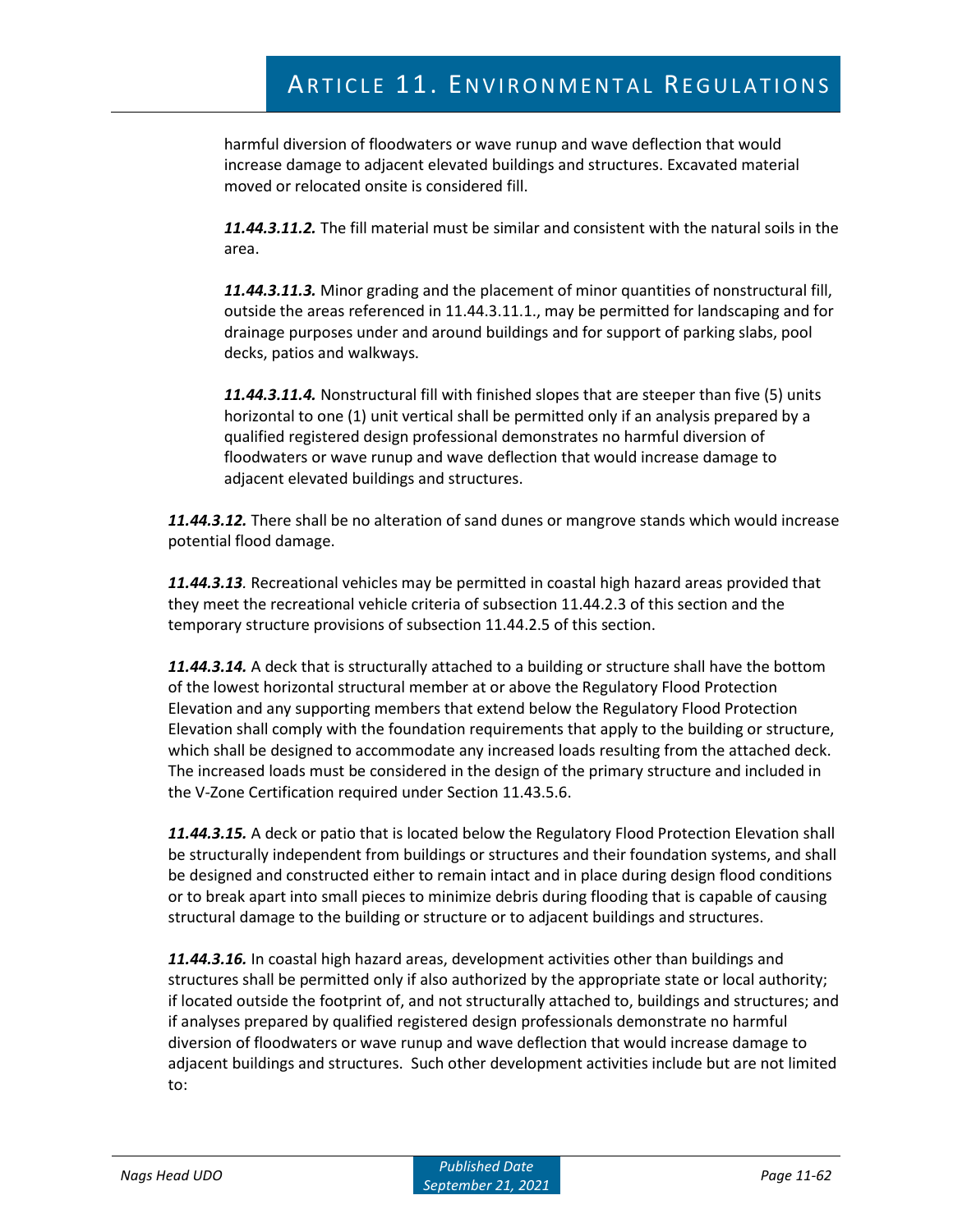*11.44.3.16.1.* Bulkheads, seawalls, retaining walls, revetments, and similar erosion control structures;

*11.44.3.16.2.* Solid fences and privacy walls, and fences prone to trapping debris, unless designed and constructed to fail under flood conditions less than the design flood or otherwise function to avoid obstruction of floodwaters.

*11.44.3.16.3.* Docks, piers, and similar structures.

*11.44.3.17.* No more than four (4) electrical outlets and no more than four (4) electrical switches may be permitted below RFPE unless required by building code.

# *11.44.5. Standards for Areas of Shallow Flooding (Zone AO).*

Located within the Special Flood Hazard Areas established in Article 3, Section B, are areas designated as shallow flooding areas. These areas have special flood hazards associated with base flood depths of one (1) to three (3) feet where a clearly defined channel does not exist and where the path of flooding is unpredictable and indeterminate. In addition to Sections 11.44.1. and 11.44.2., all new construction and substantial improvements shall meet the requirements of Section 11.44.3. Coastal High Hazard Areas (Zones VE) and Properties East of NC 12 and SR 1243.

# **SECTION 11.45 REMEDIES.**

Any violation of this Article 11, Part III shall be subject to the remedies as stated in Section 1.10, Violation of UDO Regulations of this UDO.

# **SECTION 11.46 LEGAL STATUS PROVISIONS.**

# *11.46.1. Effect on Rights and Liabilities Under the Existing Flood Damage Prevention Ordinance.*

This Article 11, Part III in part comes forward by re-enactment of some of the provisions of the flood damage prevention ordinance enacted February 3, 1975 as amended, and it is not the intention to repeal but rather to re-enact and continue to enforce without interruption of such existing provisions, so that all rights and liabilities that have accrued thereunder are reserved and may be enforced. The enactment of this Article 11, Part III shall not affect any action, suit or proceeding instituted or pending. All provisions of the flood damage prevention ordinance of the Town of Nags Head enacted on February 3, 1975, as amended, which are not reenacted herein are repealed.

# *11.46.2. Effect Upon Outstanding Floodplain Development Permits.*

Nothing herein contained shall require any change in the plans, construction, size, or designated use of any development or any part thereof for which a floodplain development permit has been granted by the floodplain administrator or his or her authorized agents before the time of passage of this Article 11, Part III; provided, however, that when construction is not begun under such outstanding permit within a period of six (6) months subsequent to the date of issuance of the outstanding permit, construction or use shall be in conformity with the provisions of this Article 11, Part III.

# *11.46.3. Severability.*

If any section, clause, sentence, or phrase of the Ordinance is held to be invalid or unconstitutional by any court of competent jurisdiction, then said holding shall in no way effect the validity of the remaining portions of this Ordinance.